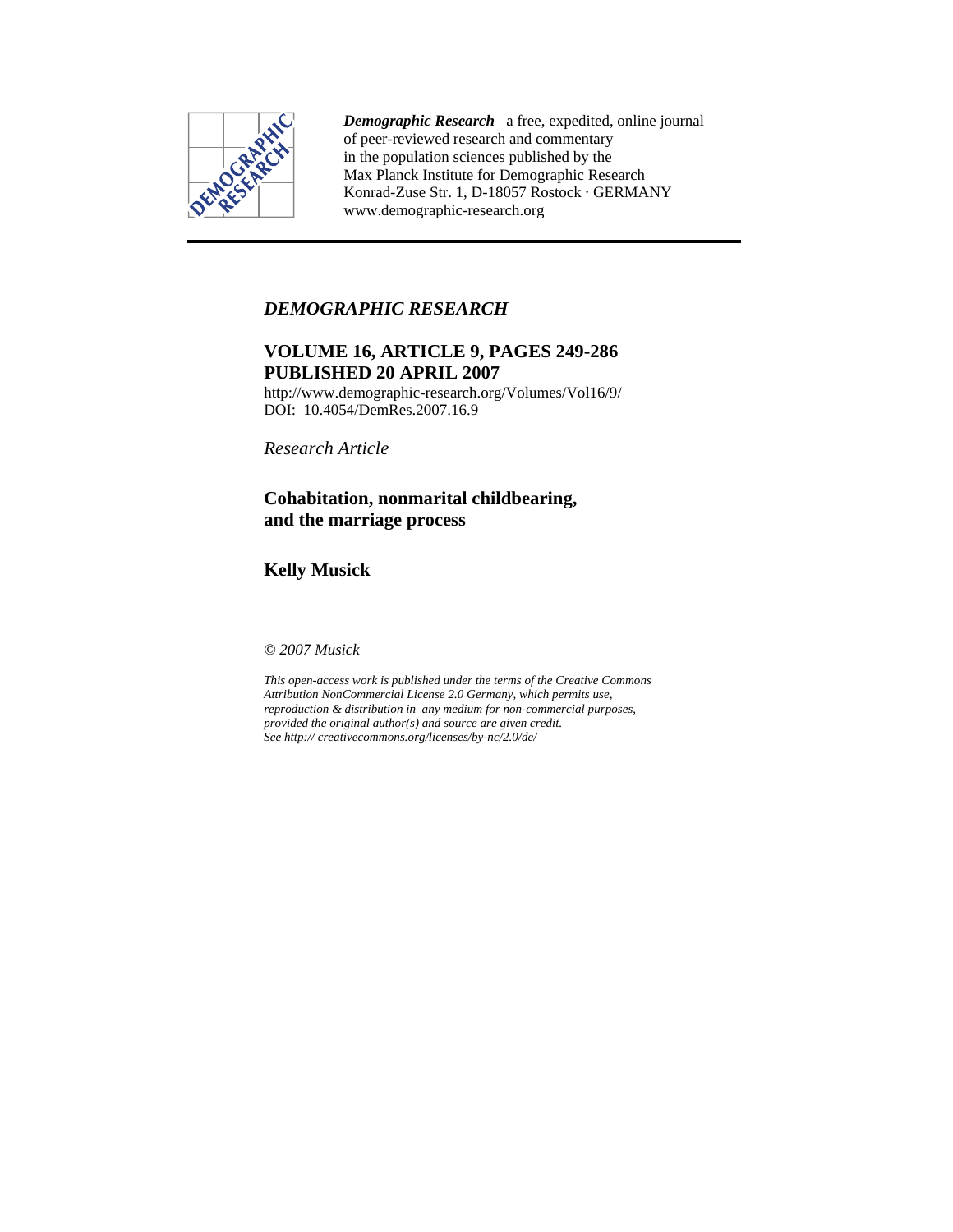# **Table of Contents**

| $\mathbf{1}$                 | Introduction                                                                       | 250               |
|------------------------------|------------------------------------------------------------------------------------|-------------------|
| $\overline{c}$               | Meaning of cohabitation                                                            | 251               |
| 3                            | Present study                                                                      | 253               |
| $\overline{4}$<br>4.1<br>4.2 | Methods<br>Sample and measures<br>Continuous-time hazard models with heterogeneity | 255<br>255<br>260 |
| 5                            | Results                                                                            | 262               |
| 6                            | Summary and discussion                                                             | 267               |
| 7                            | Acknowledgments                                                                    | 269               |
|                              | References                                                                         | 270               |
|                              | Appendix                                                                           | 278               |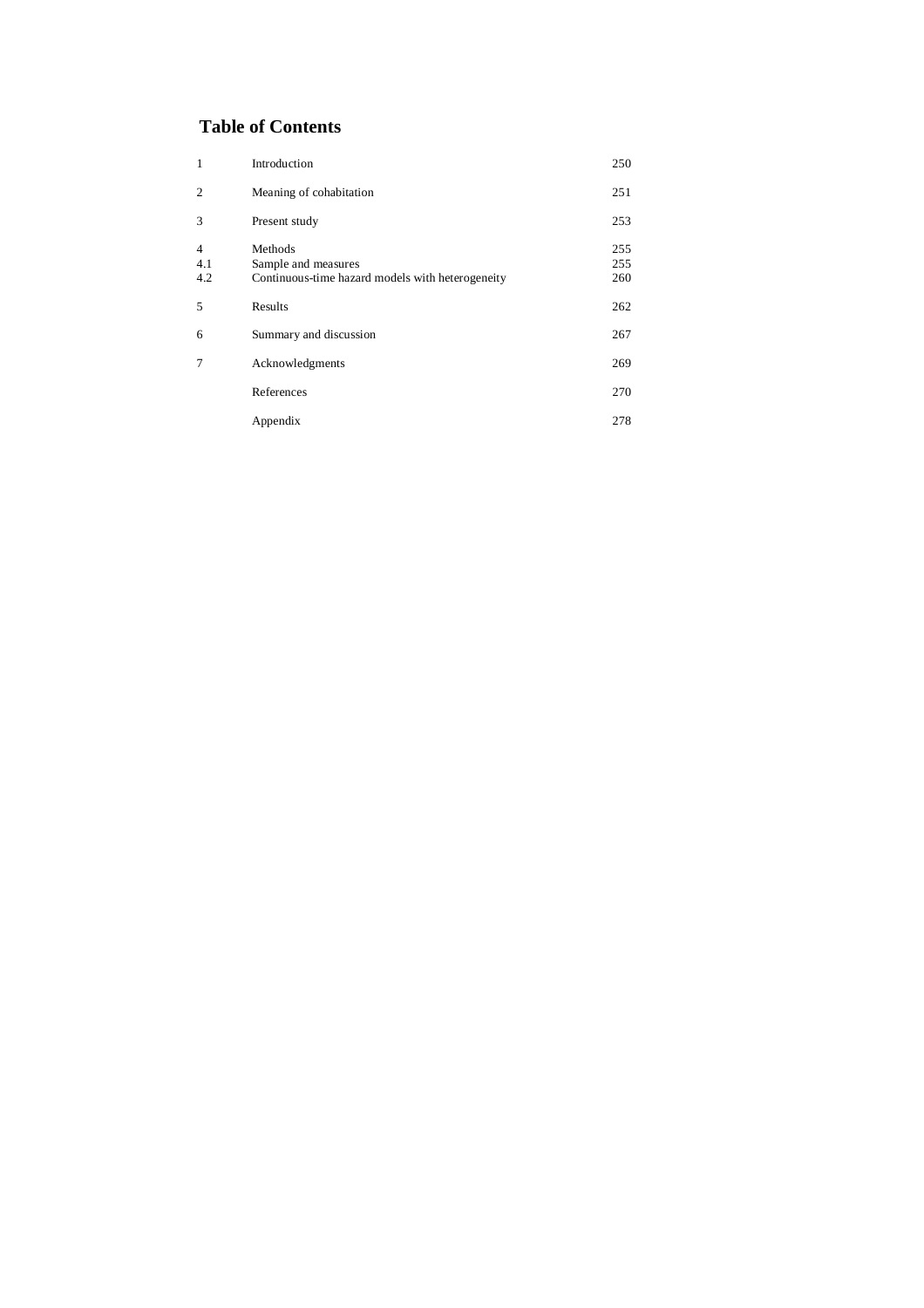# **Cohabitation, nonmarital childbearing, and the marriage process**

## **Kelly Musick1**

## **Abstract**

Past work on the relationship between cohabitation and childbearing shows that cohabitation increases fertility compared to being single, and does so more for intended than unintended births. Most work in this area, however, does not address concerns that fertility and union formation are joint processes, and that failing to account for the joint nature of these decisions can bias estimates of cohabitation on childbearing. For example, cohabitors may be more likely to plan births because they see cohabitation as an acceptable context for childbearing; alternatively, they may have an underlying higher propensity to marry than their single counterparts. In this paper, I use a modeling approach that accounts for the stable, unobserved characteristics of women common to nonmarital fertility and union formation as a way of estimating the effect of cohabitation on nonmarital fertility net of cohabitors' potentially greater likelihood of marriage. I distinguish between intended and unintended fertility to better understand variation in the perceived acceptability of cohabitation as a setting for childbearing. U.S. data show that accounting for unmeasured heterogeneity reduces the estimated effect of cohabitation on intended childbearing outside of marriage by up to 50%, depending on race/ethnicity. These results speak to cohabitation's evolving place in the family system, suggesting that cohabitation may be a step on the way to marriage for some, but an end in itself for others.

<sup>1&</sup>lt;br>
<sup>1</sup> Direct correspondence to Kelly Musick, Department of Sociology, KAP 352, University of Southern California, Los Angeles, CA 90089-2539, USA. Phone: (213) 740-5047; Fax: (213) 740-3535; E-mail: musick@usc.edu.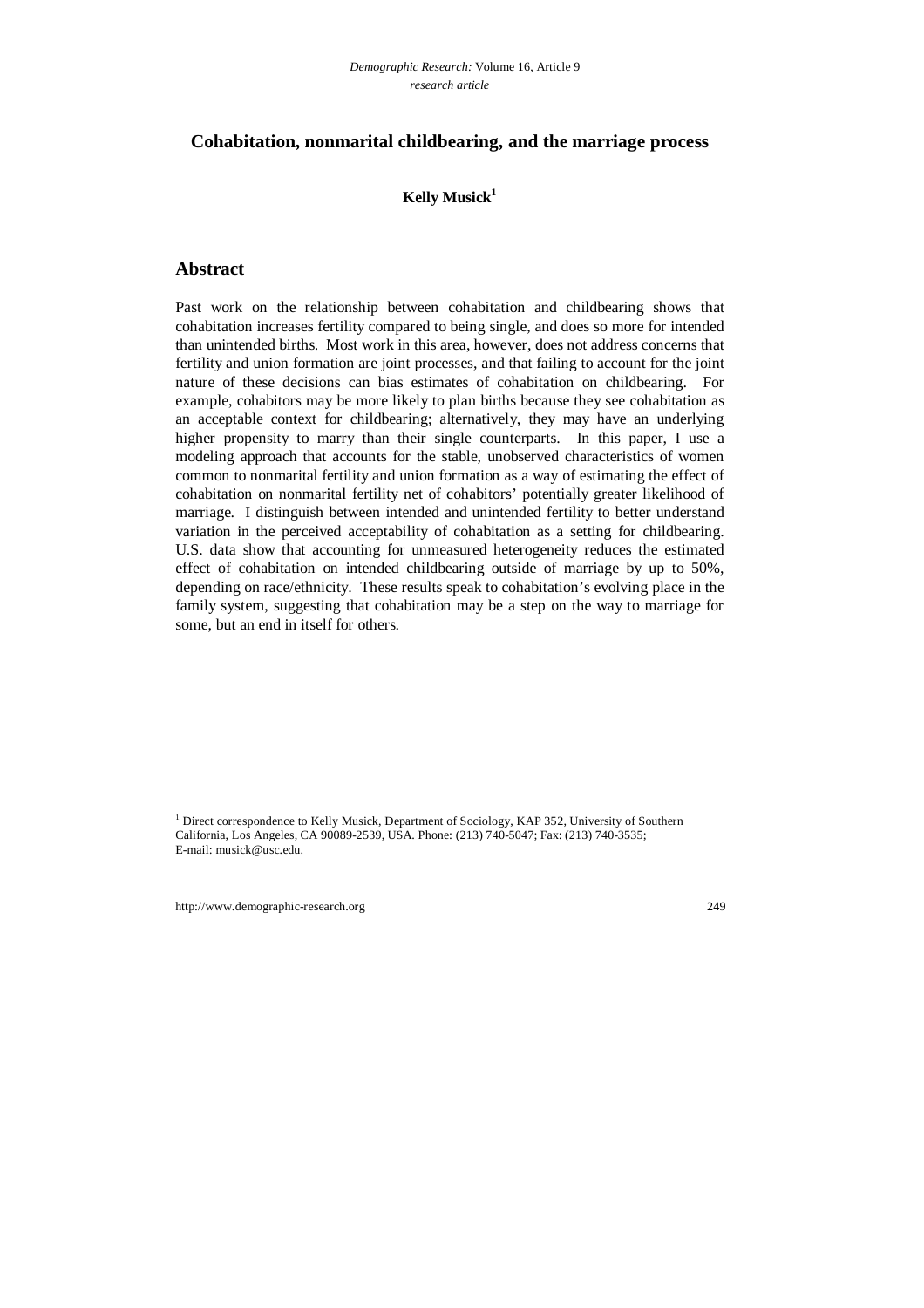# **1. Introduction**

Childbearing outside of marriage in the United States has risen dramatically over the past four decades, from 5% of all births in 1960 to 36% in 2004 (Ventura and Bachrach 2000, Hamilton et al. 2005). Along with increases, there have been important changes in the characteristics of nonmarital childbearing. Unmarried mothers tend to be older now than in the past, more likely to have other children, and more likely to be living with a partner (Wu, Bumpass, and Musick 2001). Cherlin (2001:391) notes that "these facts have not been digested by policy-makers and social commentators, nearly all of whom write and speak as if the 'out-of-wedlock birth problem' were entirely an issue of single women, many of them young." Treating nonmarital childbearing as a "problem" of young, single women obscures changes in unmarried parenthood and misrepresents the family contexts of a growing share of children. Indeed, 40-50% of nonmarital births in the 1990s were to cohabiting couples (Bumpass and Lu 2000, Carlson, McLanahan, and England 2004), and much of the growth in nonmarital childbearing between the 1980s and 1990s was due to cohabiting two-parent families (Raley 2001).

The relationship between cohabitation and fertility is critical to understanding childbearing outside of marriage and to assessing where cohabitation fits into the family system. Researchers have debated the role of cohabitation, asking whether it serves primarily as a precursor to marriage or an alternative to marriage (for reviews, see Seltzer 2000, Smock 2000). Given the centrality of children to definitions of marriage and the family, examining the extent to which cohabitation is a common, accepted arrangement for childbearing is one way of addressing this question. In this vein, past work has compared the reproductive behavior of married, single, and cohabiting women, finding that the fertility patterns of cohabitors lie somewhere between the single and married (Bachrach 1987, Raley 2001). Cohabitation may increase the fertility of unmarried women in a number of ways: by providing a suitable alternative to marriage for childbearing, by increasing sexual contact, or by selecting on individuals most likely to marry. Studies of fertility intentions show that cohabitors have higher rates of intended births than their single counterparts, lending some support to the notion that cohabitation provides a suitable context for childbearing (Manning 2001, Musick 2002). However, like most analyses of nonmarital childbearing, prior work on the fertility intentions of cohabitors focuses on differential rates of fertility among unmarried women without addressing differences in who marries. Because the processes of marriage, cohabitation, and fertility are so closely related, failing to account for who marries may bias estimates of cohabitation on fertility (Brien, Lillard, and Waite 1999, Upchurch, Lillard, and Panis 2002). For example, cohabitors may be more likely to plan births than their single counterparts not because they see cohabitation as an acceptable alternative to marriage, but because they have some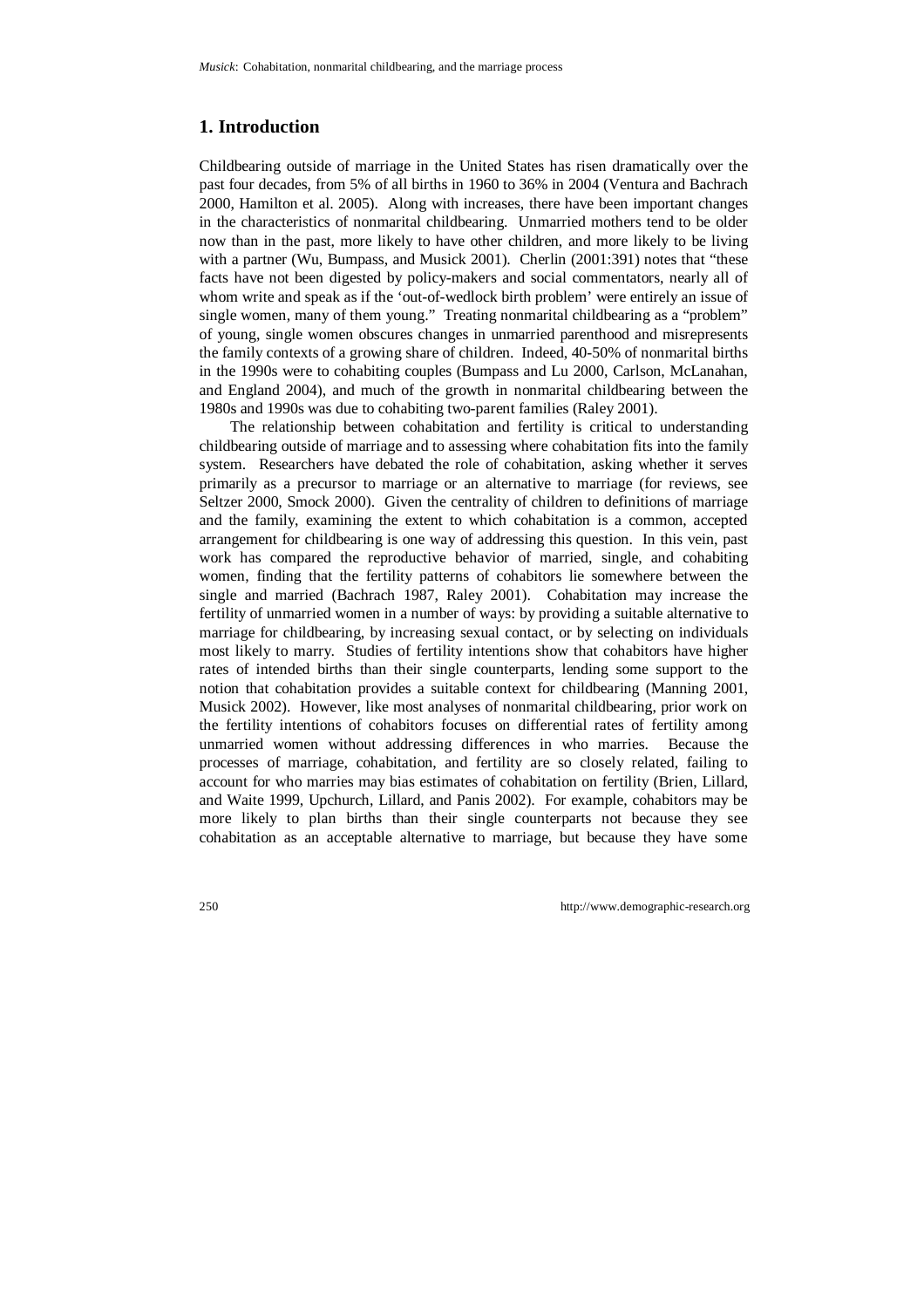underlying (unobserved) higher propensity to marry. That is, unmeasured factors correlated with cohabitation may encourage marriage and, in turn, intended fertility. Without controlling for these factors, we would observe a positive association between cohabitation and fertility, but one that exists only via cohabitation's link to marriage. Thus the question remains open: To what extent does cohabitation affect the likelihood of planning a family outside of marriage?

The present analysis addresses this question using U.S. data from the 1995 National Survey of Family Growth (NSFG). Cohabitation levels in the U.S. are in the middle range relative to other Western countries, but duration tends to be relatively short and separation risks high (Heuveline and Timberlake 2004, Kiernan 2000). The meaning of cohabitation – and thus its relationship to marriage and fertility – may not be the same in this setting as elsewhere. I use methods developed by Lillard and colleagues (e.g., Lillard and Panis 2000) to investigate the relationship between cohabitation and nonmarital childbearing, accounting for the interdependency of childbearing and union formation decisions over the lifecourse. Cohabiting couples who have – and plan – births outside of marriage are different in many ways from those who do not. Differences by race, age at birth, and education, for example, are generally measured in our data sets and can be accounted for in analyses of unmarried fertility. Other differences, including orientations toward family and career, often go unmeasured and may be common to decisions about marriage. This analysis accounts for stable unobserved differences between women affecting nonmarital childbearing and union formation, making it possible to estimate the relationship between cohabitation and fertility net of selection into marriage. This work follows that of Brien, Lillard, and Waite (1999) and Upchurch, Lillard, and Panis (2002) on interrelated family processes, but it addresses certain limitations of their samples and is more tightly focused on the relationship between cohabitation and nonmarital fertility, and in particular, intended nonmarital fertility.

## **2. Meaning of cohabitation**

Since the 1970's, cohabitation has gone from a relatively rare behavior to a common experience in the lives of adults and children. Most couples now live together prior to marriage, and one-quarter to two-fifths of children will spend some time in a cohabiting family while growing up (Bumpass and Lu 2000, Graefe and Lichter 1999). This rapid transformation has made it difficult to incorporate cohabitation into understandings of family life. Researchers often frame questions about the meaning of cohabitation in terms of two possibilities: cohabitation as precursor to marriage or as an alternative to marriage. According to the first perspective, cohabitation is a testing ground for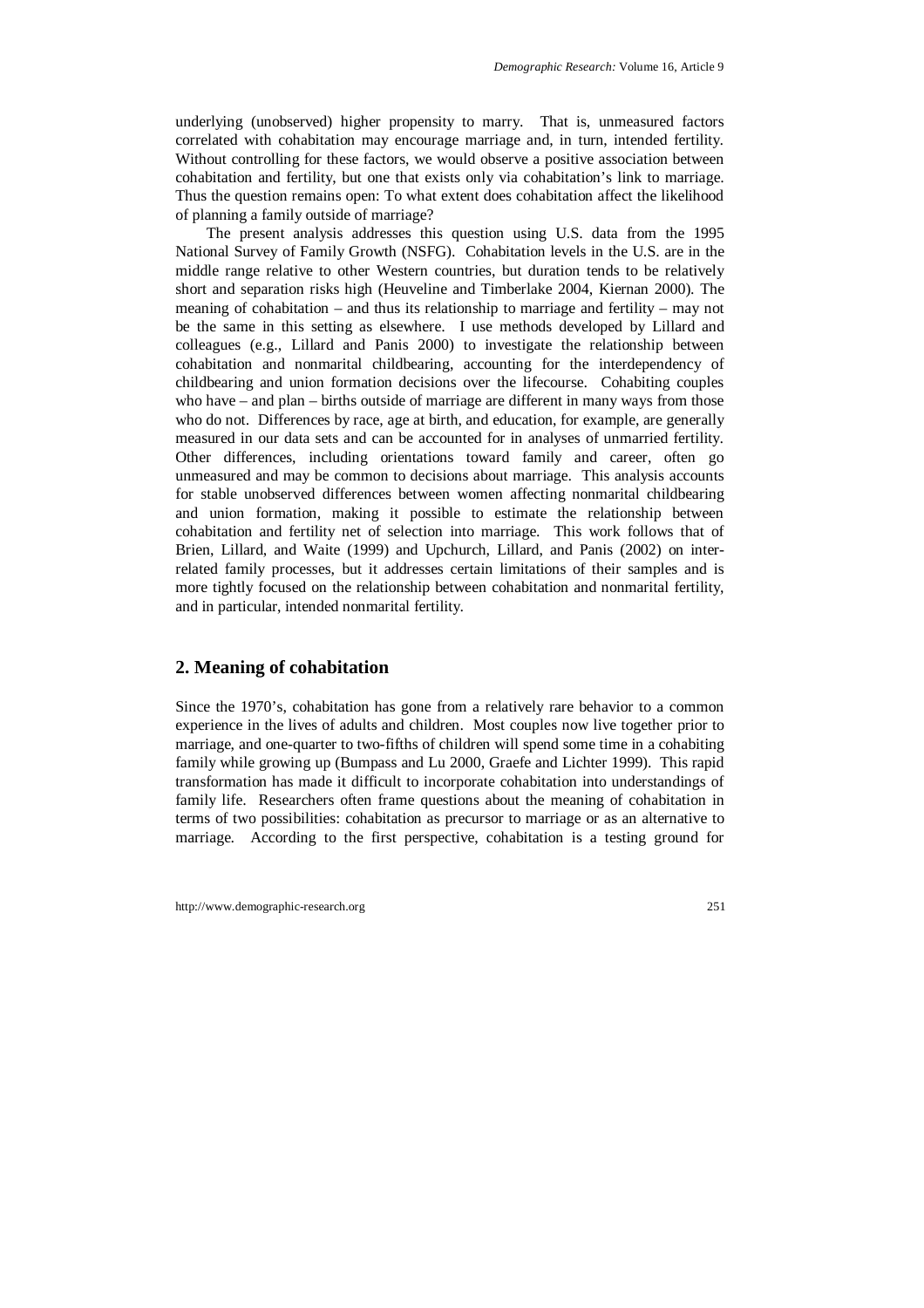marriage, or a step on the way to marriage, much like dating and engagement. Many cohabitors, in fact, seem to think about cohabitation in this way; for example, most report plans to marry, and most cite being sure of compatibility before marriage as the main reason to live together (Bumpass, Sweet, and Cherlin 1991). The second perspective – the alternative to marriage perspective – regards cohabitation as assuming some of the roles and functions of marriage. It sees cohabitation not as a prelude to marriage, but as an "end in itself" (Seltzer 2000:1250). In support of this view, cohabitations are becoming less likely to end in marriage. Between 1987 and 1995, the proportion of cohabitors marrying within five years declined from 60% to 53% (Bumpass and Lu 2000).

The presence of children in cohabiting unions suggests that it may be a marriagelike relationship for many. In a number of ways, cohabiting families with children are indistinguishable from married families with children: two parents are present in the household to share parenting, household chores, and resources. But there are differences in key regards. On average, cohabiting families are less stable than married families (Carlson, McLanahan, and England 2004, Manning, Smock, and Majumdar 2004, Wu and Musick 2006). Cohabiting parents tend to have different patterns of parenting (Brown 2004, Thomson, McLanahan, and Curtin 1992) and household consumption (DeLeire and Kalil 2005), and they may not share resources to the same extent as married parents (Manning and Brown 2006). These differences are at least in part due to selection, i.e., preexisting differences between cohabiting and married individuals in characteristics like education, economic resources, and social support networks, that in turn explain differences in union stability, parenting, and the allocation of household resources. It is likely that differences between cohabiting and married families are also due to characteristics of the unions themselves. Most notably, because cohabitations are entered into informally, there are fewer legal (and often social) entanglements to ending them. The greater costs to exiting marriage may keep more marriages together; they may also keep the least committed from marrying at all. The extent to which cohabitation functions like marriage varies by social context. Studies focusing on reproductive behavior conclude that cohabitation is more similar to marriage among the previously married, blacks, Hispanics, and less advantaged whites (Bachrach 1987, Brien et al. 1999, Landale and Fenelly 1992, Loomis and Landale 1994, Manning 1993, Manning and Landale 1996, Manning 2001, Wildsmith and Raley 2006).

Thinking about cohabitation as an alternative to marriage does not necessarily imply a rejection of marriage. Indeed, most women continue to report high aspirations to marry, but many face barriers that stand in the way of meeting their goals. Very important among these is the economic position of men, whose earnings relative to women have declined, particularly at the lower end of the wage distribution (Casper and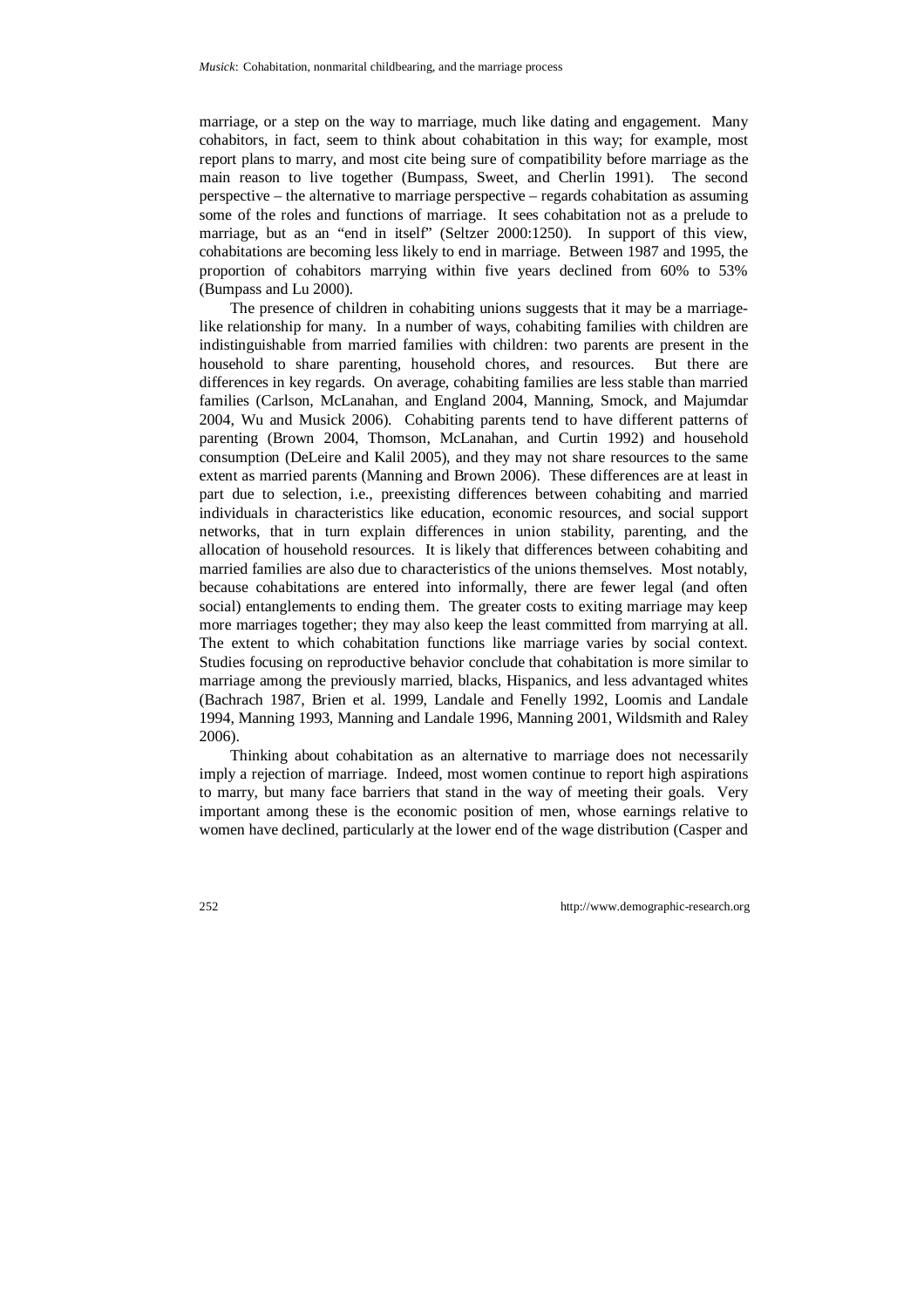Bianchi 2002). Culturally, marriage requires that men have the capacity to provide steady earnings and, moreover, to contribute more to the family pot than their partners (Cherlin 2000). Qualitative studies on unmarried couples provide compelling evidence of the importance of men's financial stability in decisions to marry (Edin 2000, Edin and Kefalas 2005, Gibson-Davis, Edin, and McLanahan 2005, Smock, Manning, and Porter 2005). Survey research also shows that men's earnings are associated with the transition from cohabitation to marriage, and that they are significantly more important than women's earnings (Carlson, McLanahan, and England 2004, Smock and Manning 1997). Marriage may still be preferable to cohabitation as a long-term arrangement for having and caring for children, but cohabitation may provide a suitable alternative when couples perceive marriage as out of their reach.

### **3. Present study**

This study examines the relationship between cohabitation and intended fertility, net of selection into marriage. I jointly model the hazards of intended and unintended nonmarital fertility, cohabitation, and marriage, controlling for a set of fixed and timevarying covariates, including calendar period, race and ethnicity, education, family background, and prior childbearing. In addition to observed covariates, my modeling approach also accounts for the stable, unobserved characteristics of women common to childbearing and union formation. It provides estimates of the correlation in these unmeasured characteristics across outcomes, and it allows me to parse out the direct effect of cohabitation on nonmarital childbearing from effects due to causes associated with marriage.

Estimates of the strength and direction of association between the unmeasured characteristics affecting intended and unintended fertility, cohabitation, and marriage indicate how these family processes are related, above and beyond their links to measured covariates. All may be part of a broad family-building strategy, which would result in a positive correlation in unmeasured characteristics across the four outcomes (Brien et al. 1999, Upchurch et al. 2002). For example, career-oriented women who want to delay family formation may avoid any type of childbearing or union. By the same token, women with strong orientations toward family may be the most likely to have a child and enter into a union, whether cohabiting or marital. A positive correlation across outcomes is consistent with the idea that cohabitation is a step on the way to marriage. By contrast, marriage and nonmarital family formation may be independent family-building strategies, resulting in no correlation between the unmeasured characteristics associated with marriage, on the one hand, and nonmarital fertility and cohabitation, on the other. No correlation is consistent with the idea that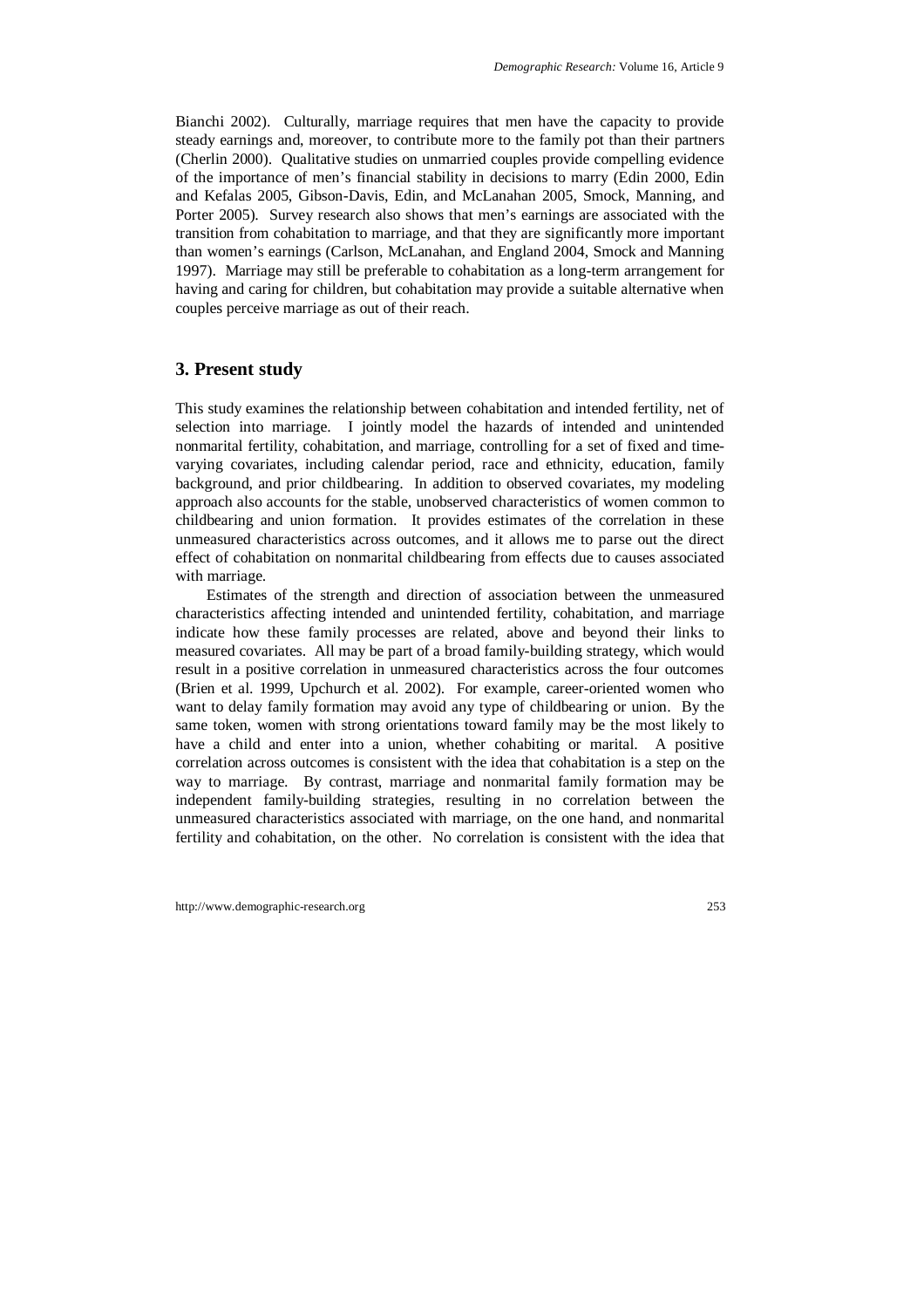cohabitation is an alternative to marriage or end in itself. Finally, it is possible that marriage and nonmarital family formation are inversely related family-building strategies, resulting in a negative correlation between the unmeasured characteristics associated with marriage and nonmarital cohabitation and childbearing. Women with traditional views about the family or strong religious commitments may be the least likely to cohabit or have a child out of marriage and the most likely to marry. Those who are especially cautious of long-term commitments may be the most likely to cohabit and the least likely to marry. A negative correlation is consistent with the idea that cohabitation represents a rejection of marriage, although it may also indicate that some women are unable to marry, i.e., that certain groups face constraints in the marriage market. Brien et al. and Upchurch et al. find a positive correlation in the unmeasured factors leading to marital and nonmarital family formation. I examine whether these relationships work the same way on the separate components of intended and unintended fertility.

I incorporate information from women on how they felt at the time of their pregnancy to differentiate between births resulting from intended and unintended pregnancies. Although the quality of retrospective reports of pregnancy intentions has been frequently debated (Bachrach and Newcomer 1999, Ryder 1973, Trussell, Vaughan, and Stanford 1999, Westoff and Bankole 1996, Williams, Abma, and Piccinino 1999), there is ample evidence of its validity. For example, a high proportion of couples who report wanting no more children choose sterilization soon after their last wanted birth (Bumpass 1987), and reported pregnancy intentions are associated with child outcomes later in life (Baydar 1995, Brown and Eisenberg 1995, Crissey 2005, but see Joyce, Kaestner, and Korenman 2000). Women's reports can be understood as expressing not necessarily a plan or a deliberate course of action leading to a birth, but rather attitudes toward the pregnancy that go beyond using or not using contraception (Klerman 2000, Trussell, Vaughan, and Stanford 1999). Attitudes are affected by the context surrounding the birth: a woman's age, financial stability, and – perhaps predominantly – relationship with the father (Edin et al. Under Review, Stanford et al. 2000, Zabin et al. 2000). I use these attitudes to better understand variation in the perceived acceptability of cohabitation as a setting for childbearing. While cohabiting women may become less vigilant in their contraceptive behavior (and thus more likely to have an unintended birth) if they are planning to marry their partner or if they see cohabitation as an acceptable setting for childbearing, I expect these processes to work more strongly on the intended component of fertility.

Past work shows that cohabitation is associated with higher rates of intended than unintended births relative to being single (Manning 2001, Musick 2002), but it does not address whether this association holds once account is taken of selection into marriage. To the extent that cohabitation serves as a precursor to marriage, I would expect the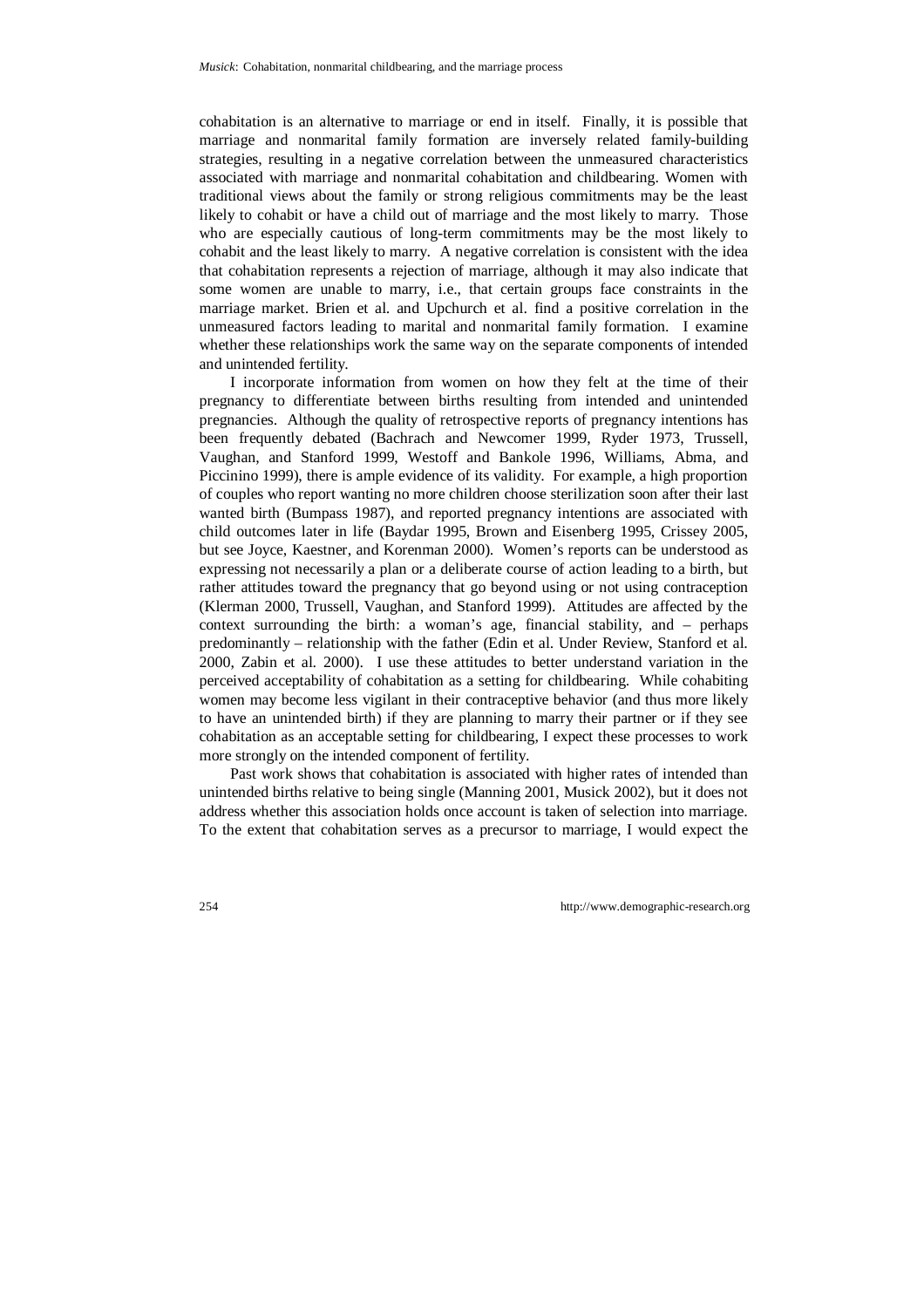method used here, which takes into account unmeasured factors common to cohabitation and marriage, to reduce the estimated effects of cohabitation, rendering them closer to actual causal effects. In other words, in the case of cohabitors planning births in anticipation of marriage, selection into marriage should explain the association between cohabitation and intended fertility. By contrast, to the extent that cohabitation functions as an alternative to marriage, I would *not* expect the correction for common unobserved heterogeneity to reduce the estimated effect of cohabitation on intended fertility. That is, in the case that cohabitors are planning births in what they perceive to be an acceptable setting for having children, without linking that acceptability to marriage plans, selection into marriage should not explain the association between cohabitation and intended fertility. Indeed, if the unobserved characteristics common to cohabiting childbearing and marriage are negatively related (e.g., religious commitment may deter cohabiting births but hasten marriage), accounting for them may actually increase the estimated effect of cohabitation on fertility.

#### **4. Methods**

#### **4.1 Sample and measures**

The National Survey of Family Growth (NSFG) is a periodic, nationally representative fertility survey conducted by the National Center for Health Statistics (Mosher and Bachrach 1996). I use data from the 1995 NSFG, which is based on a national probability sample of 14,000 women ages 15 to 44 drawn from households that responded to the 1993 National Health Interview Survey (Abma et al. 1997). Of those eligible for the NSFG, 10,847 (79%) gave complete interviews. Hispanic and Black women were oversampled, making it possible to obtain more reliable estimates of childbearing determinants for these groups. My data complement those of past work in this area: Brien et al.'s sample from the National Longitudinal Study of the High School Class of 1972 includes only high school graduates and covers experiences from an earlier period, 1972-86; Upchurch et al.'s sample from the National Longitudinal Study of Youth includes women of all education levels and is more recent, but it does not include cohabitation histories. The NSFG covers recent family behaviors – including cohabitation – of a nationally representative group of women.

The dating of births, cohabitations, and marriages is to the month and comes from fertility and union histories. Intention status of births is determined on the basis of retrospective questions about contraceptive use prior to pregnancy and feelings at the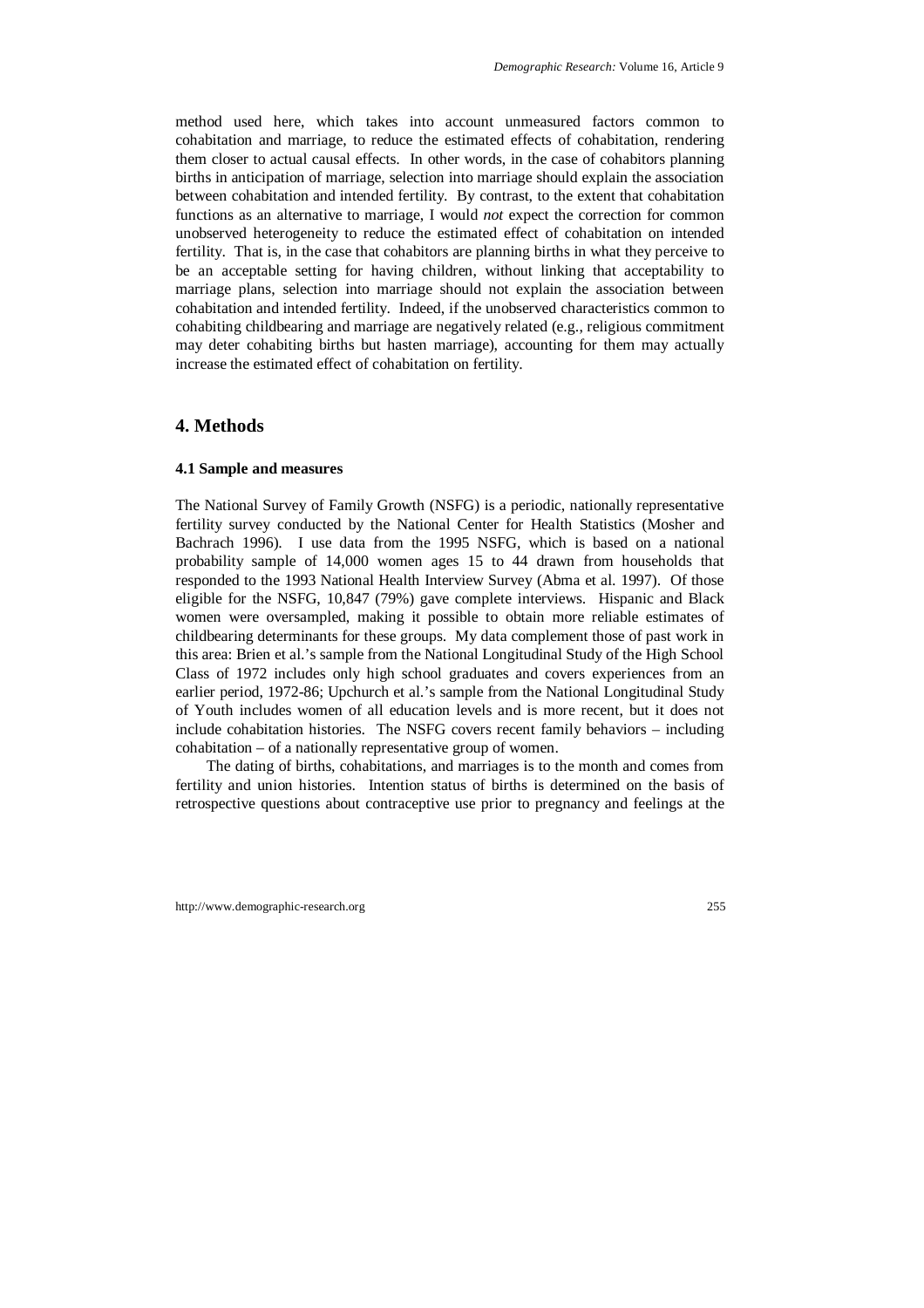time of pregnancy.**<sup>2</sup>** My sample is restricted to white, black, and Hispanic respondents who gave information on birth intention status and complete, consistent data on the timing of marriage, cohabitation, and education transitions. It is limited to nevermarried women, and covers the period 1980-95. My final sample includes 7,738 women,<sup>3</sup> who contribute at least some exposure to the following events: 1,190 intended nonmarital births, 1,568 unintended nonmarital births, 3,375 pre-marital cohabitations, and 3,997 first marriages. Restricting the analysis to never-married women captures the vast majority of all nonmarital childbearing. About three-fourths of nonmarital births to whites and 90% of those to blacks were to never-married women in the late 1980s and early 1990s (Musick 2000: 78).

While I model four processes, I am primarily interested in the relationship between cohabitation and fertility. Calendar period, race and ethnicity, education, and family background are associated with both nonmarital childbearing and cohabitation and are thus included as control variables. I also control for prior childbearing, as well as interactions exploring key differences by cohabitation status, race, and time. With the exception of interaction terms, controls are identical across models; they are listed in Table 1.

**Calendar period.** Period effects have been the primary force behind changes in fertility rates (Rindfuss, Morgan, and Swicegood 1984), marriage formation (Rodgers and Thornton 1985), and marital dissolution (Thornton and Rodgers 1987). I include controls for three time periods: 1980-84, 1985-89, and 1990-95. I explore differences in fertility rates over time by cohabitation status and race.

**Race and ethnicity.** There are striking differences in levels of unmarried fertility by race and ethnicity: 24% of white, 45% of Hispanic, and 69% of black births were to unmarried mothers in 2004 (Hamilton et al. 2005). The share of unmarried births to cohabiting couples also varies greatly: about half of all unmarried births to whites and

<sup>&</sup>lt;sup>2</sup> Intention status is based on answers to a series of questions. If contraception had been discontinued prior to pregnancy, respondents were asked, "Was the reason you (had stopped/were not using) any methods because you yourself wanted to become pregnant?" Except for those who had discontinued contraception in order to become pregnant, women were asked, "At the time you became pregnant (this time with your *n*th pregnancy), did you yourself actually want to have a(nother) baby at some time?" Women who wanted another baby and women who had discontinued contraceptive use because they wanted to become pregnant were then asked, "So would you say you became pregnant too soon, at about the right time, or later than you wanted?" Births are "intended" if a woman discontinued contraceptive use because she wanted to become pregnant and the pregnancy came too late or on time, or if she reported wanting to have a(nother) baby at some time and the pregnancy came too late or on time. Births are "unintended" if a woman reported not wanting a(nother baby) or if she felt the pregnancy came too soon. The unintended category includes what past literature has called "mistimed" as well as what has been called "unwanted." In neither case did the woman want to get pregnant at the time she did, according to her later report.

<sup>&</sup>lt;sup>3</sup> Of the 10,847 NSFG respondents, 442 had missing data on intention status and incomplete or inconsistent fertility, union, and education histories; 345 reported a race/ethnicity other than white, black, or Hispanic; and 2,322 were either married or ever-married by 1980.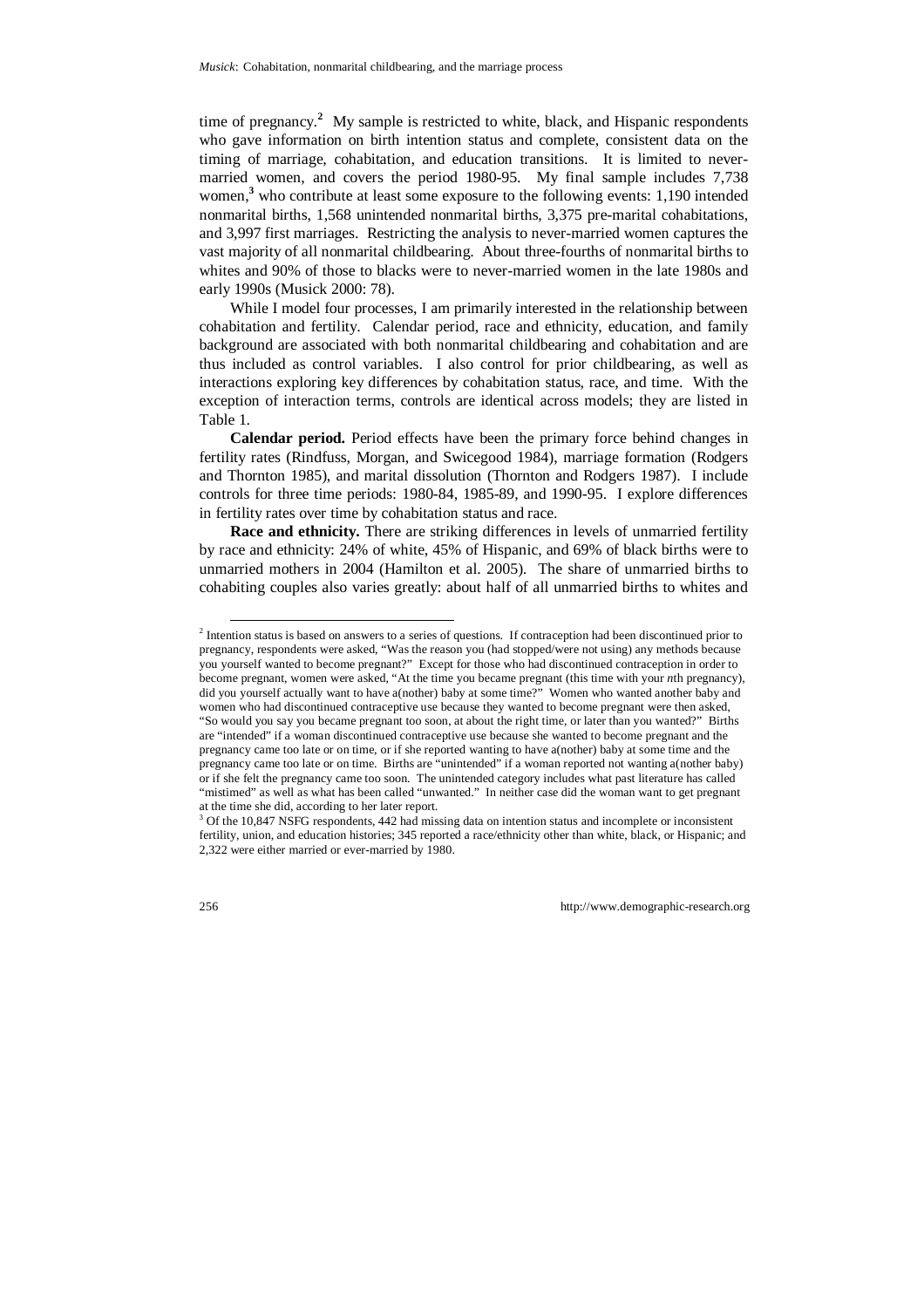Hispanics were to cohabiting women in the early 1990s, but only 20% of those to blacks (Bumpass and Lu 2000). I explored differences in models run separately by race and ethnicity and found that, although the magnitude of explanatory variables differed in many instances, the main findings did not (with one exception noted below). Moreover, the effects of incorporating heterogeneity did not vary by race and ethnicity. For these reasons, and given the already vast number of parameters involved in a fourprocess model, I present results of pooled models controlling for white, black, and Hispanic race/ethnicity. In the fertility models, I include terms capturing key interactions between race, cohabitation status, and time. In the marriage model, I include interactions between race and education, since, in these models, education appears to work very differently for blacks than for whites or Hispanics.

**Education.** The inverse relationship between education and nonmarital fertility is well-documented (Bumpass and Lu 2000, Bumpass and Sweet 1989, Rindfuss and Parnell 1989). Although cohabitation is now common among all social groups, women with less education remain those with the highest rates of cohabitation (Bumpass and Lu 2000). All models include time-varying controls for four education levels, determined on the basis of retrospective education histories: less than high school, high school, some college, and college or more.

Family background. Childhood family structure and socioeconomic status are associated with nonmarital childbearing and cohabitation (Thornton 1991, Bumpass and Sweet 1989, McLanahan and Bumpass 1988, Wu 1996, Wu and Martinson 1993). In each of the models, I include controls for whether the respondent spent any time in a single-parent family growing up, as well as dummies for father's and mother's educational attainment.

**Prior childbearing.** Second- and higher-order births account for about half of all births to unmarried women (Wu, Bumpass, and Musick 2001). They are more likely to be intended than first births to unmarried women, and they are more likely to occur within cohabiting unions (Musick 2000). Despite their importance, research to date has focused almost exclusively on the first nonmarital birth. An exception is work by Rindfuss and Parnell (1989), who find that having a child increases the rate of subsequent fertility among unmarried women. They provide two possible explanations: unmarried mothers have difficulty finding a suitable spouse and eventually decide to continue their childbearing outside of marriage, and unmarried mothers feel more able to cope with a second or third birth after going through the experience of being a new mother. An alternative to such explanations is one based on selection: unmarried mothers have demonstrated that they are willing to have children outside of marriage. They have characteristics, unmeasured in our analyses, that distinguish them from unmarried women without children. Selection common to other family processes can be explored in the analysis presented here. In each of the models, I control for a set of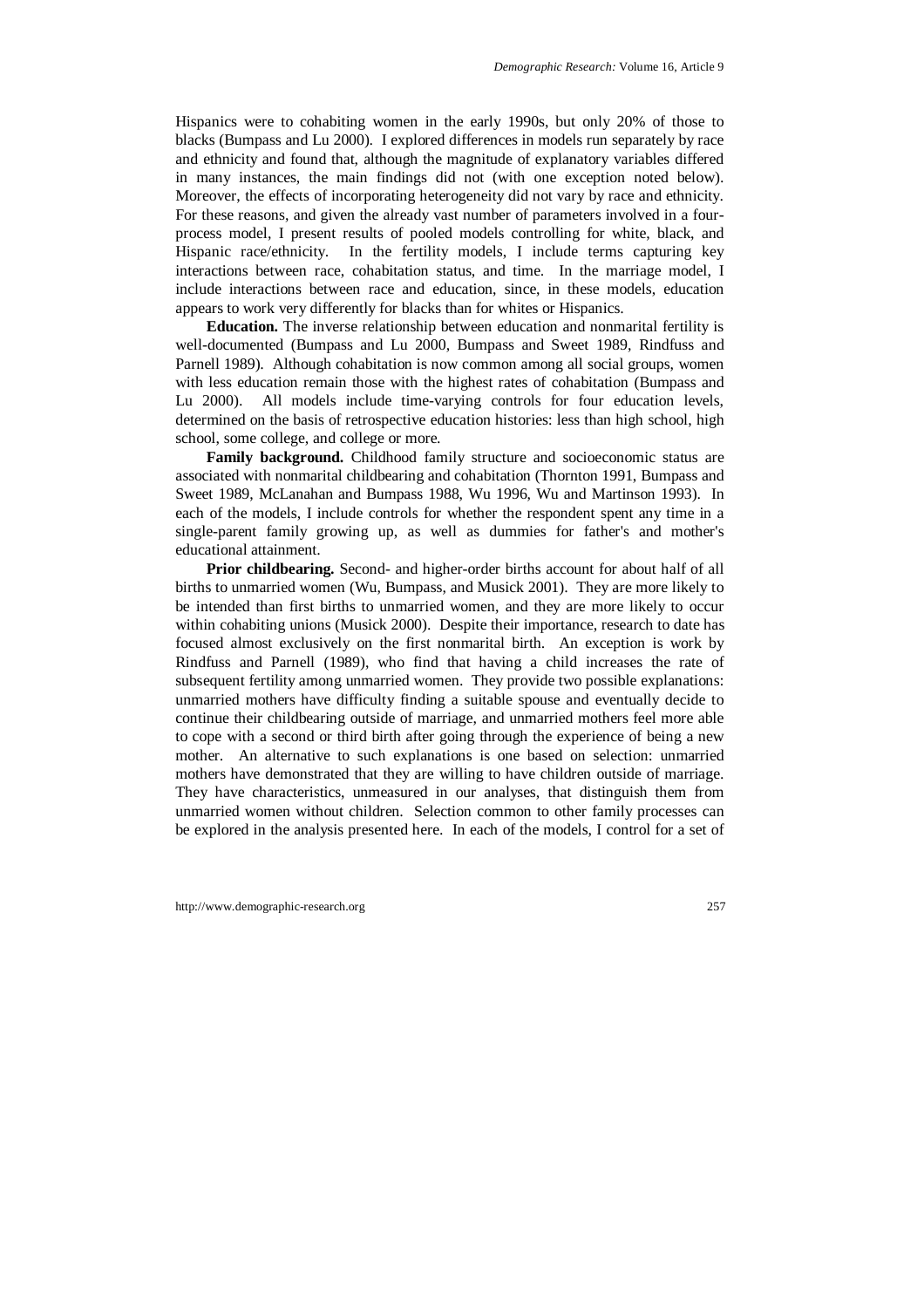variables representing a woman's prior childbearing experience, including whether she has had a child and, for those with a child, the parity, duration since last birth, cohabitation status of last birth, and intention status of last birth.

|                                 | Fertility |            | Union Formation |              |
|---------------------------------|-----------|------------|-----------------|--------------|
| Explanatory variables           | Intended  | Unintended | Marriage        | Cohabitation |
| Current cohabitation status     | X         | X          | X               |              |
| Age                             | X         | X          | X               | X            |
| Calendar period                 |           |            |                 |              |
| 1980-84                         | X         | X          | X               | X            |
| 1985-89                         | X         | X          | X               | X            |
| 1990-95                         | X         | X          | X               | X            |
| Race/ethnicity                  |           |            |                 |              |
| White                           | X         | X          | X               | X            |
| <b>Black</b>                    | X         | X          | X               | X            |
| Hispanic                        | Х         | Χ          | X               | X            |
| Current education level         |           |            |                 |              |
| Less than high school           | X         | X          | X               | X            |
| High school degree              | X         | X          | X               | X            |
| Some college                    | X         | X          | X               | X            |
| College degree or more          | X         | X          | X               | X            |
| Childhood family structure      |           |            |                 |              |
| Spent time with a single parent | X         | X          | X               | X            |
| Father's education              |           |            |                 |              |
| Less than high school           | X         | X          | X               | X            |
| High school                     | X         | X          | X               | X            |
| More than high school           | X         | X          | X               | X            |
| Mother's education              |           |            |                 |              |
| Less than high school           | X         | X          | X               | X            |
| High school                     | X         | X          | X               | X            |
| More than high school           | X         | X          | X               | X            |

#### **Table 1: Processes and model specifications**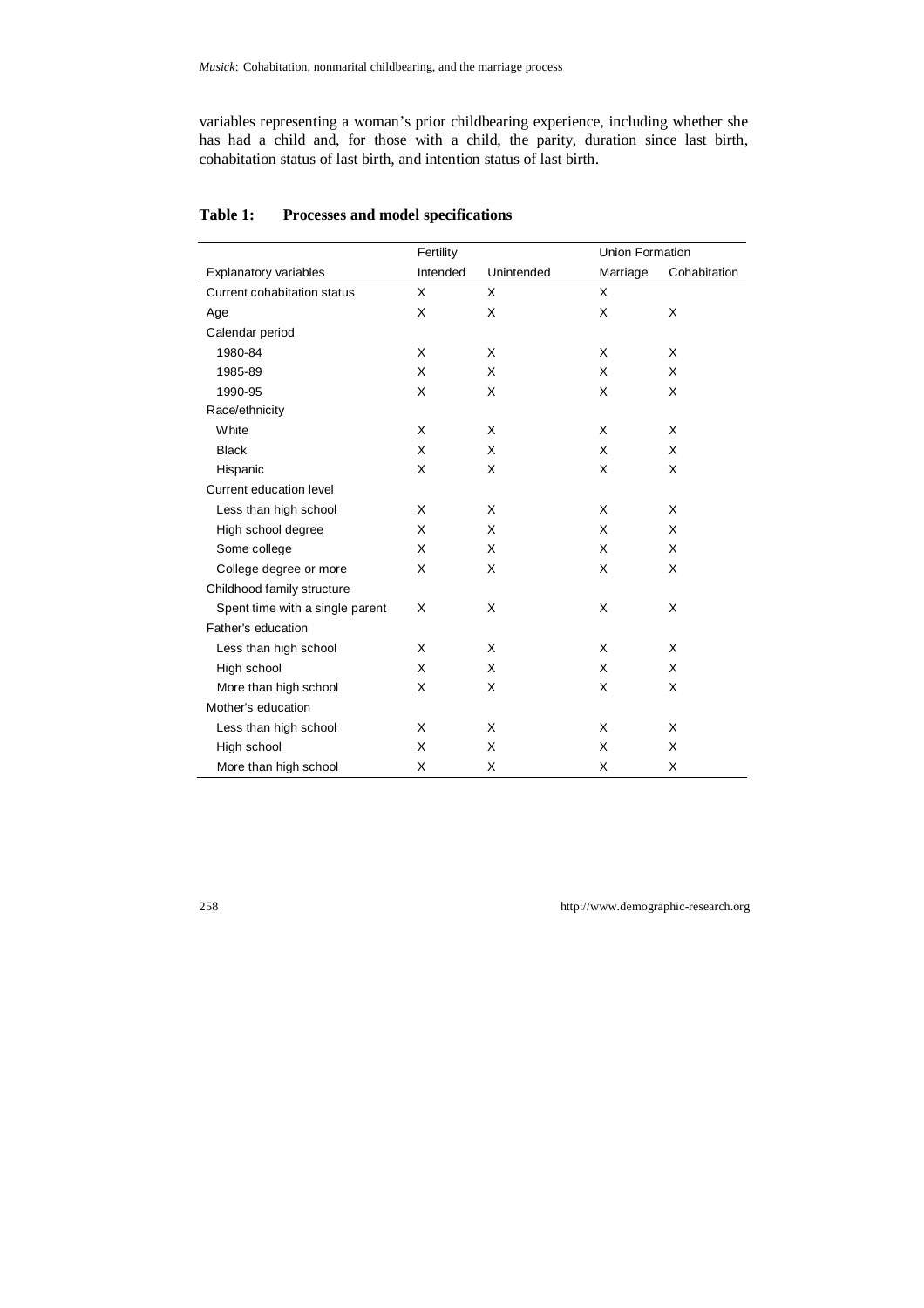|                                      | Fertility |            | <b>Union Formation</b> |              |
|--------------------------------------|-----------|------------|------------------------|--------------|
| Explanatory variables                | Intended  | Unintended | Marriage               | Cohabitation |
| Any children                         |           |            |                        |              |
| Any children x parity 2              | X         | X          | X                      | X            |
| Any children x parity 3+             | X         | X          | X                      | X            |
| Any children x duration 0-2 years    | X         | X          | X                      | X            |
| Any children x duration 2-5 years    | X         | X          | X                      | X            |
| Any children x duration 5-10 years   | X         | X          | X                      | X            |
| Any children x duration 10+ years    | X         | X          | X                      | X            |
| Any children x last birth cohabiting | X         | X          | X                      | X            |
| Any children x last birth intended   | X         | X          | X                      | X            |
| Time x race/ethnicity interactions   |           |            |                        |              |
| 1985-89 x black                      | X         | X          |                        |              |
| 1990-95 x black                      | X         | X          |                        |              |
| 1985-89 x Hispanic                   | X         | X          |                        |              |
| 1990-95 x Hispanic                   | X         | X          |                        |              |
| Time x cohabitation interactions     |           |            |                        |              |
| 1985-89 x cohabitation               | X         | X          |                        |              |
| 1990-95 x cohabitation               | X         | X          |                        |              |
| Race/ethnicity x cohabitation        |           |            |                        |              |
| interactions                         |           |            |                        |              |
| Black x cohabitation                 | X         | X          |                        |              |
| Hispanic x cohabitation              | X         | X          |                        |              |
| Race x education interactions        |           |            |                        |              |
| Black x high school                  |           |            | X                      |              |
| Black x some college                 |           |            | X                      |              |
| Black x college or more              |           |            | X                      |              |

Notes: 1995 NSFG. [X] indicates which variables are included in fertility and union formation models.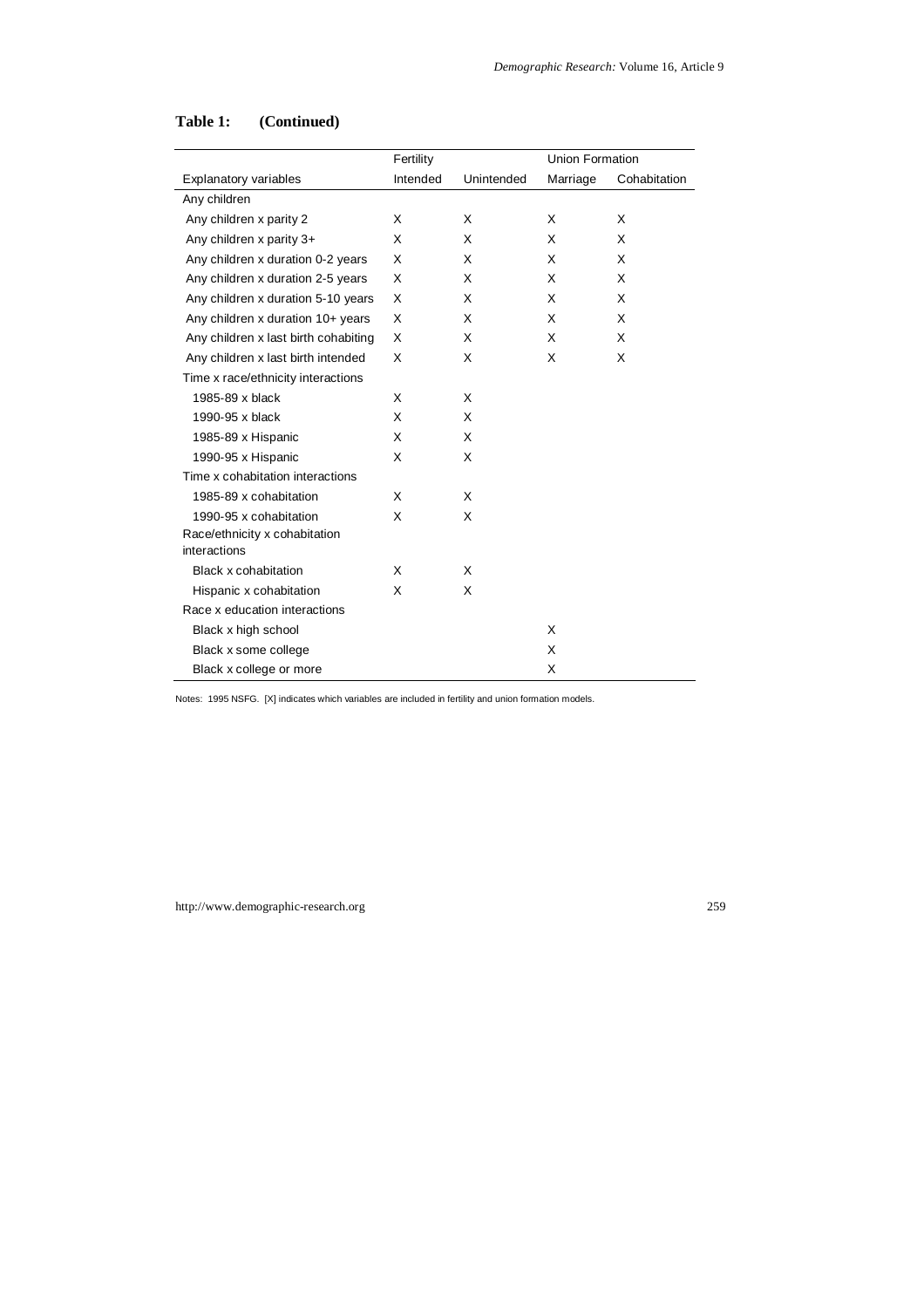#### **4.2 Continuous-time hazard models with heterogeneity**

I use a technique developed by Lillard and colleagues in a series of papers (Brien et al. 1999, Lillard 1993, Lillard and Waite 1993, Lillard, Brien, and Waite 1995, Upchurch et al. 2002) and software created by Lillard and Panis, aML or Applied Maximum Likelihood for Multiprocess Multilevel Modeling (Lillard and Panis 2000). I jointly model rates of intended and unintended nonmarital childbearing, entry into cohabitation, and entry into marriage among never-married women. In the fertility models, I include multiple birth spells and treat first marriage as a competing risk, i.e., I censor spells on the date of first marriage. In the cohabitation model, I also include multiple spells and treat first marriage as a competing risk. Finally, in modeling marriage, I include only the first marriage spell. Limiting the sample to never-married women simplifies the analysis, alleviating the need to consider remarriage and marital disruption, at little cost to understanding what leads to a nonmarital birth.

The models specify the continuous log-hazard of fertility, cohabitation, and marriage as a function of duration dependence, fixed covariates, time-varying covariates, and unobserved heterogeneity. The fixed and time-varying covariates and the heterogeneity component combine to shift the baseline hazard proportionally. Taking the intended fertility model as an example (and suppressing the subscript denoting individual women), the log hazard at time *t* for the *k*th occurrence of an intended birth may be written:

ln  $h_k(t) = \beta_0 + \beta_1$ Cohabitation(t) + γ'**Age(t)** + β'<sub>2</sub>**Period(t)** + β'<sub>3</sub>**Race/ethnicity** +  $\beta'_{4}$ **Education(t)** +  $\beta'_{5}$ **Family** background +  $\beta'_{6}$ **Prior childbearing**<sub>k</sub> +  $β'$ <sub>7</sub>**Duration** since last birth<sub>k</sub>(t) + λε.

The key coefficient of interest is on current cohabitation status, which varies over time. The baseline hazard is a function of age, which is specified as a piecewise-linear spline, where γ' is a vector of six slopes for ages below 17, 17-20, 20-25, 25-30, 30-35, and older than 35.<sup>4</sup> As described earlier, control variables are categorical and enter the analysis as dummies; some vary over time (period and education), and others do not (race/ethnicity and family background). Controls capturing a woman's childbearing history (whether she has had a child and, for those with a child, the cohabitation and intention status of the last birth) vary across multiple birth spells, but not within birth spells. Dummies for duration since last birth vary both within and across birth spells.

 <sup>4</sup> Age is specified as a piecewise-linear spline in the union formation equations, as well, but inflection points are at 20, 25, 30 and 35 years. Piecewise-linear splines do not force any particular shape on the age pattern of fertility or union formation.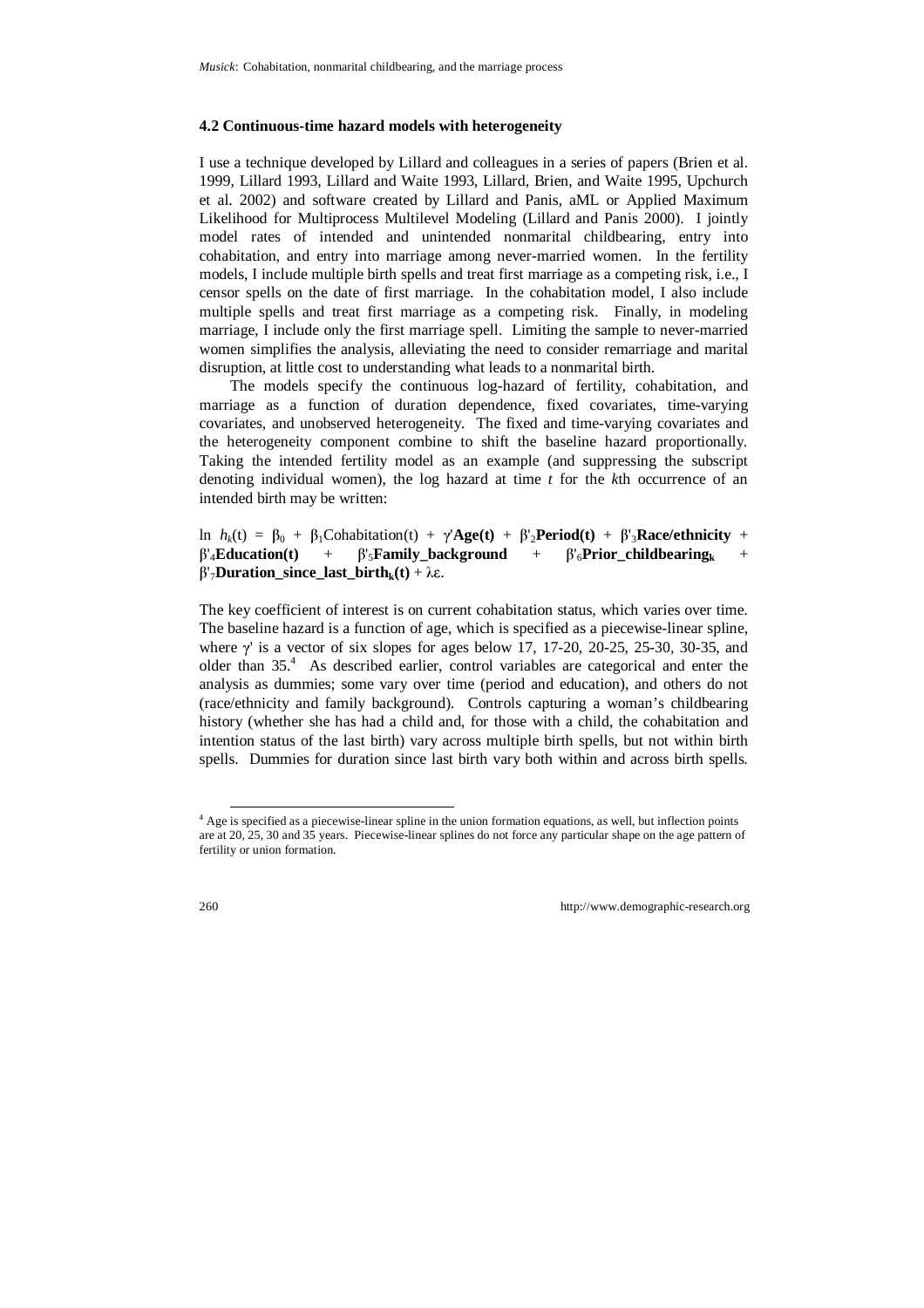Although not shown above, the fertility models also include interactions between time, race, and cohabitation status.

Unmeasured heterogeneity, ε, is specified as a univariate, normally distributed residual that is time invariant and person-specific. In the models reported here, heterogeneity is captured by one factor common to all four of the family processes, and a path  $\lambda$  is estimated for each process to capture the strength and direction of association between each of the processes and the unmeasured heterogeneity common to them.<sup>5</sup> Identification of multiequation models typically requires exclusion restrictions, i.e., variables that are included in one equation but not another. The approach used here, however, exploits the fact that many individuals in the sample experience multiple birth and cohabitation transitions. The observation of multiple transitions, along with variation in covariates over time, identifies the heterogeneity factor and its relationship to each of the family processes. For any given woman, conditional on the heterogeneity factor common to fertility, marriage, and cohabitation, the joint probability of these processes is independent (for more detail on these models, see Brien et al. and Upchurch et al., especially the Technical Appendix).

This modeling approach explicitly accounts for the potential endogeneity of cohabitation and nonmarital childbearing by linking these processes through a common heterogeneity factor. Implicitly, it also accounts for the potential endogeneity (or selectivity) of marriage. In modeling nonmarital fertility, it is standard to treat marriage as a competing risk, i.e., to censor cases at the date of marriage, such that women who marry before having a child contribute a spell censored by marriage to the hazard of nonmarital childbearing. But if nonmarital fertility and marriage are dependent processes, this censoring will be nonrandom. Substantively, censoring on marriage means analyzing differential rates of fertility among unmarried women – without addressing overall differences in nonmarital childbearing due to differences in who marries. Lillard's joint modeling approach can be used to control for nonrandom censoring. In particular, it makes it possible to distinguish between the direct effect of cohabitation on nonmarital childbearing and effects due to causes associated with marriage.

<sup>&</sup>lt;sup>5</sup> An alternative to modeling heterogeneity as one factor common to all processes is to model heterogeneity terms for each of the processes and allow for correlation among them. The joint model of intended fertility, unintended fertility, cohabitation, and marriage did not provide enough identifying information to estimate four separate heterogeneity factors and six separate correlation terms. However, I looked at pairs of processes with separate, correlated, heterogeneity terms, and results were similar to those reported here.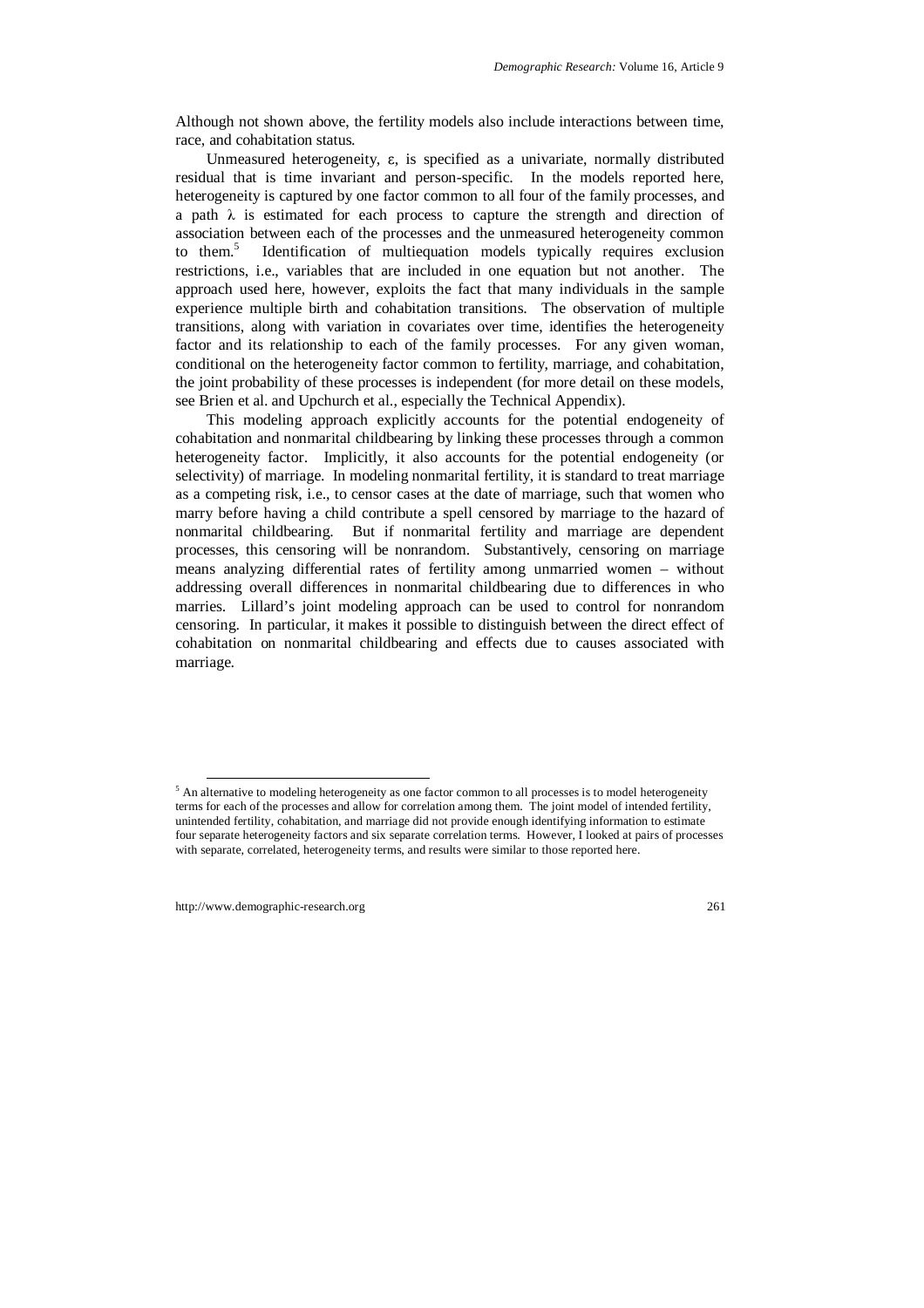## **5. Results**

I estimate two sets of results: the first comes from modeling nonmarital fertility, cohabitation, and marriage without accounting for shared, unmeasured variation (Model 1), and the second comes from linking these processes through the specification of a heterogeneity factor common to them (Model 2). Appendix Table A1 contains the full set of parameters from Models 1 and 2 for each of the processes considered. Table 2 summarizes key results, focusing specifically on estimates of the heterogeneity factor and the effects of cohabitation on nonmarital fertility.

Panel A of Table 2 shows the structure of unobserved heterogeneity across processes from Model 2. Parameter estimates measure the strength of association between the common heterogeneity factor and unintended childbearing, cohabitation, and marriage, all relative to intended childbearing. Consistent with Brien et al. (1999) and Upchurch et al. (2002), I find that these family processes are positively associated, indicating that whatever unmeasured variables increase the chances of intended childbearing at the same time increase the chances of unintended childbearing, marriage, and cohabitation. These findings provide further evidence of a broad familybuilding strategy that extends to marital and nonmarital family formation. Women most likely to have a child out of marriage, whether intended or unintended, are also those most likely to enter into a union, whether cohabiting or marital. The positive correlation in unobserved characteristics across processes is consistent with the idea that cohabitation is a step on the way to marriage, and that cohabitors planning births out of marriage may be doing so in anticipation of marriage. Couples close to marriage may also be less vigilant about contraception. Moreover, women least likely to marry may indeed be those least likely to carry an unintended pregnancy to term.

Panel B of Table 2 shows the estimated effects of cohabitation on intended and unintended nonmarital fertility. The first two columns show relative risks from Models 1 and 2, with and without controls for unobserved heterogeneity; the third column shows the percent change in relative risks between the two models. Despite clear evidence of a positive correlation in unobserved characteristics across family processes, accounting for unobserved heterogeneity does not change the basic relationship between cohabitation and fertility. Consistent with prior research (Musick 2002), both models show that cohabitation increases the rate of childbearing outside of marriage and has stronger effects on the intended than the unintended component. The estimated effects of cohabitation on both intended and unintended childbearing are driven down by the introduction of heterogeneity (as expected in the case of a positive correlation in unobserved characteristics across processes), but they remain strong nonetheless, at least among whites and Hispanics. After correcting for heterogeneity (Model 2), among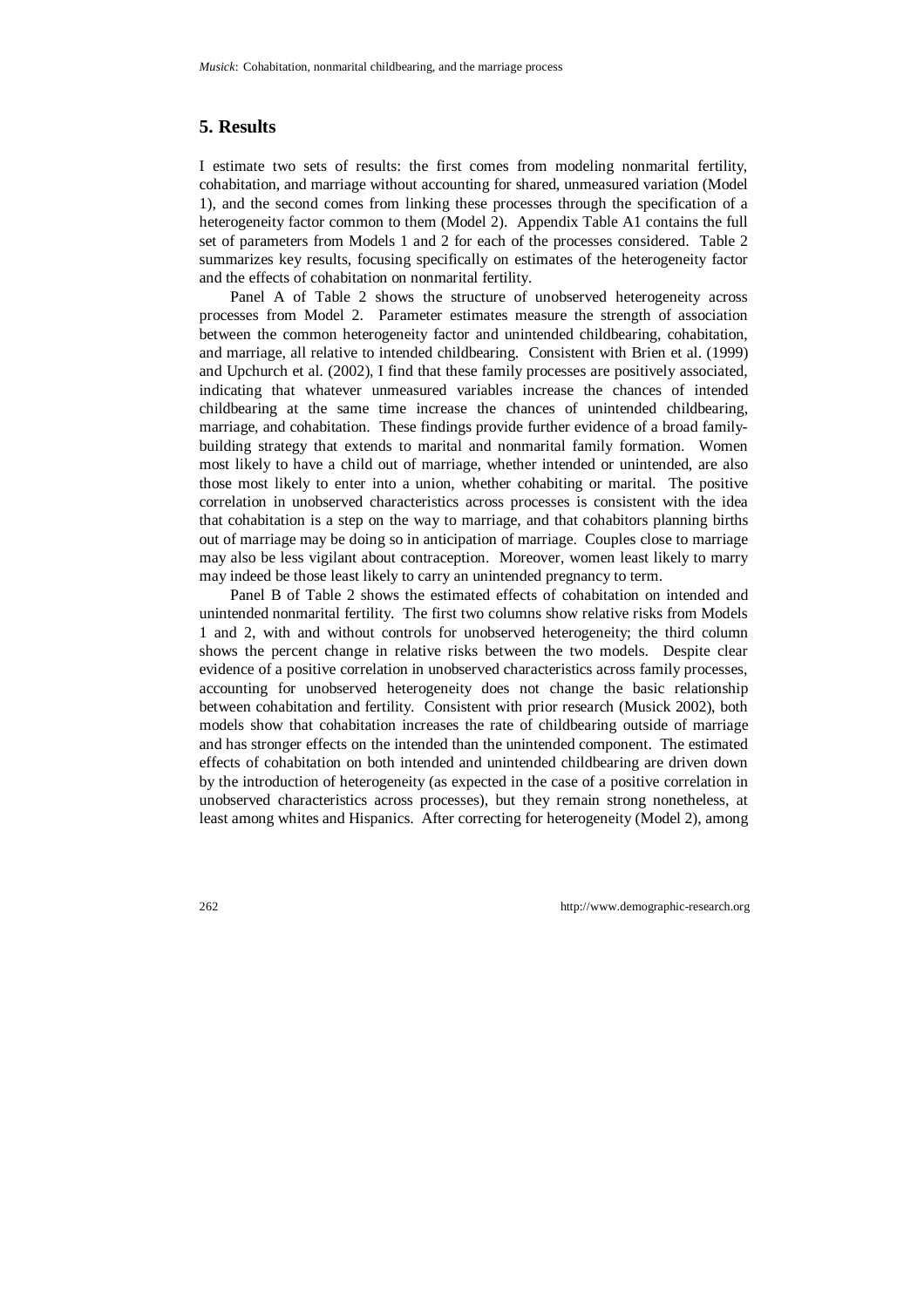| Panel A: Unobserved heterogeneity                       | Model 2 |         |          |
|---------------------------------------------------------|---------|---------|----------|
|                                                         |         |         |          |
| Sigma (factor common to fertility and union formation)  | 1.41    |         |          |
| Lambda 1 (intended birth)                               | 1.00    |         |          |
| Lambda 2 (unintended birth, relative to intended birth) | 0.90    |         |          |
| Lambda 3 (first marriage, relative to intended birth)   | 0.81    |         |          |
| Lambda 4 (cohabitation, relative to intended birth)     | 0.72    |         |          |
|                                                         |         |         |          |
| Panel B: Relative risks associated with                 |         |         |          |
| cohabitation by race/ethnicity, 1990-95                 | Model 1 | Model 2 | % Change |
|                                                         |         |         |          |
| Intended nonmarital fertility                           |         |         |          |
| White                                                   | 5.68    | 2.88    | 49       |
| Hispanic                                                | 5.68    | 4.20    | 26       |
| <b>Black</b>                                            | 2.49    | 1.44    | 42       |
|                                                         |         |         |          |
| Unintended nonmarital fertility                         |         |         |          |
| White                                                   | 3.24    | 2.03    | 37       |
| Hispanic                                                | 3.24    | 3.50    | -8       |
| <b>Black</b>                                            | 1.28    | 0.91    | 29       |

#### **Table 2: Summary of Key Results**

Notes: 1995 NSFG. Model 1 includes no heterogeneity. Model 2 includes one heterogeneity factor common to intended and unintended childbearing, cohabitation, and marriage. In Panel A, all parameters are statistically significant at the .01 level. In Panel B, relative risks are calculated as the exponentiated sum of the main effect of cohabitation and statistically significant interactions between cohabitation and race and time. The full set of parameters for all processes is shown in Appendix Table A<sub>1</sub>

whites, cohabitation increases the rate of intended childbearing by 2.9 times and unintended childbearing by 2 times; among Hispanics, it increases intended childbearing by 4.2 times and unintended childbearing by 3.5 times; and among blacks, it increases intended childbearing by 1.4 times and has a very small, negative effect (less than a 10% reduction) on unintended childbearing. $6$  These effect sizes are up to

<sup>&</sup>lt;sup>6</sup> Interactions are included in the fertility models to account for variation in the effects of cohabitation by time period and race/ethnicity (see Appendix Table A1 for the full set of parameter estimates). In calculating the estimated effects of cohabitation for Table 2, I include only statistically significant interaction terms. When period terms are statistically significant, I show results for the most recent period (1990-95). For example, the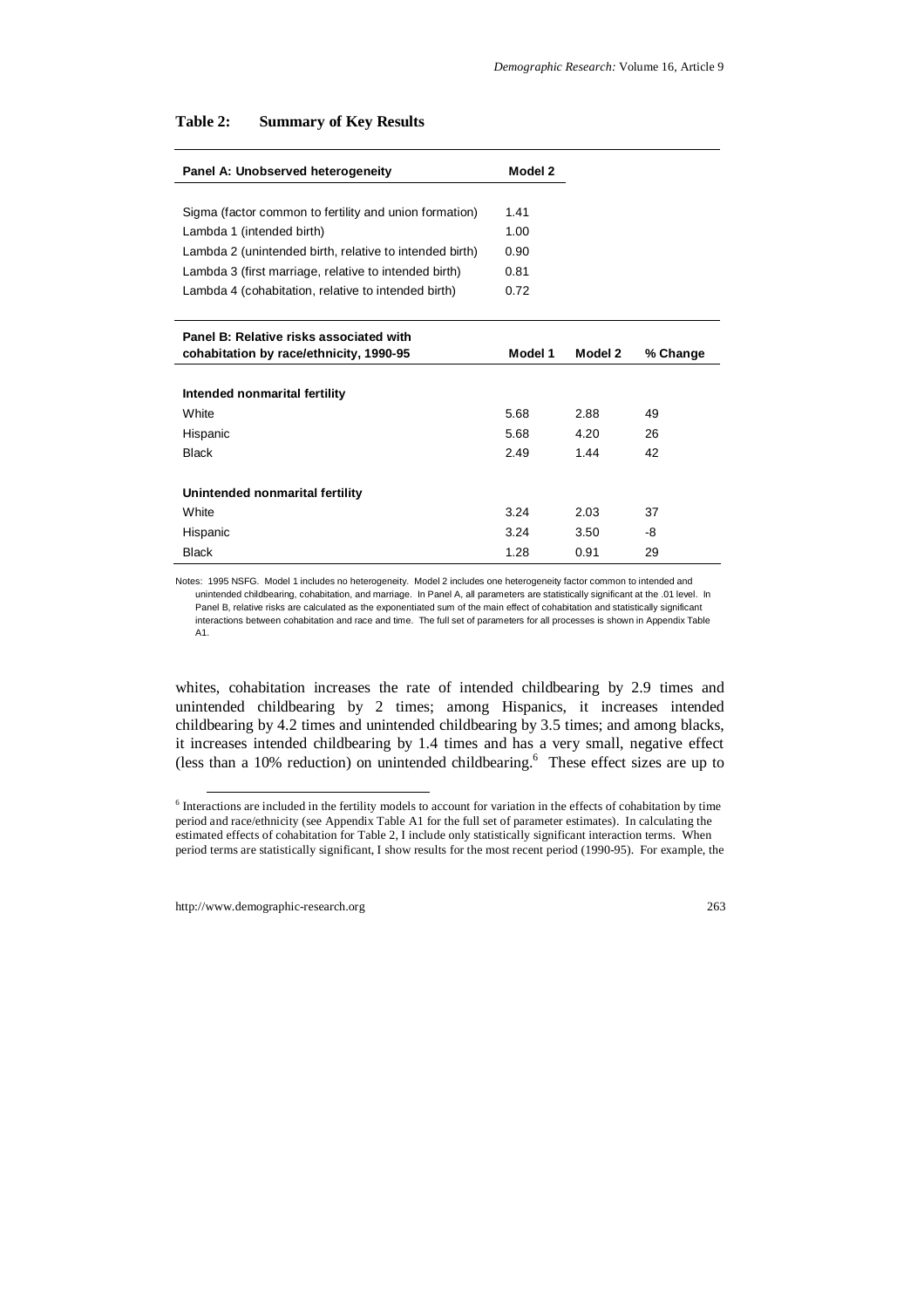50% smaller, depending on race/ethnicity, than those estimated from Model 1 (last column of Table 2). That is, unmeasured factors common to cohabitation and marriage account for up to half the estimated effect of cohabitation using standard approaches. Among Hispanics, the change in estimated effects between Models 1 and 2 is relatively small: controlling for unmeasured heterogeneity reduces the estimated effect of cohabitation on intended fertility by about a quarter; it marginally *increases* the estimated effect on unintended fertility. This indicates that cohabitation's effect on fertility among Hispanics is largely independent of marriage, and is consistent with past work suggesting that cohabitation may be more like a "surrogate marriage" among this group (Wildsmith and Raley 2006: 505, also see Landale and Fennelly 1992, Manning 2001, Manning and Landale 1996, Musick 2002).

Other results with respect to fertility, marriage, and cohabitation – accounting for unobserved heterogeneity – are largely consistent with past research based on standard approaches. I review findings on the relationship between control variables and fertility (Appendix Table A1, Panels A and B, Model 2) and then turn briefly to union formation models. Calendar period coefficients indicate an upward trend in the rate of intended and unintended nonmarital fertility between 1980-95. Interactions between race/ethnicity and time show a slower rate of increase among blacks and Hispanics than whites; nevertheless, the nonmarital fertility rates of these groups remain higher than those of whites. Differentials in nonmarital fertility by education are striking, with similarly strong, negative effects on both intended and unintended childbearing. Compared to women without a high school degree, women with a high school degree are about half as likely to have a birth outside of marriage and women with a college degree are nearly 95% less likely.Although the strong inverse relationship between education and fertility holds for both the intended and unintended components of nonmarital childbearing, these effects likely work through different mechanisms: higher education is associated with greater opportunity costs and more rigid norms around childbearing, which should lower the chances of an intended birth outside of marriage; it is also associated with more consistent and effective contraceptive use, which should likewise lower the risk of an unintended birth (Forrest 1994). As found by others (Wu 1996, Wu and Martinson 1993), spending time in a single-parent family growing up and low parental education increase the rate of (intended and unintended) childbearing outside of marriage. In contrast to Rindfuss and Parnell (1989), I find that prior nonmarital childbearing is strongly, negatively associated with subsequent childbearing.

estimated effect of cohabitation on intended fertility from Model 2 for whites in 1990-95 is given by:  $\exp(\beta_{coh}$  $+ B_{\text{cohx1990-95}} = \exp(1.52 - .46) = 2.88$ . The analogous calculation for Hispanics is:  $\exp(B_{\text{coh}} + B_{\text{cohx1990-95}} + )$  $\beta_{\text{coh+Hisp}} = \exp(1.52 - .46 + .38) = 4.20$ . And for blacks, it is:  $\exp(\beta_{\text{coh}} + \beta_{\text{coh+290-95}} + \beta_{\text{coh+black}}) = \exp(1.52 - .46)$  $-0.70$  = 1.44.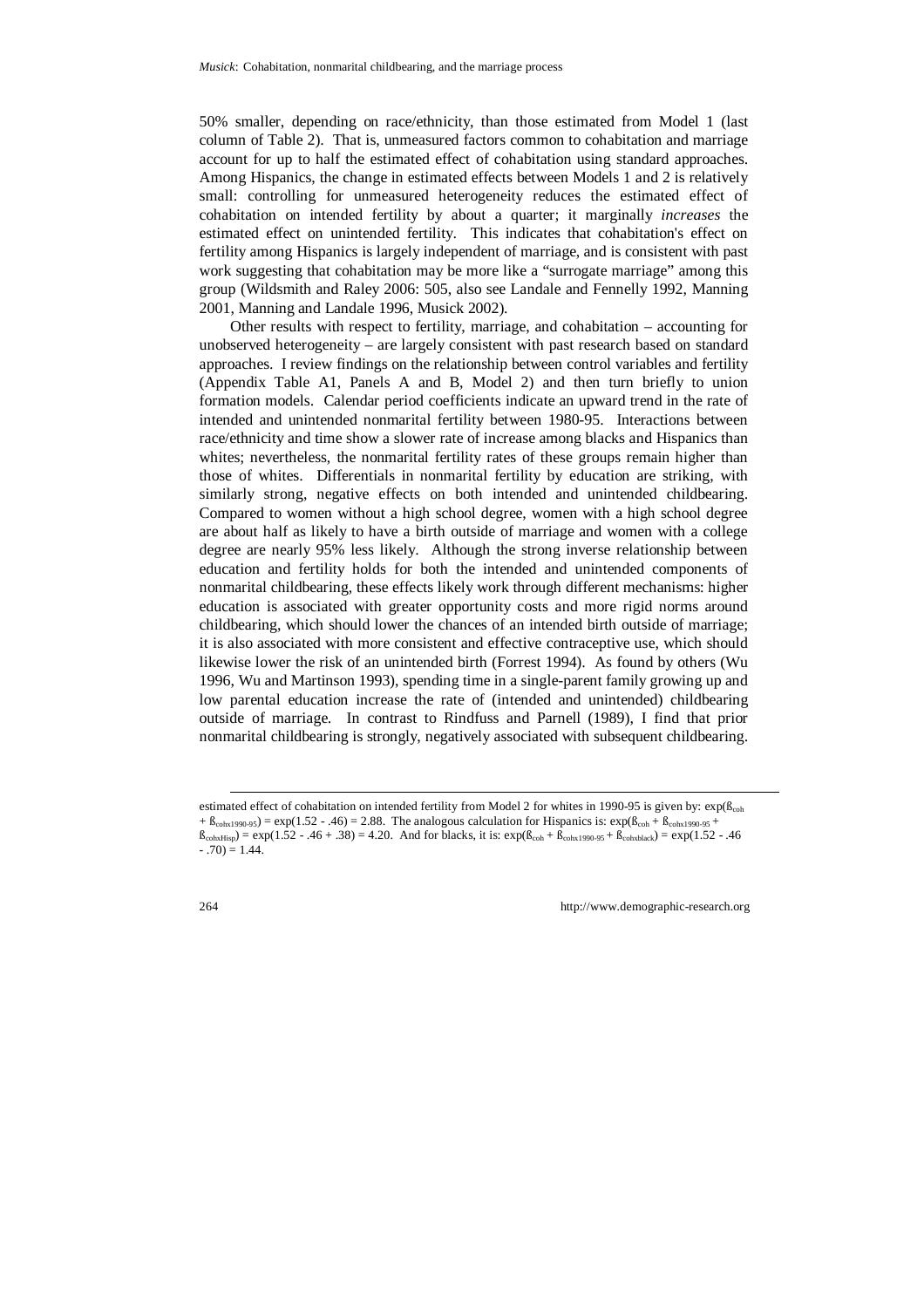I return to these findings below, after briefly reviewing results of the union formation models.

Accounting for unobserved heterogeneity reduces the estimated effect of cohabitation on first marriage, but the effect nonetheless remains strong, increasing the rate of first marriage by over 3 times (Appendix Table A1, Panel C, Model 2). It is not surprising that, compared to all single women, cohabitors have higher rates of marriage. Black women have lower marriage rates than whites, as has been well documented (Bennett, Bloom, and Craig 1989, Lichter et al. 1992, Mare and Winship 1991). But analyses run separately by race/ethnicity revealed important differences in race effects by education; interactions capturing these differences are included in the models reported here and are highly significant. For example, compared to whites and Hispanics, blacks with no high school degree have marriage rates nearly 60% lower, whereas blacks with a college degree or more have rates only 30% lower. A college degree increases marriage rates among blacks by about a third but has negative effects (decreasing rates by about 25%) among whites and Hispanics. For these groups, the delay effects of school enrolment are likely confounding the positive effect of educational attainment on marriage (e.g., see Oppenheimer 1994, Oppenheimer, Kincade, and Lew 1995); the same is likely also the case with parents' education. Having a birth outside of marriage is negatively related to subsequent marriage formation, consistent with prior research (Bennett, Bloom, and Miller 1995, Graefe and Licther 2002, Lichter and Graefe 2001, Qian, Lichter, and Mellot 2005). This is especially true at higher parities, if a marriage does not occur within a short time after the birth, and if the last birth was in cohabitation (net of current cohabitation status).

Finally, turning to the cohabitation model (Appendix Table A1, Panel D, Model 2), I find lower cohabitation rates among blacks (by 40%) compared to whites and Hispanics. Despite the high prevalence of cohabitation among all social groups (Bumpass and Lu 2000), there remain important education differentials: compared to women without a high school degree, women with a high school degree are 20% less likely to enter into a cohabiting relationship, and women with some college or more are two-thirds less likely. Parental education reduces the chances of cohabitation, and spending time in a single-parent family growing up increases them. Giving birth to a child out of marriage reduces rates of entry into cohabitation, and effects are stronger for higher parities, for longer durations since last birth, if a last birth was in cohabitation, and if a last birth was intended.

Results from Model 2 are reasonably consistent, overall, with those based on the standard approach to examining fertility and union formation (i.e., Model 1). In general terms, the magnitude of variables changes with the introduction of heterogeneity, but the direction of effects remains the same. Accounting for heterogeneity affects variables across models similarly, reducing the effect of cohabitation and magnifying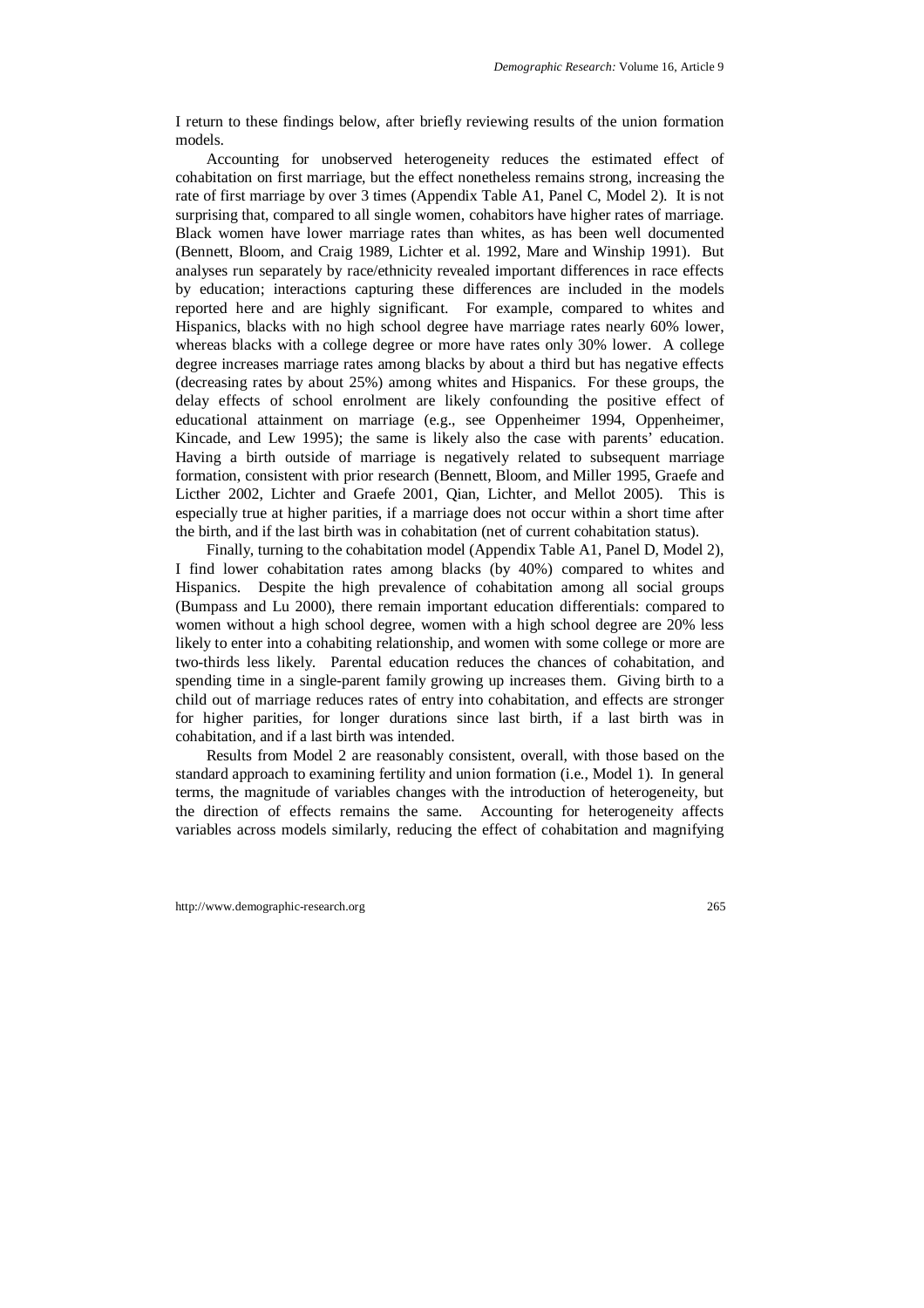the effects of education and family background. Only in the case of prior childbearing do results from Models 1 and 2 differ substantially. Whereas Model 2 reveals strong, negative effects of prior (nonmarital) fertility on all of the family processes, Model 1 shows positive effects of having a nonmarital birth on subsequent nonmarital fertility and entry into cohabitation, and it shows no effect on marriage. This finding substantiates the hypothesis that the association between prior childbearing and subsequent fertility (e.g., Rindfuss and Parnell 1989) reflects selection: unmarried women with children are different from unmarried women without children in ways that increase their chances of having additional births outside of marriage.

By examining how the coefficients on explanatory variables change with the introduction of heterogeneity, it is possible to infer relationships between them and the heterogeneity factor. For example, given that accounting for unmeasured heterogeneity diminishes the estimated effect of cohabitation on nonmarital fertility, and given that unobserved heterogeneity and nonmarital fertility are positively related, the relationship between unmeasured heterogeneity and cohabitation must be positive.<sup>7</sup> Similarly, because the negative association between (own and parents') education and nonmarital fertility strengthens, as does the positive association between spending time in a singleparent family and nonmarital fertility, the heterogeneity factor must be positively associated with education and negatively associated with spending time in a singleparent family. In sum, whatever unmeasured factors are represented by the heterogeneity factor, they are positively associated with cohabitation and education and negatively associated with single-parent family structure.

If the heterogeneity factor represented something like traditional orientations toward the family (i.e., disapproving views toward nonmarital sex and nonmarital family arrangements), I would expect it to be negatively associated with cohabitation, relative to being single (Bumpass 1990, McLanahan and Casper 1995, Clarkberg, Stolzenberg, and Waite 1995), which it is not. Traditional orientations toward the family might be positively associated with education, as unmarried women with less education and lower educational aspirations are more willing to consider having a child outside of marriage (Abrahamse, Morrison, and Waite 1988). Their association with education could just as well be negative, however, as the higher educated tend to be more tolerant of wide-ranging family behaviors and nonconforming behaviors more generally (Treas 2002). Finally, I would expect traditional orientations toward the family to be negatively related to spending time with a single parent growing up (Axinn and Thornton 1996; Thornton and Camburn 1987). Thus it seems that the traditional family orientations interpretation is consistent with changes across models in the

<sup>&</sup>lt;sup>7</sup> This is analogous to an associated causes model, where  $\rho_{yz} = p_{zy} + p_{zx}\rho_{xy}$ , with z representing nonmarital fertility, y representing cohabitation, and x representing the heterogeneity factor common to union formation and fertility (Duncan 1975).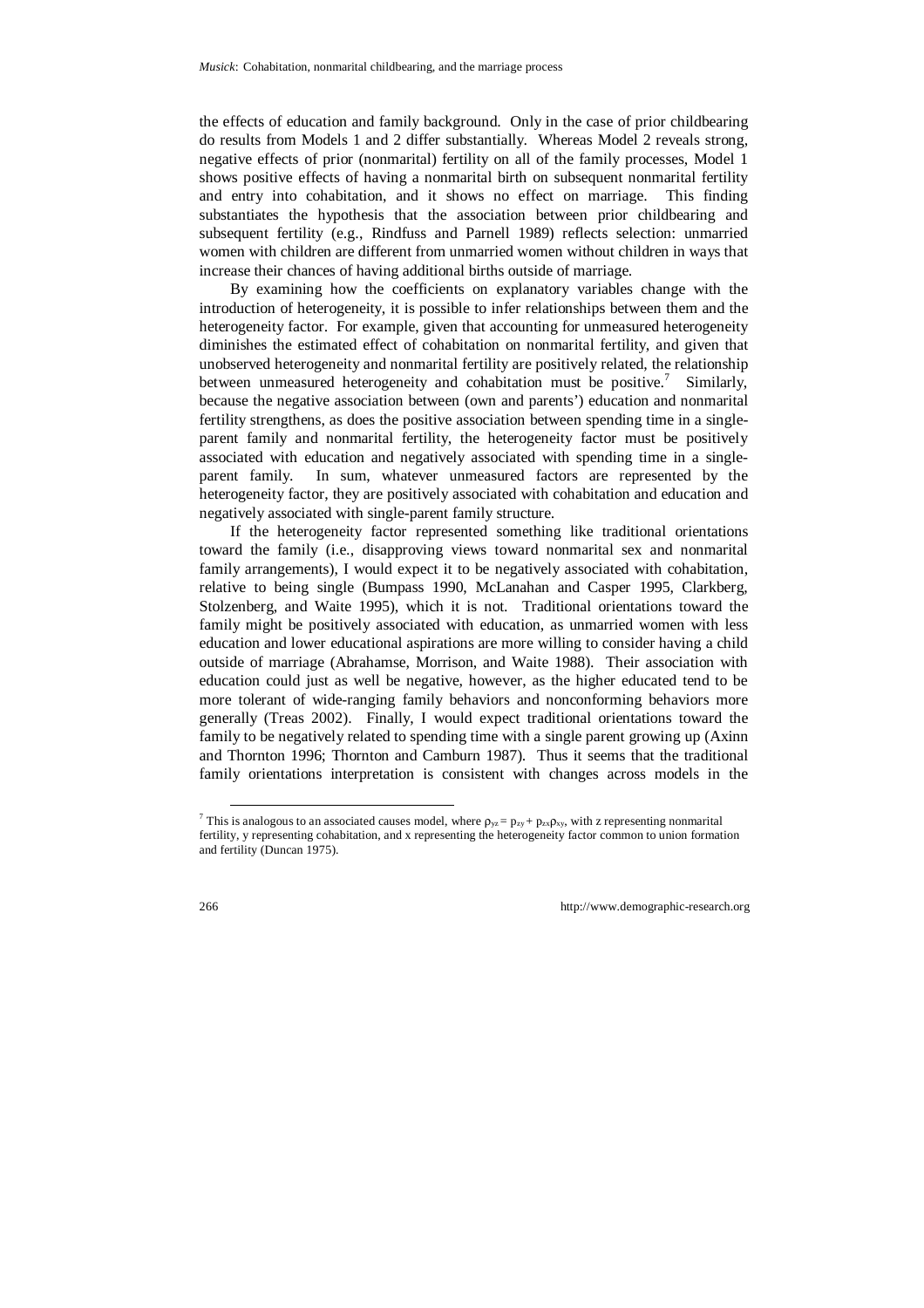estimated effects of single-parent family structure, possibly education, but not cohabitation. A marriage expectations interpretation does better, as this might be positively associated with cohabitation (Bumpass, Sweet, and Cherlin 1991), positively associated with education (Oppenheimer, Kincade, and Lew. 1995), and negatively related to spending time with a single parent growing up (Goldscheider and Waite 1986). The marriage expectations interpretation is consistent with all of the key changes observed between Models 1 and 2.

## **6. Summary and discussion**

This study set out to address the following question: To what extent does cohabitation affect the likelihood of planning a family outside of marriage? Births to cohabiting women are increasingly common. Because childbearing is so central to definitions of marriage and family, examining the relationship between childbearing and cohabitation can shed light on cohabitation's role in the family system. Past work shows that cohabitation increases rates of fertility compared to being single, and does so more for intended than unintended births. This suggests that, for some couples, cohabitation may provide a suitable context for having children. However, most studies of fertility outside of marriage do not address concerns that fertility and union formation are joint processes, and that failing to account for the joint nature of these decisions can bias estimates of cohabitation on nonmarital childbearing. For example, cohabitors may be more likely to plan births not because they see cohabitation as an acceptable alternative to marriage, but because they are more likely than their single counterparts to marry. Here, I use a modeling approach that accounts for stable, unobserved characteristics of women common to nonmarital fertility and union formation as way of estimating the effect of cohabitation on nonmarital fertility net of cohabitors' potentially greater likelihood of marrying. I distinguish between intended and unintended fertility to better understand variation in the perceived acceptability of cohabitation as a setting for childbearing. While I focus on differences in the fertility behavior of single and cohabiting women, future work comparing the effects of cohabitation and marriage on intended fertility, as well as the effects of cohabitation and romantic nonresidential partnerships, would provide additional insights into the meaning of family change.

I find that most of what we can learn from standard fertility models appears to hold once account is taken of unmeasured heterogeneity common to nonmarital fertility and union formation: cohabitation increases the rate of childbearing among unmarried women and has a greater effect on intended than unintended births. Accounting for common unmeasured heterogeneity reduces the estimated effect of cohabitation on intended childbearing outside of marriage by up to 50%, depending on race/ethnicity.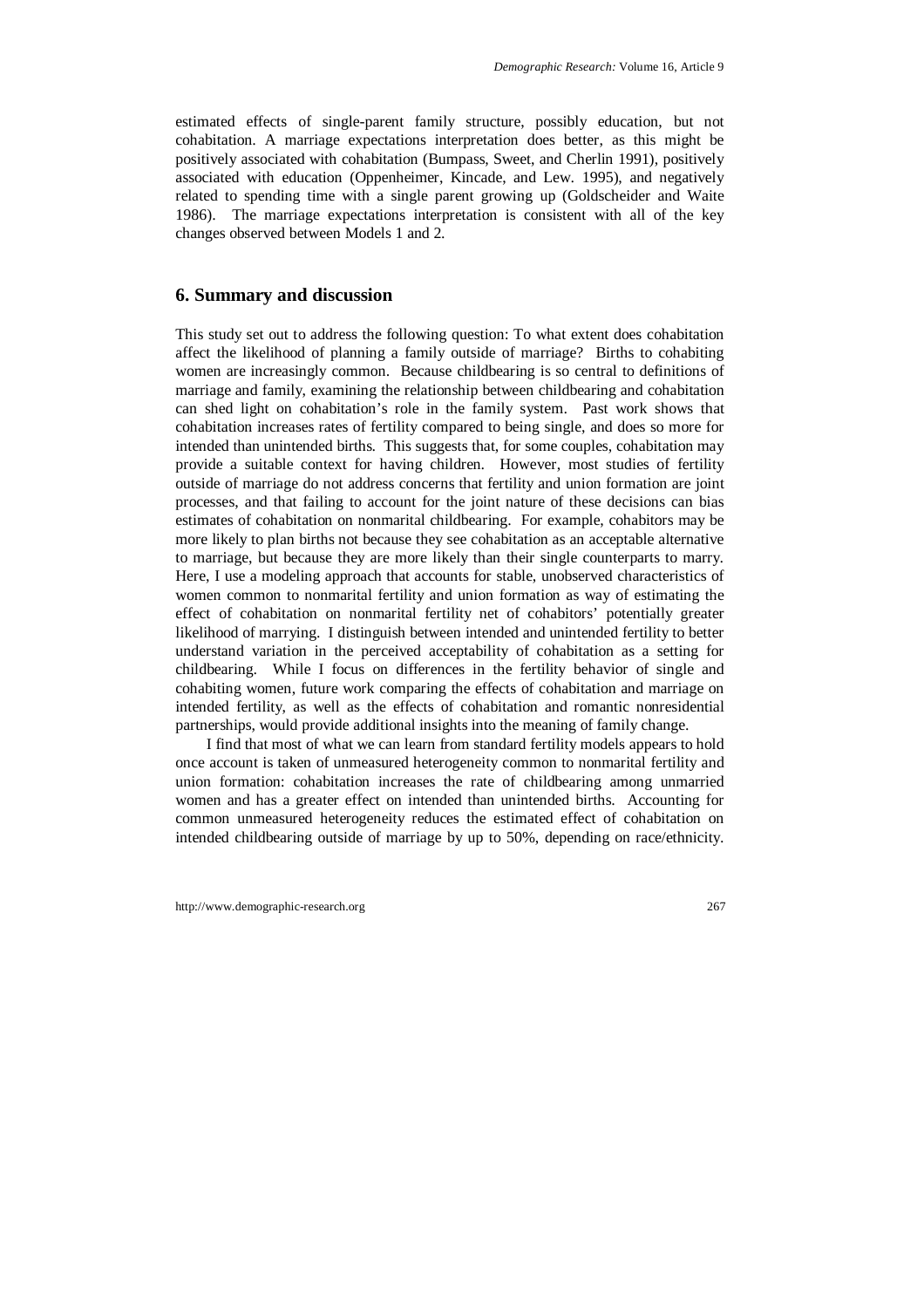This suggests that, for some couples, cohabitation may not be so much an acceptable setting for childbearing as it is a step along the way to marriage. Nonetheless, half or more of cohabitation's effect remains net of factors associated with union formation. Thus for many couples, it appears that cohabitation may indeed provide a suitable context for having children. Given the declining normative imperative to marry and the practical similarities between marriage and cohabitation, cohabitation may be an end in itself, arrived at independently of marriage. It may also be an acceptable alternative when the perceived costs of marriage are too high. The effect of cohabitation among Hispanic women is particularly robust to the introduction of unmeasured heterogeneity. Consistent with past work (e.g., Wildsmith and Raley 2006), this indicates that among Hispanics more than others, cohabitation may serve as a surrogate to marriage.

My findings confirm that the stable, unmeasured characteristics of women common to nonmarital fertility and union formation are positively related (Brien et al. 1999, Upchurch et al. 2002). That is, women most likely to marry are also most likely to cohabit and have a child out of marriage. Accounting for heterogeneity affects variables across the intended and unintended fertility, cohabitation, and marriage processes similarly, reducing the estimated effects of cohabitation and magnifying those of education and family background. There are a range of mechanisms that might generate links across life course processes. Given how estimated coefficients change with the introduction of the unmeasured heterogeneity factor, this factor appears to represent something like women's unobserved marriage expectations, desires, or capacities.

This work was motivated in part by debates about the meaning of cohabitation. In the end, however, it may not be productive to argue over whether cohabitation is a stage in the marriage process, a substitute for marriage, or just another way of being single (Rindfuss and VandenHeuvel 1990). Framing the meaning of cohabitation in terms of competing hypotheses assumes a "typical" experience that adequately describes cohabitation, but average differences between cohabitors and others may mask heterogeneity in the meanings and functions of cohabitation. Variation likely exists across couples, as well as within couples over time (Musick and Bumpass 2006, Gibson-Davis et al. 2005). While the meaning of marriage is in flux (Cherlin 2004, Sweeney 2002), there arguably remains a shared understanding of what marriage ought to entail. There is less consensus over what cohabitation ought to entail: Is it a matter of economizing on household expenses? A testing ground for marriage? A commitment between two people to stay together and raise a family? Cohabitation is surely becoming more institutionalized as it becomes a more common part of the life course. Nonetheless, the relative flexibility of roles, obligations, and expectations within cohabitation may be part of what makes it attractive to growing numbers of people.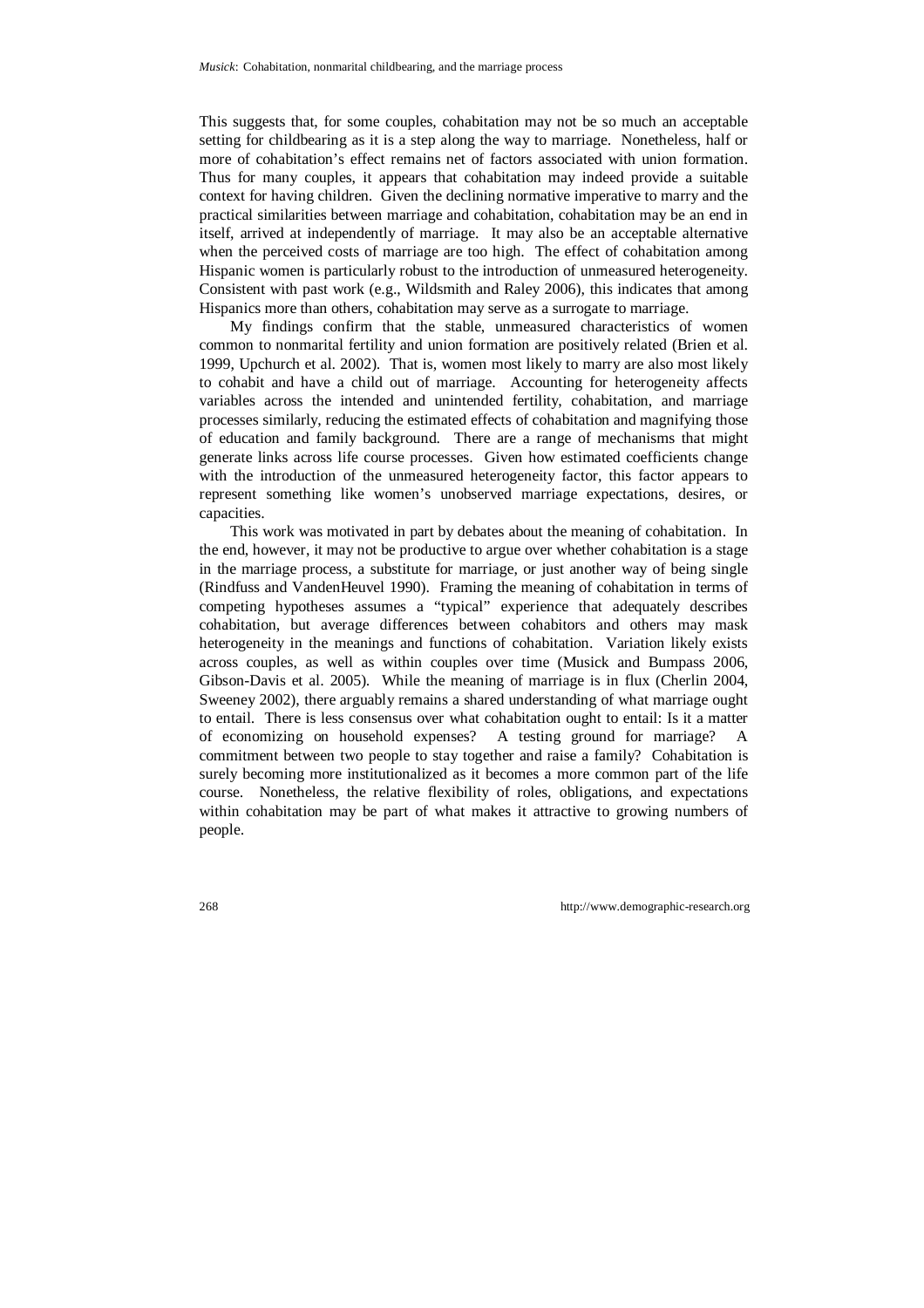Finally, while modeling the relationships across fertility and union formation processes provides useful insights, two aspects of this joint modeling approach are unsatisfying. First, the unobserved characteristics of women linking processes are assumed to be fixed in time, even as a recurrent theme in sociology and demography concerns the fluid nature of individual circumstances (Wu 2003). These models allow for the observed characteristics of women to change over time, but they do not address any such fluidity in the unobserved characteristics of women. Second, and perhaps more importantly, although a marriage expectations interpretation of unmeasured heterogeneity is consistent with these results, it can only be inferred. Ultimately, the unmeasured heterogeneity linking life course processes remains a black box, and only direct observation of the potentially relevant characteristics of women will allow us to get inside.

# **7. Acknowledgments**

This research was supported by Grant Number K01 HD42690 from the National Institute of Child Health and Human Development and the Office of Behavioral and Social Sciences Research. I thank Jan Hoem and Elizabeth Thomson for introducing me to aML and the estimation of simultaneous hazard models. I am grateful to Timothy Biblarz, Larry Bumpass, Paula England, Judith Seltzer, and two anonymous reviewers for comments and suggestions on earlier drafts.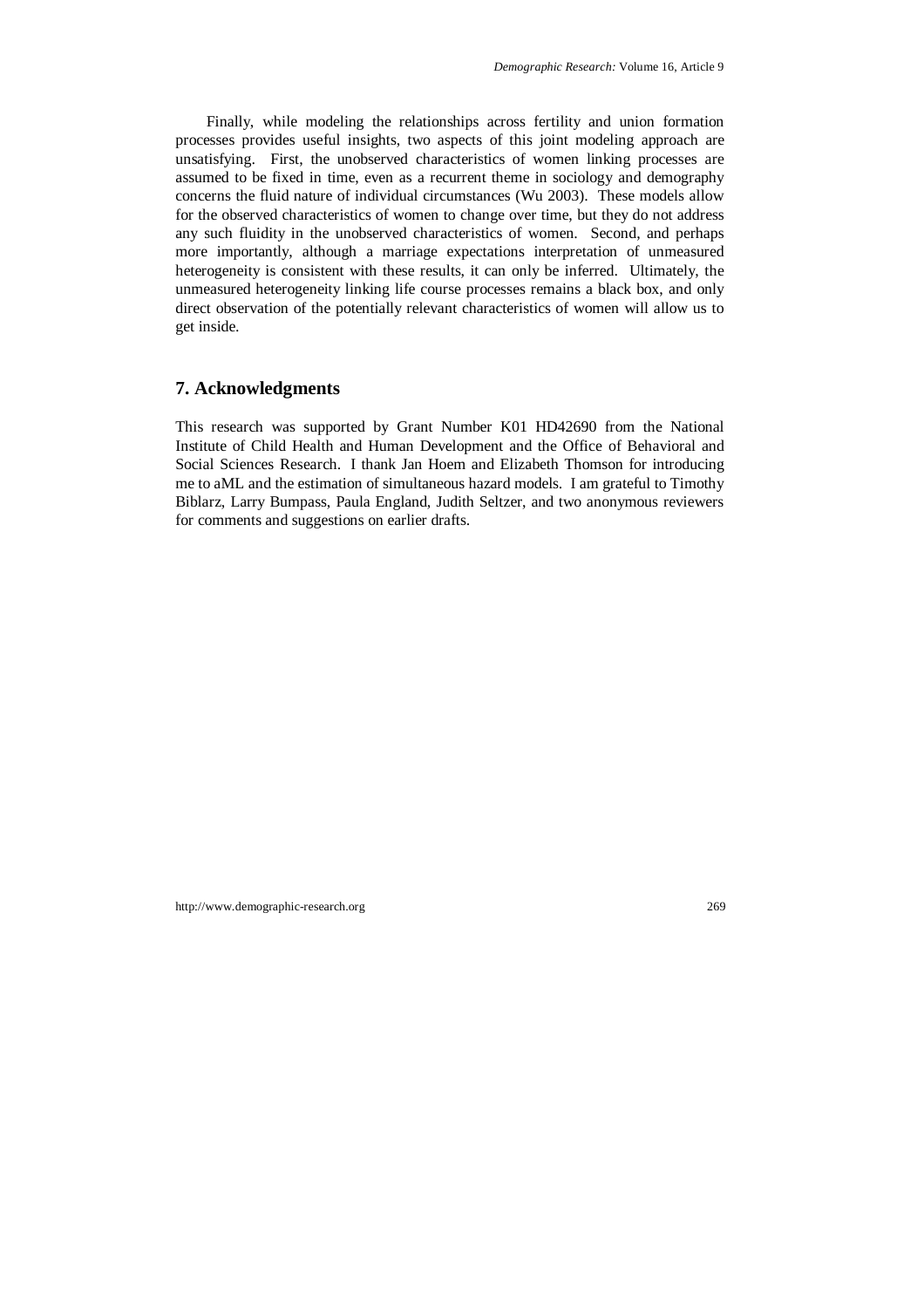#### **References**

- Abma, Joyce C., Anjani Chandra, William D. Mosher, Linda S. Peterson, and Linda J. Piccinino. 1997. "Fertility, family planning, and women's health: New data from the 1995 National Survey of Family Growth." National Center for Health Statistics, Hyattsville, MD.
- Abrahamse, Allan F., Peter A. Morrison, and Linda J. Waite. 1988. "Teenagers willing to consider single parenthood: Who is at greatest risk?" *Family Planning Perspectives* 20:13-18.
- Axinn, William G. and Arland Thornton. 1996. "The influence of parents' marital dissolutions on children's attitudes toward family formation." *Demography* 33:66-81.
- Bachrach, Christine A. 1987. "Cohabitation and reproductive behavior in the U.S." *Demography* 24:623-637.
- Bachrach, Christine A. and Susan Newcomer. 1999. "Intended pregnancies and unintended pregnancies: Distinct categories or opposite ends of a continuum?" *Family Planning Perspectives* 31:251-52.
- Baydar, Nazli. 1995. "Consequences for children of their birth planning status." *Family Planning Perspectives* 27:228-234 & 245.
- Bennett, Neil G., David E. Bloom, and Patricia Craig. 1989. "The divergence of black and white marriage patterns." *American Journal of Sociology* 95:692-722.
- Bennett, Neil G., David E. Bloom, and Cynthia K. Miller. 1995. "The influence of nonmarital childbearing on the formation of first marriages." *Demography* 32:47-62.
- Brien, Michael J., Lee A. Lillard, and Linda J. Waite. 1999. "Interrelated familybuilding behaviors: Cohabitation, marriage, and nonmarital conception." *Demography* 36:535-551.
- Brown, Sarah S. and Leon Eisenberg. 1995. *The Best Intentions: Unintended Pregnancy and the Well-being of Children and Families*. Washington, DC: National Academy Press.
- Brown, Susan L. 2004. "Family structure and child well-being: The significance of parental cohabitation." *Journal of Marriage and Family* 66:351-367.
- Bumpass, Larry L. 1987. "The risk of an unwanted birth: The changing context of contraceptive sterilization in the U.S." *Population Studies* 41:347-363.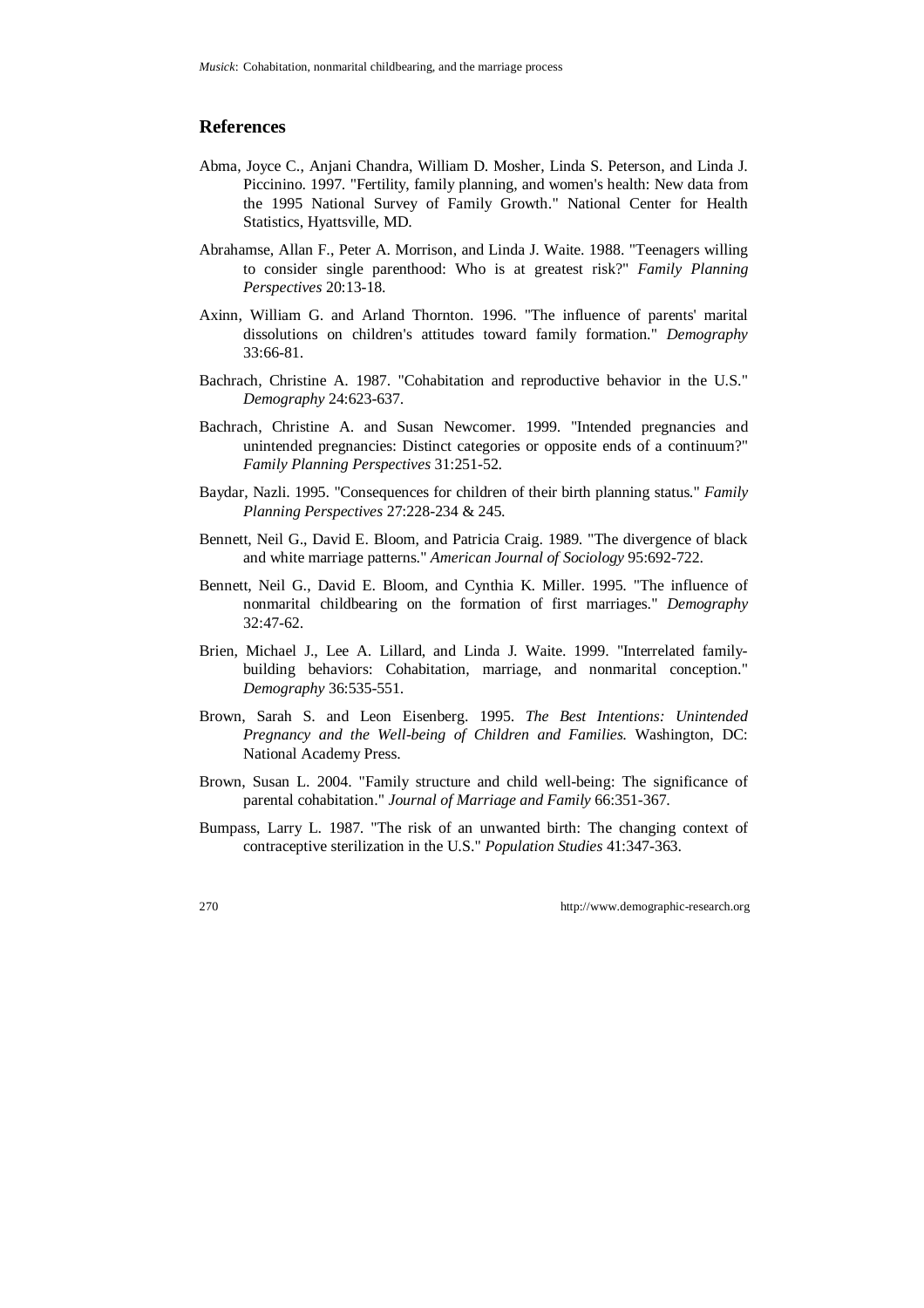- —. 1990. "What's happening to the family? Interactions between demographic and institutional change." *Demography* 27:483-498.
- Bumpass, Larry and Hsien-Hen Lu. 2000. "Trends in cohabitation and implications for children's family contexts in the United States." *Population Studies* 54:29-41.
- Bumpass, Larry and James Sweet. 1989. "National estimates of cohabitation." *Demography* 26:615-625.
- Bumpass, Larry L., James A. Sweet, and Andrew Cherlin. 1991. "The role of cohabitation in declining rates of marriage." *Journal of Marriage and the Family* 53:913-927.
- Carlson, Marcia, Sara McLanahan, and Paula England. 2004. "Union formation in fragile families." *Demography* 41:237-261.
- Casper, Lynne and Suzanne Bianchi. 2002. *Continuity & Change in the American Family*. Thousand Oaks, CA: Sage Publications.
- Cherlin, Andrew. 2000. "Toward a new home socioeconomics of union formation." Pp. 126-144 in *The Ties That Bind: Perspectives on Marriage and Cohabitation*, edited by L. J. Waite, C. A. Bachrach, M. Hindin, E. Thomson, and A. Thornton. New York: Aldine de Gruyter.
- —. 2001. "New developments in the study of nonmarital childbearing." Pp. 390-402 in *Out of Wedlock: Causes and Consequences of Nonmarital Fertility*, edited by L. L. Wu and B. Wolfe. New York: Russell Sage.
- —. 2004. "The deinstitutionalization of marriage." *Journal of Marriage and Family* 66:848-861.
- Clarkberg, Marin, Ross M. Stolzenberg, and Linda J. Waite. 1995. "Attitudes, values, and entrance into cohabitational versus marital unions." *Social Forces* 74:609- 632.
- Crissey, Sarah R. 2005. "Effect of pregnancy intention on child well-being and development: Combining retrospective reports of attitude and contraceptive use." *Population Research and Policy Review* 24:593 - 615.
- DeLeire, Thomas and Ariel Kalil. 2005. "How do cohabiting couples with children spend their money?" *Journal of Marriage and Family* 67:285-294.
- Duncan, Otis Dudley. 1975. *Introduction to Structural Equation Models*. San Diego: Academic Press.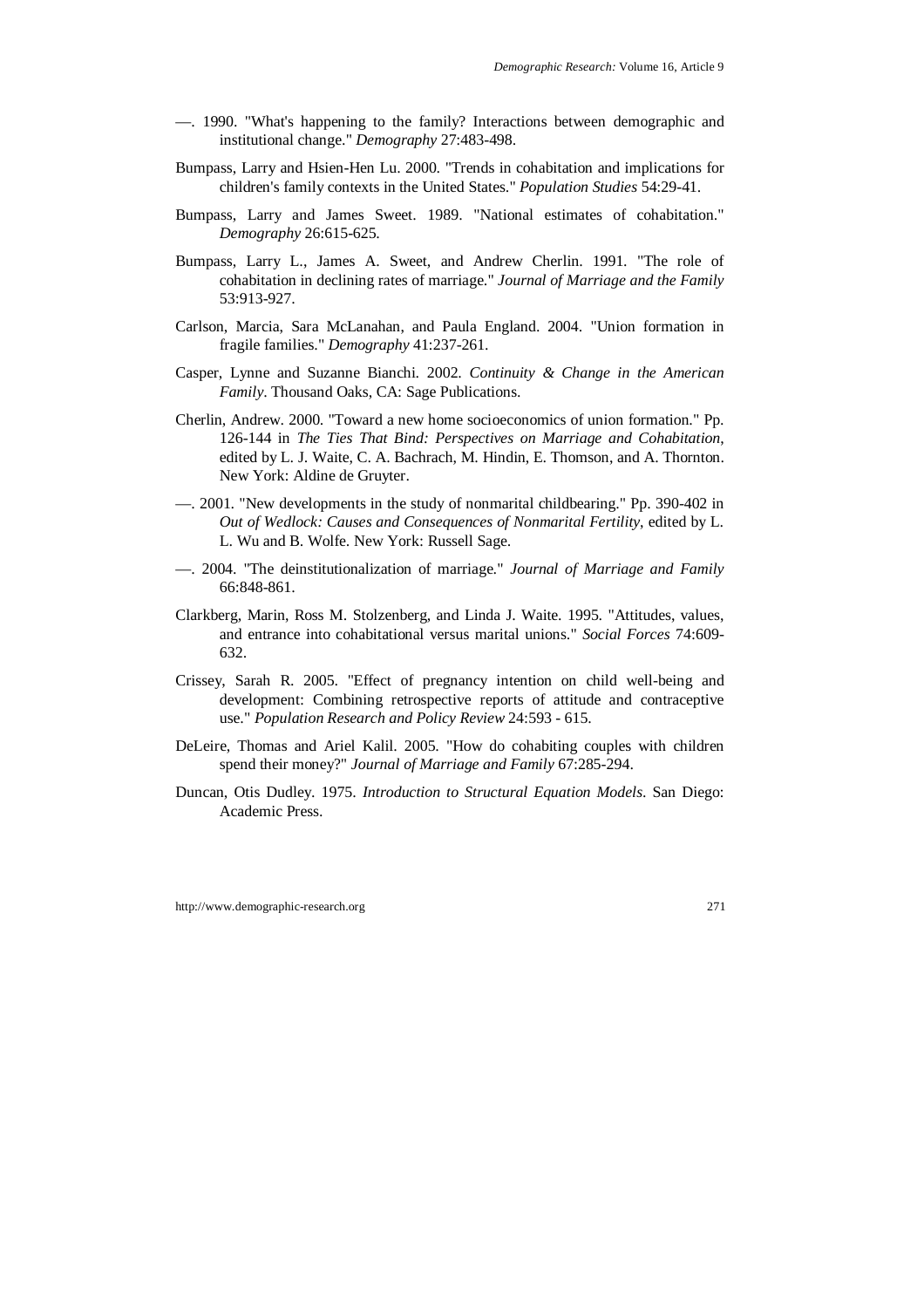- Edin, Kathryn. 2000. "What do low-income single mothers say about marriage?" *Social Problems* 47:112-133.
- Edin, Kathryn, Paula England, and Emily Fitzgibbons Shafer. Under review. "Forming fragile families: Was the baby planned, unplanned or in between?" in *Unmarried Couples with Children*, edited by P. England and K. Edin.
- Edin, Kathryn and Maria Kefalas. 2005. *Promises I Can Keep: Why Poor Women Put Motherhood Before Marriage*. Berkeley: University of California Press.
- Forrest, Jacqueline Darroch. 1994. "Epidemiology of unintended pregnancy and contraceptive use." *American Journal of Obstetrics and Gynecology* 170:1485- 1489.
- Gibson-Davis, Christina, Kathryn Edin, and Sara McLanahan. 2005. "High hopes but even higher expectations: The retreat from marriage among low-income couples." *Journal of Marriage and Family* 67:1301-1312.
- Goldscheider, Frances Kobrin and Julie DaVanzo. 1986. "Semiautonomy and leaving home in early adulthood." *Social Forces* 65:187-201.
- Goldscheider, Frances Kobrin and Linda J. Waite. 1986. "Sex differences in the entry into marriage." *American Journal of Sociology* 92:91-109.
- Graefe, Deborah Roempke and Daniel T. Lichter. 1999. "Life course transitions of American children: Parental cohabitation, marriage, and single motherhood." *Demography* 36:205-217.
- —. 2002. "Marriage among unwed mothers: Whites, blacks and Hispanics compared." *Perspectives on Sexual and Reproductive Health* 34:286-293.
- Hamilton, Brady E., Joyce A. Martin, Stephanie J. Ventura, Paul D. Sutton, and Fay Menacker. 2005. "Births: Preliminary data for 2004." National Vital Statistics Report, Vol. 54 (8). Center for Disease Control and Prevention. Retrieved May 19, 2006 (http://www.cdc.gov/nchs/data/nvsr/nvsr54/nvsr54\_08.pdf).
- Heuveline, Patrick and Jeffrey M. Timberlake. 2004. "The role of cohabitation in family formation: The United States in comparative perspective." *Journal of Marriage and Family* 66(5): 1214–1230.
- Joyce, Theodore J., Robert Kaestner, and Sanders Korenman. 2002. "On the validity of retrospective assessments of pregnancy intention." *Demography* 39:199-213.
- Kiernan, Kathleen E. 2000. "European perspectives on union formation." Pp. 40-58 in *The Ties That Bind: Perspectives on Marriage and Cohabitation*, edited by L. J.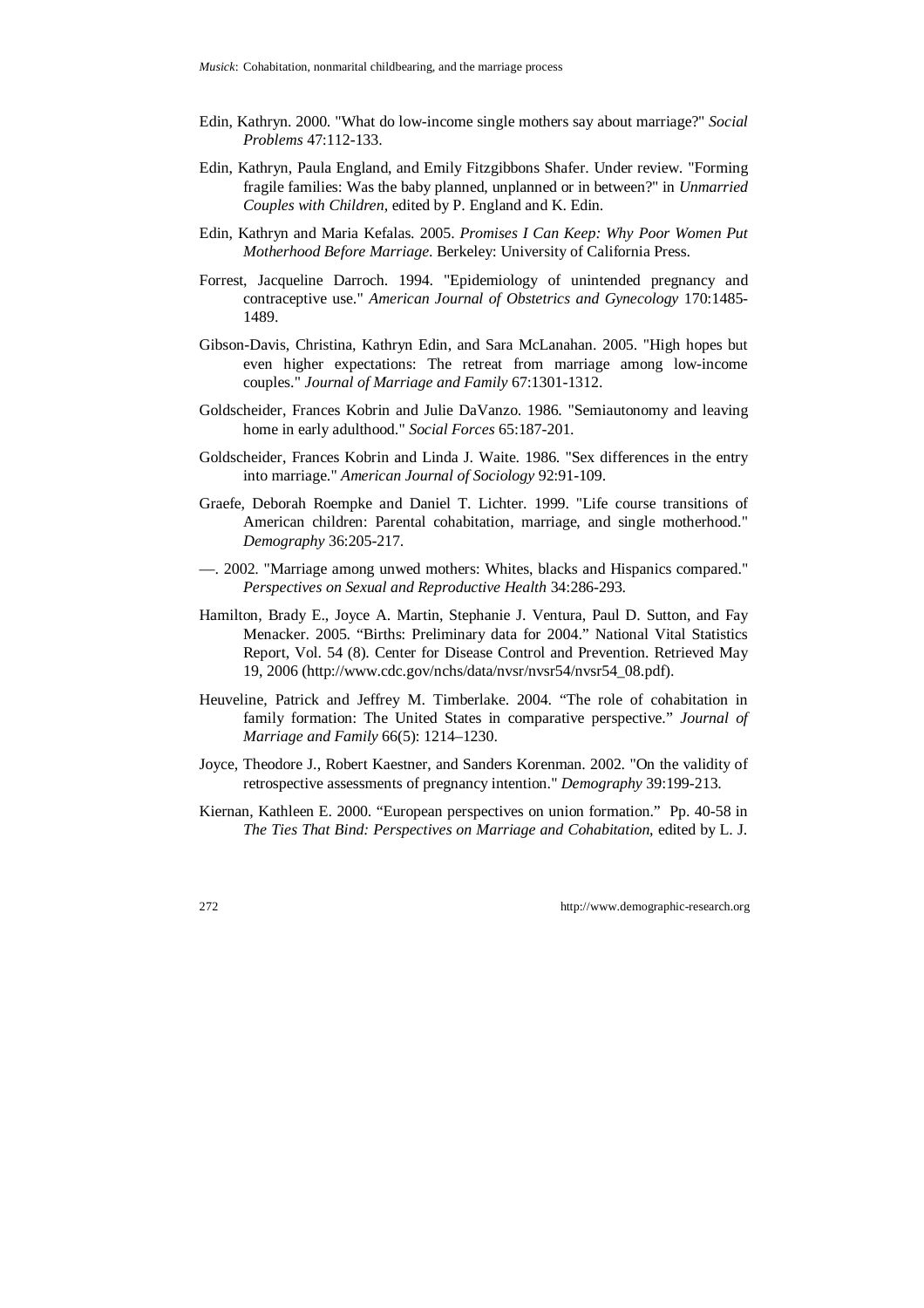Waite, C. A. Bachrach, M. Hindin, E. Thomson, and A. Thornton. New York: Aldine de Gruyter.

- Klerman, Lorraine V. 2000. "The intendedness of pregnancy: A concept in transition." *Maternal and Child Health Journal* 4:155-162.
- Landale, Nancy S. and Katherine Fennelly. 1992. "Informal unions among mainland Puerto Ricans: Cohabitation or an alternative to legal marriage." *Journal of Marriage and the Family* 54:269-280.
- Lichter, Daniel T. and Deborah Roempke Graefe. 2001. "Finding a mate? The marital and cohabitation histories of unwed mothers." Pp. 317-343 in *Out of Wedlock: Causes and Consequences of Nonmarital Fertility*, edited by L. L. Wu and B. Wolfe. New York: Russell Sage.
- Lichter, Daniel T., Diane K. McLaughlin, George Kephart, and David J. Landry. 1992. "Race and the retreat from marriage: A shortage of marriageable men?" *American Sociological Review* 57:781-799.
- Lillard, Lee A. 1993. "Simultaneous equations for hazards: Marriage duration and fertility timing." *Journal of Econometrics* 56:189-217.
- Lillard, Lee A., Michael J. Brien, and Linda J. Waite. 1995. "Premarital cohabitation and subsequent marital dissolution: A matter of self-selection?" *Demography* 32:437-457.
- Lillard, Lee A. and Constantijn W. A. Panis. 2000. *aML Multiprocess Multilevel Statistical Software, Release 1*. Los Angeles: EconWare.
- Lillard, Lee A. and Linda J. Waite. 1993. "A joint model of marital childbearing and marital disruption." *Demography* 30:653-681.
- Loomis, Laura Spencer and Nancy S. Landale. 1994. "Nonmarital cohabitation and childbearing among black and white women." *Journal of Marriage and the Family* 56:949-962.
- Manning, Wendy D. 1993. "Marriage and cohabitation following a premarital conception." *Journal of Marriage and the Family* 55:839-850.
- —. 2001. "Childbearing in cohabiting unions: Racial and ethnic differences." *Family Planning Perspectives* 33:217-223.
- Manning, Wendy and Susan L. Brown. 2006. "Children's economic well-being in married and cohabiting parent families." *Journal of Marriage and Family* 68:345–362.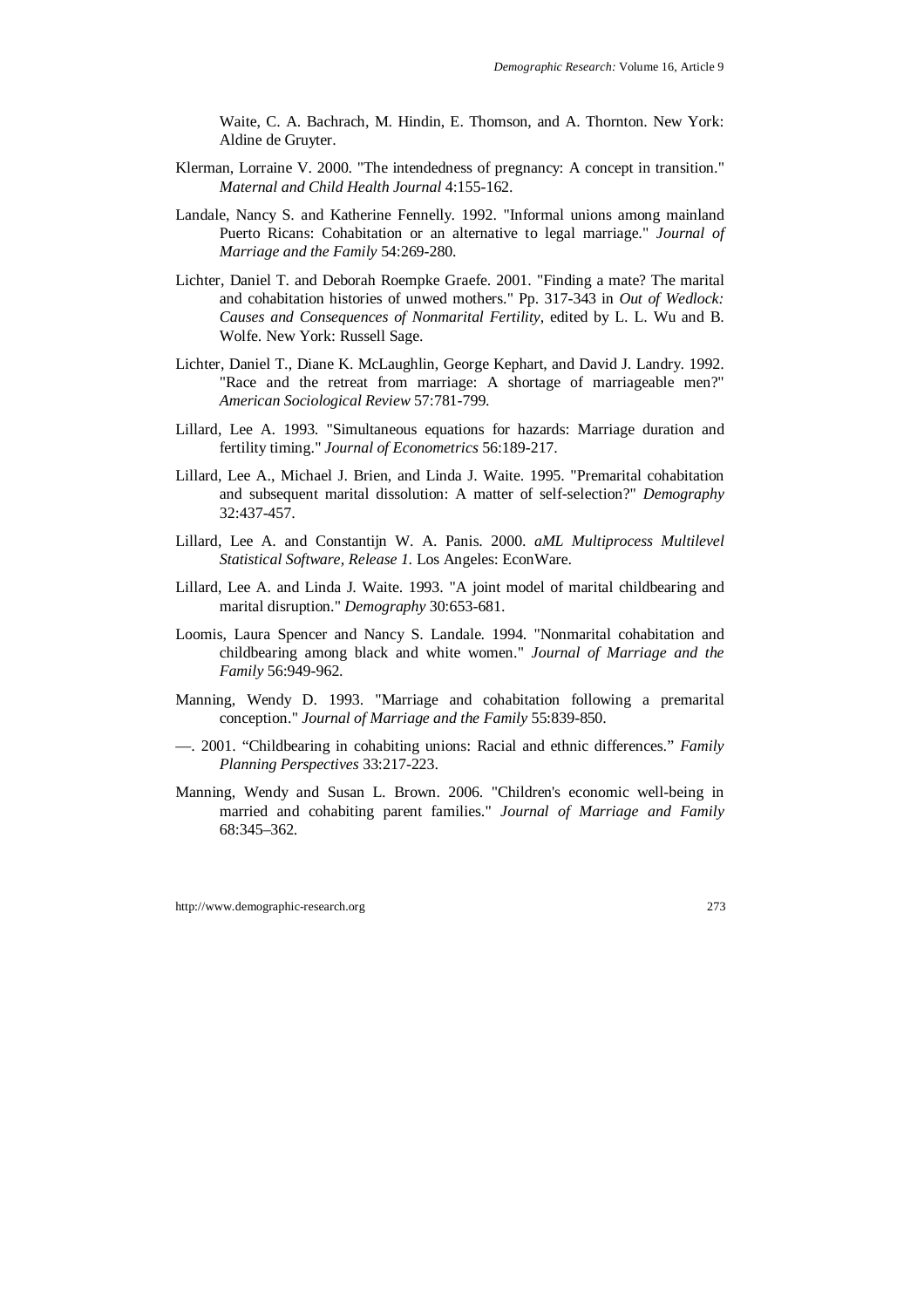- Manning, Wendy D. and Nancy S. Landale. 1996. "Racial and ethnic differences in the role of cohabitation in premarital childbearing." *Journal of Marriage and the Family* 58:63-77.
- Manning, Wendy, Pamela J. Smock, and Debarun Majumdar. 2004. "The relative stability of cohabiting and marital unions for children." *Population Research and Policy Review* 23:135-159.
- Mare, Robert D. and Christopher Winship. 1991. "Socioeconomic change and the decline of marriage for blacks and whites." Pp. 175-202 in *The Urban Underclass*, edited by C. Jencks and P. E. Peterson. Washington, DC: The Brookings Institute.
- McLanahan, Sara and Larry Bumpass. 1988. "Intergenerational consequences of family disruption." *American Journal of Sociology* 94:130-152.
- McLanahan, Sara and Lynne Casper. 1995. "Growing diversity and inequality in the American family." Pp. 1-45 in *State of the Union: America in the 1990s; Volume Two: Social Trends*, edited by R. Farley. New York: Russell Sage Foundation.
- Mosher, William D. and Christine A. Bachrach. 1996. "Understanding U.S. fertility: continuity and change in the National Survey of Family Growth, 1988-1995." *Family Planning Perspectives* 28:4-12.
- Musick, Kelly. 2000. "Nonmarital childbearing and the changing American family." Dissertation Thesis, Department of Sociology, University of Wisconsin-Madison, Madison, WI.
- —. 2002. "Planned and unplanned childbearing among unmarried women." *Journal of Marriage and Family* 64:915-929.
- Musick, Kelly and Larry Bumpass. 2006. "Cohabitation, marriage, and trajectories in well-being and relationships." CCPR Working Paper CCPR-003-06, University of California, Los Angeles.
- Oppenheimer, Valerie Kincade. 1994. "Women's rising employment and the future of the family in industrialized countries." *Population and Development Review* 20:293-342.
- Oppenheimer, Valerie Kincade and Vivian Lew. 1995. "American marriage formation in the 1980s: How important was women's economic independence?" Pp. 105- 138 in *Gender and Family Change in Industrialized Countries*, edited by K. O. Mason and A.-M. Jensen. Oxford: Clarendon Press.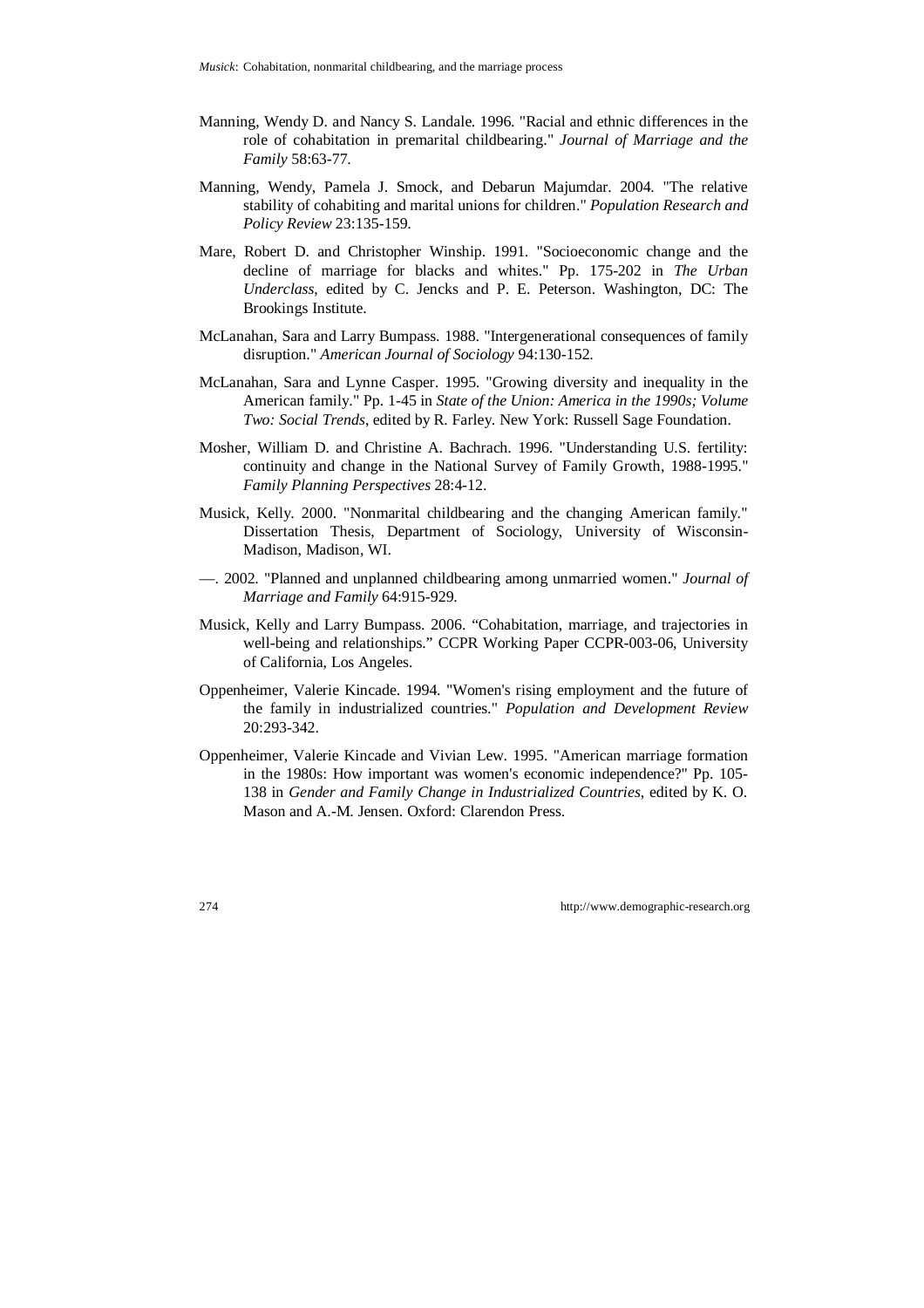- Qian, Zhenchao, Daniel T. Lichter, and Leanna M. Mellott. 2005. "Out-of-wedlock childbearing, marital prospects and mate selection." *Social Forces* 84:473-91.
- Raley, R. Kelly. 2001. "Increasing fertility in cohabiting unions: Evidence for the second demographic transition in the United States?" *Demography* 38:59-66.
- Rindfuss, Ronald R., S. Philip Morgan, and C. Gray Swicegood. 1984. "The transition to motherhood: The intersection of structural and temporal dimensions." *American Sociological Review* 49:359-372.
- Rindfuss, Ronald, R. and Allan M. Parnell. 1989. "The varying connection between marital status and childbearing in the United States." *Population and Development Review* 15:447-470.
- Rindfuss, Ronald R. and Audrey VandenHeuvel. 1990. "Cohabitation: A precursor to marriage or an alternative to being single?" *Population and Development Review* 16:703-726.
- Rodgers, Willard L. and Arland Thornton. 1985. "Changing patterns of first marriage in the United States." *Demography* 22:265-279.
- Ryder, Norman B. 1973. "A critique of the National Fertility Survey." *Demography* 10:495-505.
- Seltzer, Judith A. 2000. "Families formed outside of marriage." *Journal of Marriage and the Family* 62:1247-1268.
- Smock, Pamela J. 2000. "Cohabitation in the United States: An appraisal of research themes, findings, and implications." *American Review of Sociology* 26:1-20.
- Smock, Pamela J. and Wendy Manning. 1997. "Nonresident parents' characteristics and child support." *Journal of Marriage and the Family* 59:798-808.
- Smock, Pamela J., Wendy Manning, and Meredith Porter. 2005. "Everything's there except money: How economic factors shape the decision to marry among cohabiting couples." *Journal of Marriage and Family* 67:680-696.
- Sweeney, M. 2002. "Two Decades of Family Change: The Shifting Economic Foundations of Marriage." *American Sociological Review* 67:132-147.
- Thomson, Elizabeth, Sara S. McLanahan, and Roberta Braun Curtin. 1992. "Family structure, gender, and parental socialization." *Journal of Marriage and the Family* 54:368-378.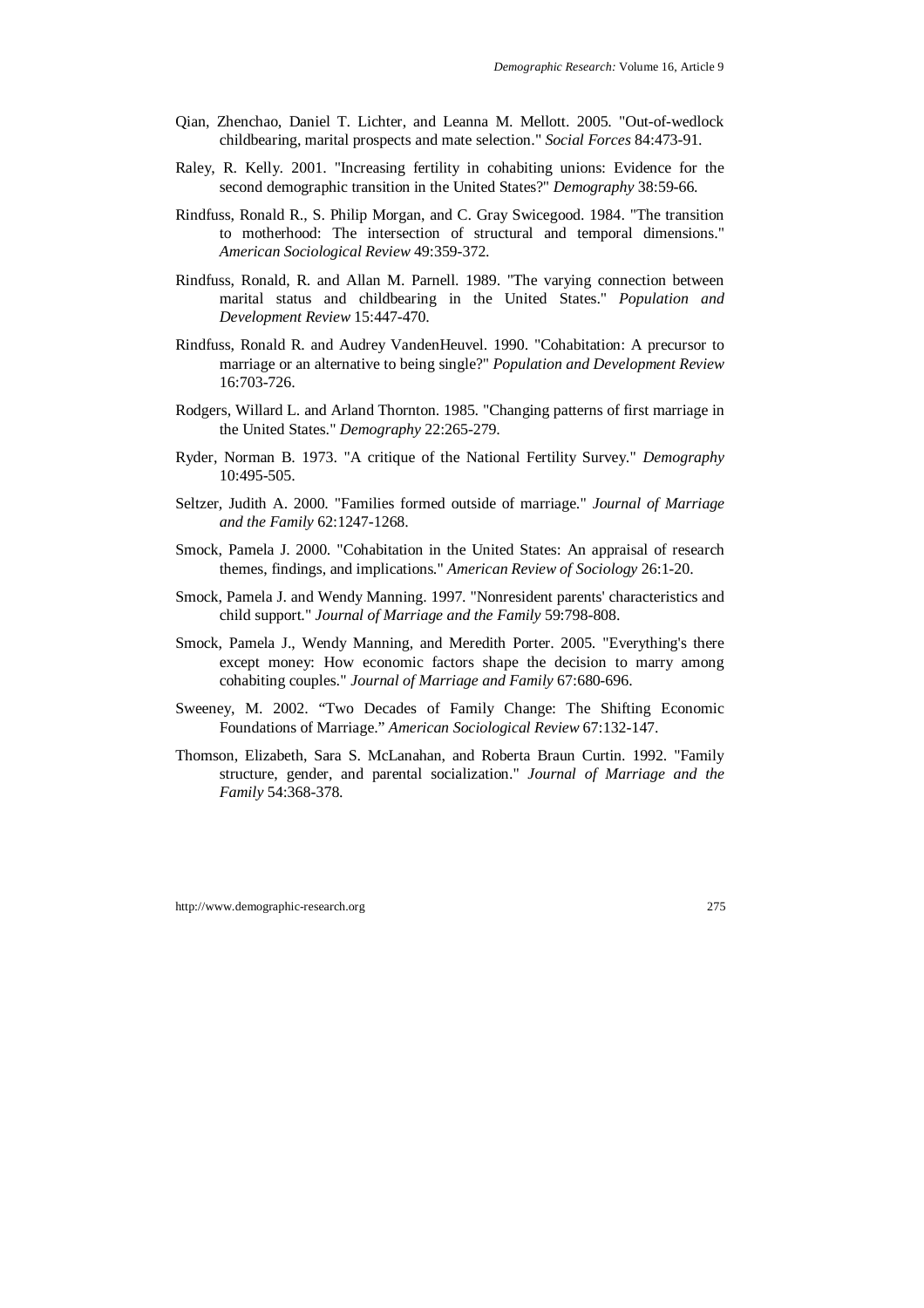- Thornton, Arland. 1991. "Influence of the marital history of parents on the marital and cohabitational experiences of children." *American Journal of Sociology* 96:868- 894.
- Thornton, Arland and Donald Camburn. 1987. "The influence of the family on premarital sexual attitudes and behavior." *Demography* 24:323-340.
- Thornton, Arland and Willard L. Rodgers. 1987. "The influence of individual and historical time on marital dissolution." *Demography* 24:1-22.
- Treas, Judith. 2002. "How cohorts, education, and ideology shaped a new sexual revolution in American attitudes toward nonmarital sex." *Sociological Perspectives* 45:267–283.
- Trussell, James, Barbara Vaughan, and Joseph Stanford. 1999. "Are all contraceptive failures unintended pregnancies? Evidence from the 1995 National Survey of Family Growth." *Family Planning Perspectives* 31:246-247 & 260.
- Upchurch, Dawn M., Lee A. Lillard, and Constantijn W.A. Panis. 2002. "Nonmarital childbearing: Influences of education, marriage, and fertility." *Demography* 39:311-329.
- Ventura, Stephanie J. and Christine A. Bachrach. 2000. "Nonmarital childbearing in the United States, 1940-99." National Vital Statistics Reports, Vol. 48 (16). Center for Disease Control and Prevention. Retrieved May 19, 2006 (http://www.cdc.gov/nchs/data/nvsr/nvsr48/nvs48\_16.pdf).
- Westoff, Charles F. and Akinrinola Bankole. 1996. "The potential demographic significance of unmet need." *International Family Planning Perspectives* 22:16- 20.
- Wildsmith, Elizabeth and R. Kelly Raley. 2006. "Race-ethnic differences in nonmarital fertility: A focus on Mexican American women." *Journal of Marriage and Family* 68:491–508.
- Williams, Lindy, Joyce Abma, and Linda J. Piccinino. 1999. "The correspondence between intention to avoid childbearing and subsequent fertility: A prospective analysis." *Family Planning Perspectives* 31:220-227.
- Wu, Lawrence L. 1996. "Effects of family instability, income, and income instability on the risk of a premarital birth." *American Sociological Review* 61:386-406.
- —. 2003. "Event History Models for Life Course Analysis." in *Handbook of the Life Course*, edited by J. Mortimer and M. J. Shanahan: Plenum. Retrieved May 19, 2006 (http://sociology.fas.nyu.edu/docs/IO/320/chap22.pdf).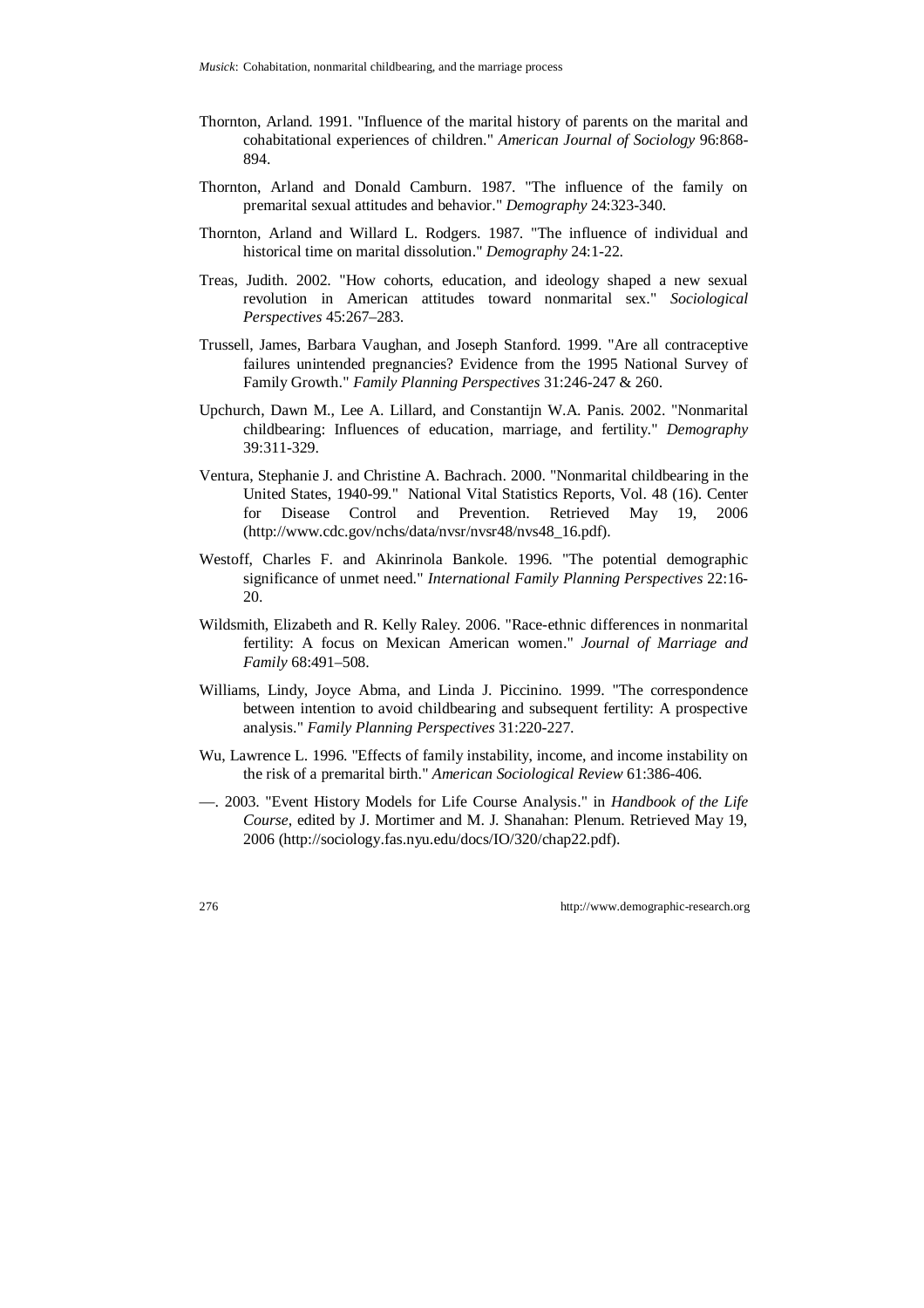- Wu, Lawrence L., Larry Bumpass, and Kelly Musick. 2001. "Historical and life course trajectories of nonmarital childbearing." Pp. 3-48 in *Out of Wedlock: Causes and Consequences of Nonmarital Fertility*, edited by L. L. Wu and B. Wolfe. New York: Russell Sage Foundation.
- Wu, Lawrence L. and Brian C. Martinson. 1993. "Family structure and the risk of a premarital birth." *American Sociological Review* 58:210-232.
- Wu, Lawrence L. and Kelly Musick. 2006. "Stability of marital and cohabiting unions following a first birth." CCPR Working Paper No. 019-06, University of California, Los Angeles.
- Zabin, Laurie Schwab, George R. Huggins, Mark R. Emerson, and Vanessa E. Cullins. 2000. "Partner effects on a woman's intention to conceive: 'Not with this partner'." *Family Planning Perspectives* 32:39-45.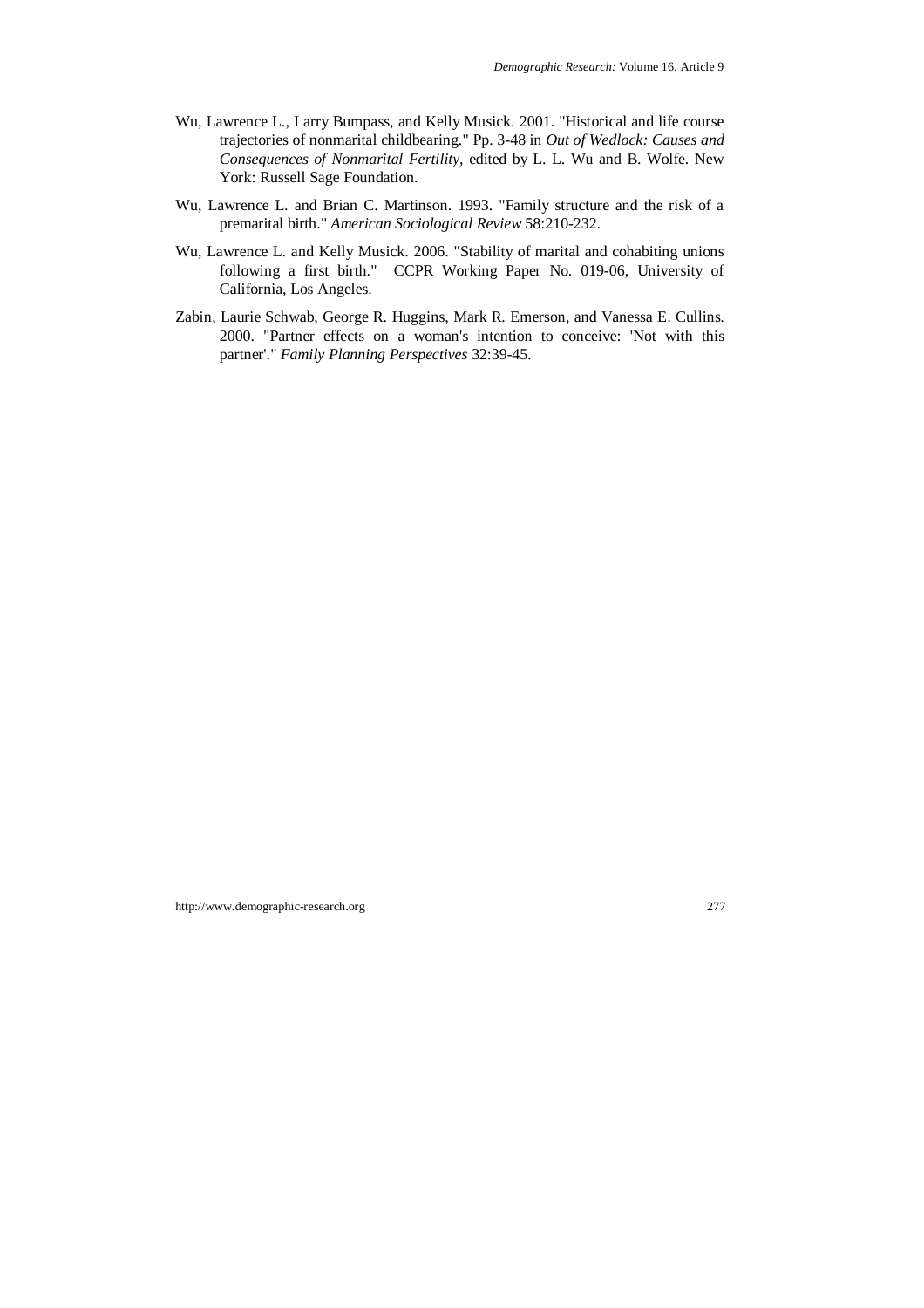# **Appendix**

| Parameters for Joint Models of Union Formation and Fertility<br><b>Table A1:</b> |            |       |            |       |  |
|----------------------------------------------------------------------------------|------------|-------|------------|-------|--|
| Panel A: Hazard of intended childbearing                                         | Model 1    |       | Model 2    |       |  |
| Cohabiting                                                                       | 1.7364     | $***$ | 1.5198     | $***$ |  |
|                                                                                  | (.1712)    |       | (.1819)    |       |  |
| Intercept                                                                        | $-21.6582$ | $***$ | $-23.6235$ | ***   |  |
|                                                                                  | (2.4577)   |       | (2.5213)   |       |  |
| Age                                                                              |            |       |            |       |  |
| up to 17                                                                         | .8912      | $***$ | .9499      | ***   |  |
|                                                                                  | (.1490)    |       | (.1524)    |       |  |
| 17-20                                                                            | .5168      | ***   | .8876      | ***   |  |
|                                                                                  | (.0557)    |       | (.0607)    |       |  |
| 20-25                                                                            | .0021      |       | .2245      | ***   |  |
|                                                                                  | (.0236)    |       | (.0280)    |       |  |
| 25-30                                                                            | .0159      |       | .1677      | ***   |  |
|                                                                                  | (.0287)    |       | (.0299)    |       |  |
| 30-35                                                                            | $-1307$    | $***$ | $-0193$    |       |  |
|                                                                                  | (.0532)    |       | (.0543)    |       |  |
| over 35                                                                          | $-2343$    |       | $-2157$    |       |  |
|                                                                                  | (.1433)    |       | (.1476)    |       |  |
| Calendar period (1980-84 omitted)                                                |            |       |            |       |  |
| 1985-89                                                                          | .8155      | $***$ | .7489      | ***   |  |
|                                                                                  | (.2086)    |       | (.2162)    |       |  |
|                                                                                  | 1.2559     | ***   | 1.3000     | ***   |  |
| 1990-95                                                                          |            |       |            |       |  |
|                                                                                  | (.1903)    |       | (.1984)    |       |  |
| Race/ethnicity (white omitted)                                                   |            | $***$ |            | ***   |  |
| <b>Black</b>                                                                     | 1.7673     |       | 1.9476     |       |  |
|                                                                                  | (.1783)    | ***   | (.1900)    | ***   |  |
| Hispanic                                                                         | 1.2621     |       | 1.4626     |       |  |
|                                                                                  | (.2139)    |       | (.2300)    |       |  |
| Education (less than high school omitted)                                        |            |       |            |       |  |
| High school                                                                      | $-5714$    | ***   | $-0.8046$  | ***   |  |
|                                                                                  | (.0671)    |       | (.0776)    |       |  |
| Some college                                                                     | $-1.2810$  | $***$ | $-1.9851$  | ***   |  |
|                                                                                  | (.0955)    |       | (.1137)    |       |  |
| College or more                                                                  | $-1.8307$  | ***   | $-2.6659$  | ***   |  |
|                                                                                  | (.2222)    |       | (.2492)    |       |  |
| Childhood family structure                                                       |            |       |            |       |  |
| Spent time in a single-parent family growing up                                  | .1696      | $***$ | .4630      | $***$ |  |
|                                                                                  | (.0612)    |       | (.0740)    |       |  |
| Father's education (less than high school omitted)                               |            |       |            |       |  |
| High school                                                                      | .0449      |       | .0056      |       |  |
|                                                                                  | (.0686)    |       | (.0824)    |       |  |
| More than high school                                                            | $-4568$    | $***$ | $-6907$    | ***   |  |
|                                                                                  | (.1120)    |       | (.1256)    |       |  |
|                                                                                  |            |       |            |       |  |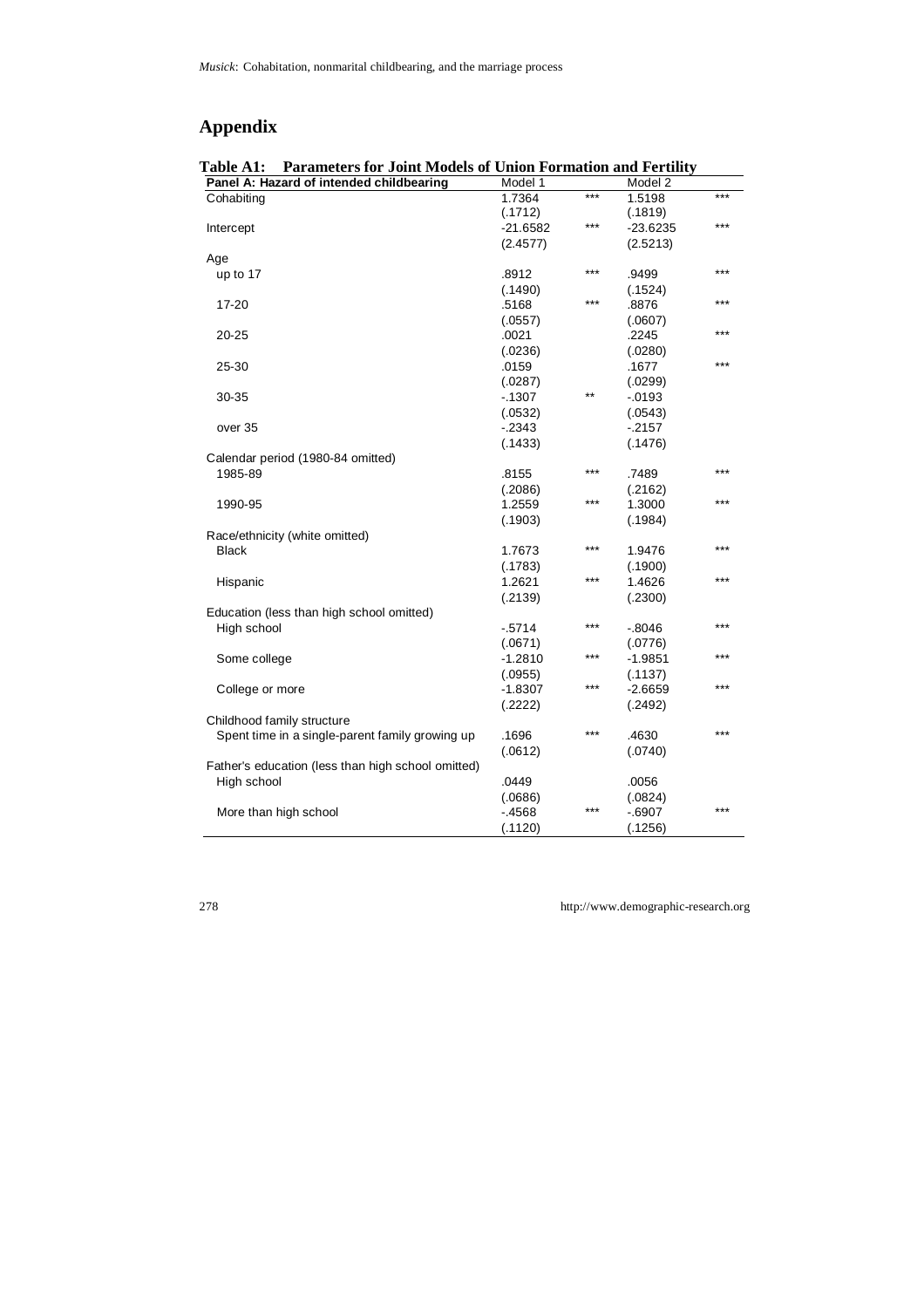| Panel A (continued):                               | Model 1   |         | Model 2   |       |
|----------------------------------------------------|-----------|---------|-----------|-------|
| Missing data on father's education                 | $-1389$   |         | $-1911$   |       |
|                                                    | (.1018)   |         | (.1246)   |       |
| Mother's education (less than high school omitted) |           |         |           |       |
| High school                                        | .0042     |         | $-1315$   |       |
|                                                    | (.0656)   |         | (.0777)   |       |
| More than high school                              | $-1807$   | $\star$ | $-4667$   |       |
|                                                    | (.1051)   |         | (.1181)   |       |
| Missing data on mother's education                 | .6497     | $***$   | .7053     |       |
|                                                    | (.2916)   |         | (.3699)   |       |
| Prior childbearing experience                      |           |         |           |       |
| Any children                                       | .5483     | ***     | $-0.5302$ | ***   |
|                                                    | (.0933)   |         | (.1124)   |       |
| Any children x parity 2                            | $-6900$   | ***     | -1.5504   |       |
|                                                    | (.1091)   |         | (.1247)   |       |
| Any children x parity 3+                           | $-1.1327$ | ***     | $-3.1131$ | ***   |
|                                                    | (.1414)   |         | (.1783)   |       |
| Any children x duration 0-2 years                  | $-1.8334$ | ***     | $-1.3060$ | ***   |
|                                                    | (.1012)   |         | (.1042)   |       |
| Any children x duration 5-10 years                 | $-5389$   | ***     | $-4588$   |       |
|                                                    | (.1119)   |         | (.1168)   |       |
| Any children x duration 10+ years                  | $-1.3217$ | ***     | $-1.3082$ | ***   |
|                                                    |           |         |           |       |
|                                                    | (.2468)   | ***     | (.2602)   |       |
| Any children x last birth cohabiting               | $-0.3857$ |         | $-0.3435$ |       |
|                                                    | (.0956)   | ***     | (.1024)   | ي پ پ |
| Any children x last birth intended                 | .3345     |         | .3960     |       |
|                                                    | (.0838)   |         | (.0934)   |       |
| Time x race/ethnicity interactions                 |           |         |           |       |
| 1985-89 x black                                    | $-0.0930$ |         | $-2472$   |       |
|                                                    | (.2164)   |         | (.2262)   | ***   |
| 1990-95 x black                                    | $-5041$   | $***$   | $-7565$   |       |
|                                                    | (.1985)   |         | (.2089)   |       |
| 1985-89 x Hispanic                                 | $-2657$   |         | $-2600$   |       |
|                                                    | (.2465)   |         | (.2567)   |       |
| 1990-95 x Hispanic                                 | $-4030$   |         | $-0.5029$ | $***$ |
|                                                    | (.2358)   |         | (.2498)   |       |
| Time x cohabitation interactions                   |           |         |           |       |
| 1985-89 x cohabitation                             | $-1439$   |         | $-0.3476$ | $***$ |
|                                                    | (.1605)   |         | (.1697)   |       |
| 1990-95 x cohabitation                             | $-1945$   |         | $-4613$   | ***   |
|                                                    | (.1584)   |         | (.1692)   |       |
| Race/ethnicity x cohabitation interactions         |           |         |           |       |
| <b>Black x cohabitation</b>                        | $-0.8242$ | ***     | $-0.6959$ | ***   |
|                                                    | (.1521)   |         | (.1619)   |       |
| Hispanic x cohabitation                            | $-0374$   |         | .3759     |       |
|                                                    | (.1851)   |         | (.2003)   |       |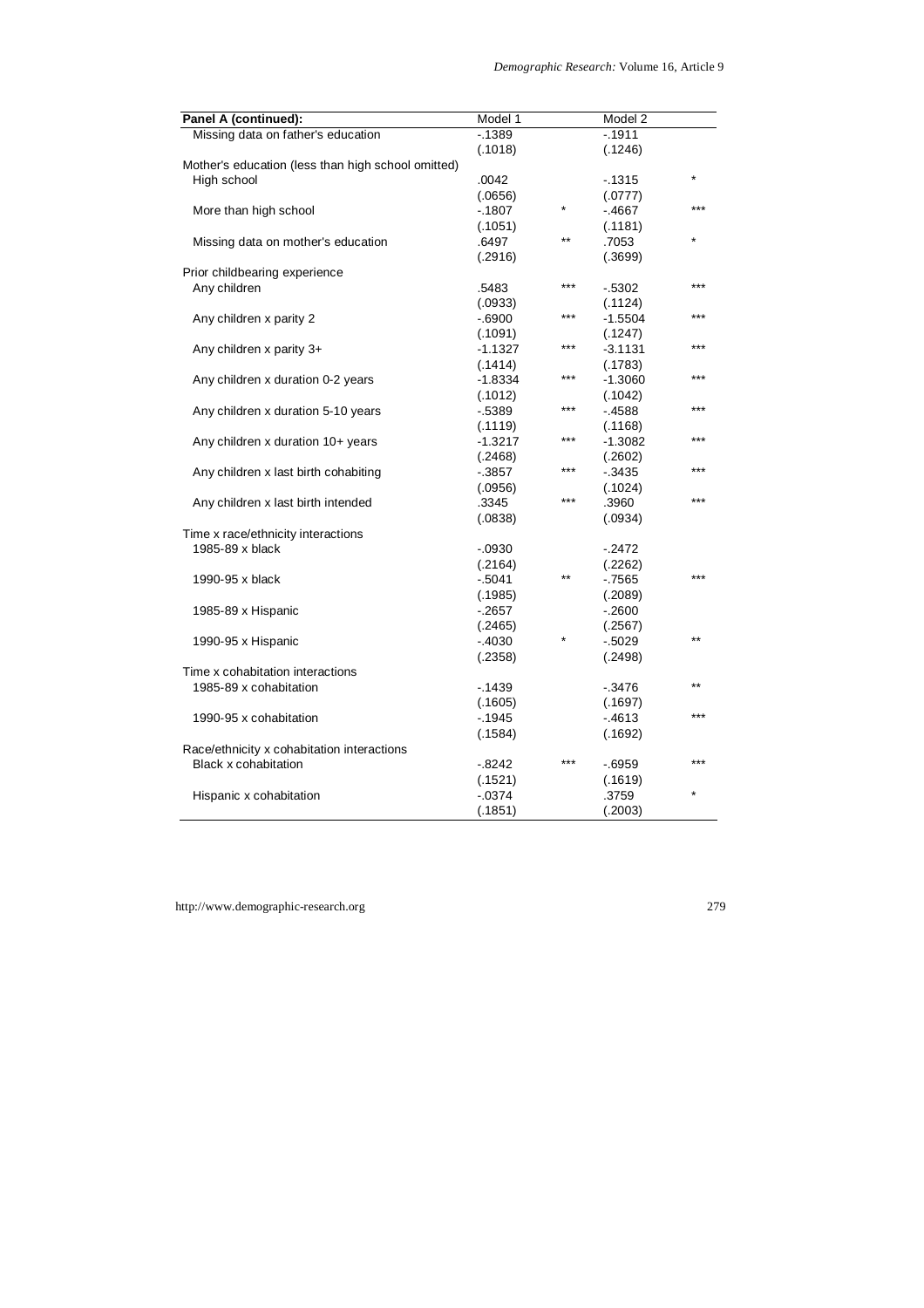| Panel B: Hazard of unintended childbearing         | Model 1    |       | Model 2    |       |
|----------------------------------------------------|------------|-------|------------|-------|
| Cohabiting                                         | 1.1744     | $***$ | .9765      | $***$ |
|                                                    | (.1577)    |       | (.1680)    |       |
| Intercept                                          | $-19.1570$ | ***   | $-20.8562$ | ***   |
|                                                    | (.9953)    |       | (1.0259)   |       |
| Age                                                |            |       |            |       |
| up to 17                                           | .8261      | $***$ | .8810      | ***   |
|                                                    | (.0609)    |       | (.0619)    |       |
| 17-20                                              | .2320      | ***   | .5199      | $***$ |
|                                                    | (.0380)    |       | (.0418)    |       |
| 20-25                                              | $-0775$    | ***   | .1107      | ***   |
|                                                    | (.0221)    |       | (.0249)    |       |
| 25-30                                              | $-1037$    | $***$ | .0196      |       |
|                                                    | (.0348)    |       | (.0355)    |       |
| 30-35                                              | $-0844$    |       | .0099      |       |
|                                                    | (.0678)    |       | (.0688)    |       |
| over 35                                            | $-1414$    |       | $-1110$    |       |
|                                                    | (.1772)    |       | (.1801)    |       |
| Calendar period (1980-84 omitted)                  |            |       |            |       |
| 1985-89                                            | 1.0846     | ***   | 1.0454     | $***$ |
|                                                    | (.1529)    |       | (.1568)    |       |
| 1990-95                                            | 1.2855     | ***   | 1.3423     |       |
|                                                    | (.1468)    |       | (.1547)    |       |
| Race/ethnicity (white omitted)                     |            |       |            |       |
| <b>Black</b>                                       | 1.6835     | $***$ | 1.8770     | $***$ |
|                                                    | (.1329)    |       | (.1408)    |       |
| Hispanic                                           | .8015      | $***$ | .9729      | ***   |
|                                                    | (.1905)    |       | (.1996)    |       |
| Education (less than high school omitted)          |            |       |            |       |
| High school                                        | $-6031$    | $***$ | $-6797$    | ***   |
|                                                    | (.0659)    |       | (.0725)    |       |
| Some college                                       | $-1.3687$  | ***   | $-1.7956$  | ***   |
|                                                    | (.0924)    |       | (.1013)    |       |
| College or more                                    | $-2.1598$  | ***   | $-2.7063$  | ***   |
|                                                    | (.2202)    |       | (.2348)    |       |
| Childhood family structure                         |            |       |            |       |
| Spent time in a single-parent family growing up    | .3064      | $***$ | .5192      | $***$ |
|                                                    | (.0543)    |       | (.0639)    |       |
| Father's education (less than high school omitted) |            |       |            |       |
| High school                                        | $-0.0046$  |       | $-0.0552$  |       |
|                                                    | (.0627)    |       | (.0759)    |       |
| More than high school                              | $-1399$    |       | $-0.3300$  | $***$ |
|                                                    | (.0787)    |       | (.0973)    |       |
| Missing data on father's education                 | $-0783$    |       | $-1493$    |       |
|                                                    | (.0861)    |       | (.1053)    |       |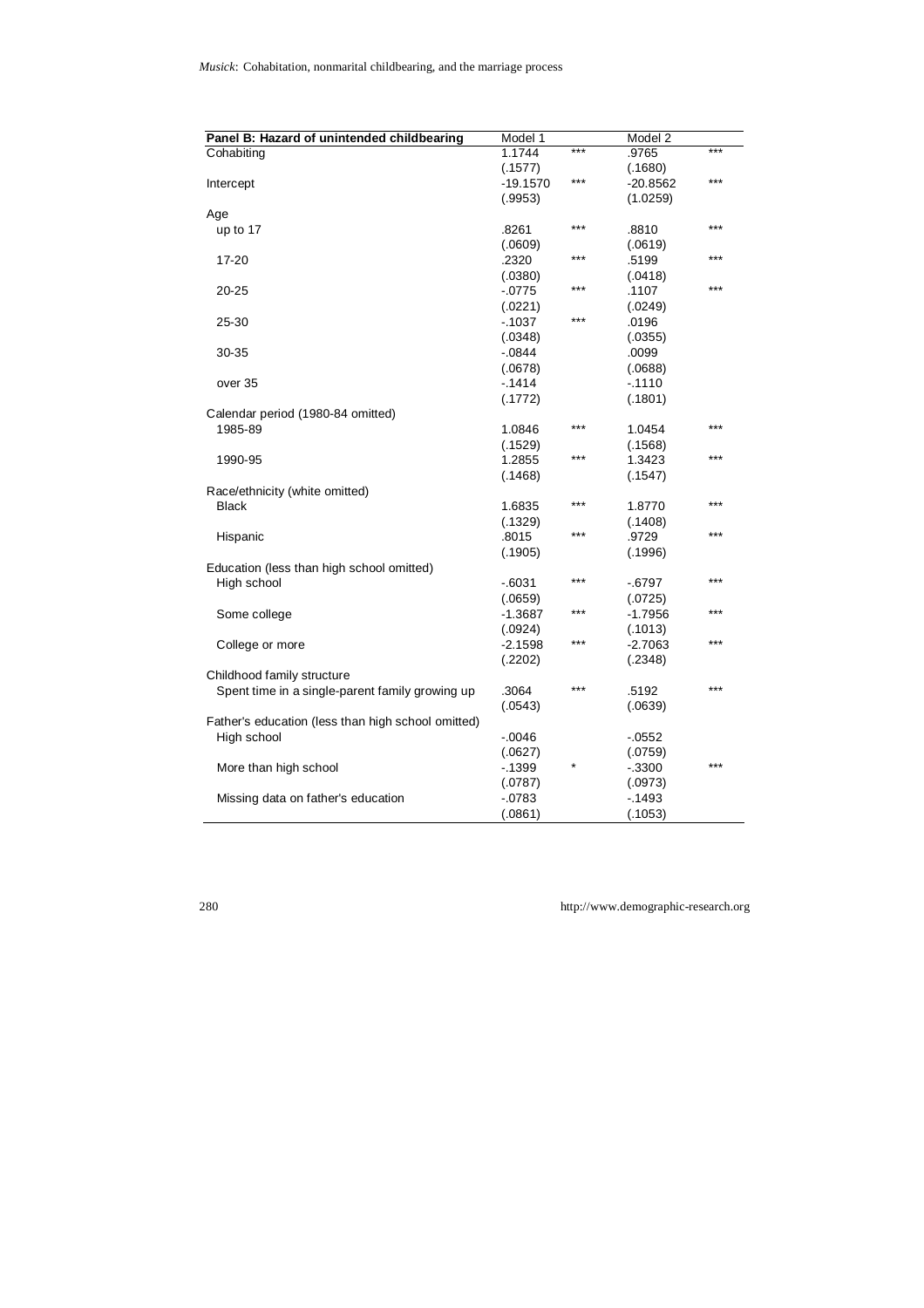| Panel B (continued):                               | Model 1   |       | Model 2   |         |
|----------------------------------------------------|-----------|-------|-----------|---------|
| Mother's education (less than high school omitted) |           |       |           |         |
| High school                                        | $-0602$   |       | $-1738$   | $***$   |
|                                                    | (.0598)   |       | (.0729)   |         |
| More than high school                              | $-2233$   | ***   | $-4367$   | $***$   |
|                                                    | (.0775)   |       | (.0965)   |         |
| Missing data on mother's education                 | .2885     |       | .3263     |         |
|                                                    | (.2694)   |       | (.2943)   |         |
| Prior childbearing experience                      |           |       |           |         |
| Any children                                       | .5724     | ***   | $-4294$   | $***$   |
|                                                    | (.0845)   |       | (.1061)   |         |
| Any children x parity 2                            | $-0.3901$ | ***   | $-1.0131$ | $***$   |
|                                                    | (.1024)   |       | (.1142)   |         |
| Any children x parity 3+                           | $-5379$   | ***   | $-2.0856$ | ***     |
|                                                    | (.1155)   |       | (.1409)   |         |
| Any children x duration 0-2 years                  | $-1.4089$ | ***   | $-0.9575$ | $***$   |
|                                                    | (.0931)   |       | (.0954)   |         |
| Any children x duration 5-10 years                 | $-5645$   | ***   | $-4069$   | $***$   |
|                                                    | (.1334)   |       | (.1374)   |         |
| Any children x duration 10+ years                  | $-.9840$  | ***   | $-0.8498$ | ***     |
|                                                    | (.2825)   |       | (.2916)   |         |
| Any children x last birth cohabiting               | $-4147$   | ***   | $-0.3210$ | ***     |
|                                                    | (.0997)   |       | (.1026)   |         |
| Any children x last birth intended                 | $-6087$   | ***   | $-5209$   | ***     |
|                                                    | (.0942)   |       | (.0954)   |         |
| Time x race/ethnicity interactions                 |           |       |           |         |
| 1985-89 x black                                    | $-3883$   | $***$ | $-5658$   | ***     |
|                                                    | (.1690)   |       | (.1742)   |         |
| 1990-95 x black                                    | $-4006$   | $***$ | $-6232$   | $***$   |
|                                                    | (.1608)   |       | (.1699)   |         |
| 1985-89 x Hispanic                                 | $-5889$   | $***$ | $-6056$   | $***$   |
|                                                    | (.2341)   |       | (.2433)   |         |
| 1990-95 x Hispanic                                 | $-4984$   | **    | $-0.5434$ | $***$   |
|                                                    | (.2107)   |       | (.2185)   |         |
| Time x cohabitation interactions                   |           |       |           |         |
| 1985-89 x cohabitation                             | $-0.0042$ |       | $-0.2696$ |         |
|                                                    | (.1649)   |       | (.1718)   |         |
| 1990-95 x cohabitation                             | .0543     |       | $-2686$   | $\star$ |
|                                                    | (.1542)   |       | (.1610)   |         |
| Race/ethnicity x cohabitation interactions         |           |       |           |         |
| <b>Black x cohabitation</b>                        | $-.9295$  | ***   | $-0.8005$ | $***$   |
|                                                    | (.1398)   |       | (.1497)   |         |
| Hispanic x cohabitation                            | .1889     |       | .5455     | ***     |
|                                                    | (.1710)   |       | (.1820)   |         |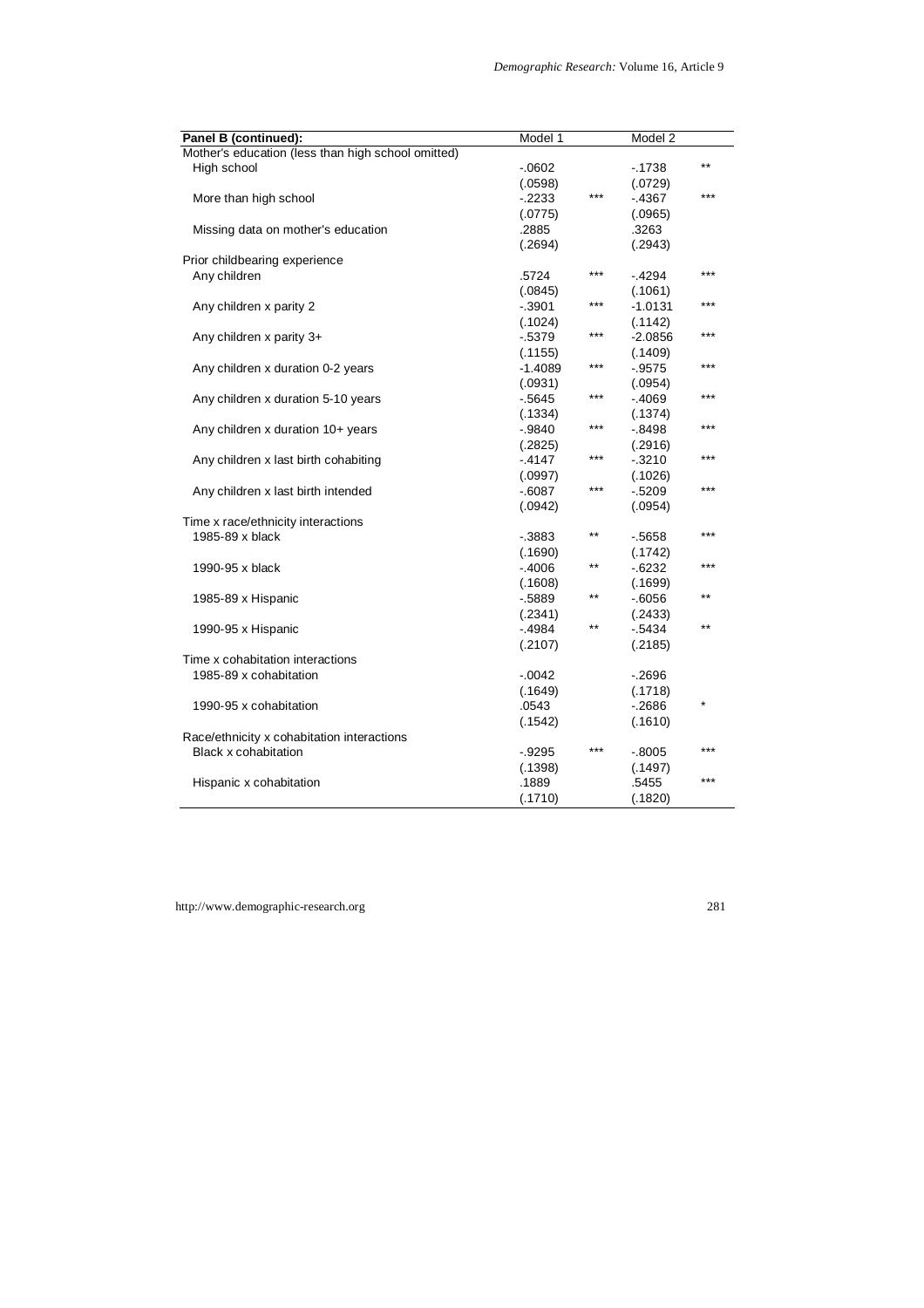| Panel C: Hazard of first marriage                  | Model 1    |       | Model 2   |         |
|----------------------------------------------------|------------|-------|-----------|---------|
| Cohabiting                                         | 1.4799     | ***   | 1.2537    | ***     |
|                                                    | (.0323)    |       | (.0425)   |         |
| Intercept                                          | $-14.4607$ | ***   | -17.2102  | ***     |
|                                                    | (.4622)    |       | (.5407)   |         |
| up to 20                                           | .5893      | ***   | .7311     | $***$   |
|                                                    | (.0249)    |       | (.0286)   |         |
| 20-25                                              | $-0.0036$  |       | .1655     | ***     |
|                                                    | (.0122)    |       | (.0153)   |         |
| 25-30                                              | .0140      |       | .1292     | ***     |
|                                                    | (.0152)    |       | (.0174)   |         |
| 30-35                                              | $-1275$    | ***   | $-0.0445$ |         |
|                                                    | (.0280)    |       | (.0291)   |         |
| over 35                                            | $-0973$    | ×     | $-0.0926$ | *       |
|                                                    | (.0547)    |       | (.0551)   |         |
| Calendar period (1980-84 omitted)                  |            |       |           |         |
| 1985-89                                            | .4303      | ***   | .2698     | ***     |
|                                                    | (.0383)    |       | (.0434)   |         |
| 1990-95                                            | .3571      | ***   | .2577     | ***     |
|                                                    | (.0396)    |       | (.0496)   |         |
| Race/ethnicity (white omitted)                     |            |       |           |         |
| <b>Black</b>                                       | $-1.1383$  | ***   | $-0.8921$ | ***     |
|                                                    | (.1050)    |       | (.1154)   |         |
| Hispanic                                           | .0642      |       | .3345     | ***     |
|                                                    | (.0440)    |       | (.0586)   |         |
| Education (less than high school omitted)          |            |       |           |         |
| High school                                        | .1258      | $***$ | .1537     | $***$   |
|                                                    | (.0533)    |       | (.0643)   |         |
| Some college                                       | $-2525$    | ***   | $-5530$   | ***     |
|                                                    | (.0623)    |       | (.0764)   |         |
| College or more                                    | .0563      |       | $-2799$   | ***     |
|                                                    |            |       |           |         |
|                                                    | (.0696)    |       | (.0897)   |         |
| Childhood family structure                         |            | ***   |           |         |
| Spent time in a single-parent family growing up    | $-1406$    |       | .0224     |         |
|                                                    | (.0347)    |       | (.0439)   |         |
| Father's education (less than high school omitted) |            |       |           |         |
| High school                                        | .0216      |       | $-0.0140$ |         |
|                                                    | (.0395)    |       | (.0506)   | ***     |
| More than high school                              | $-1247$    | ***   | $-.2909$  |         |
|                                                    | (.0472)    |       | (.0618)   |         |
| Missing data on father's education                 | $-1696$    | **    | $-1876$   | $\star$ |
|                                                    | (.0809)    |       | (.0974)   |         |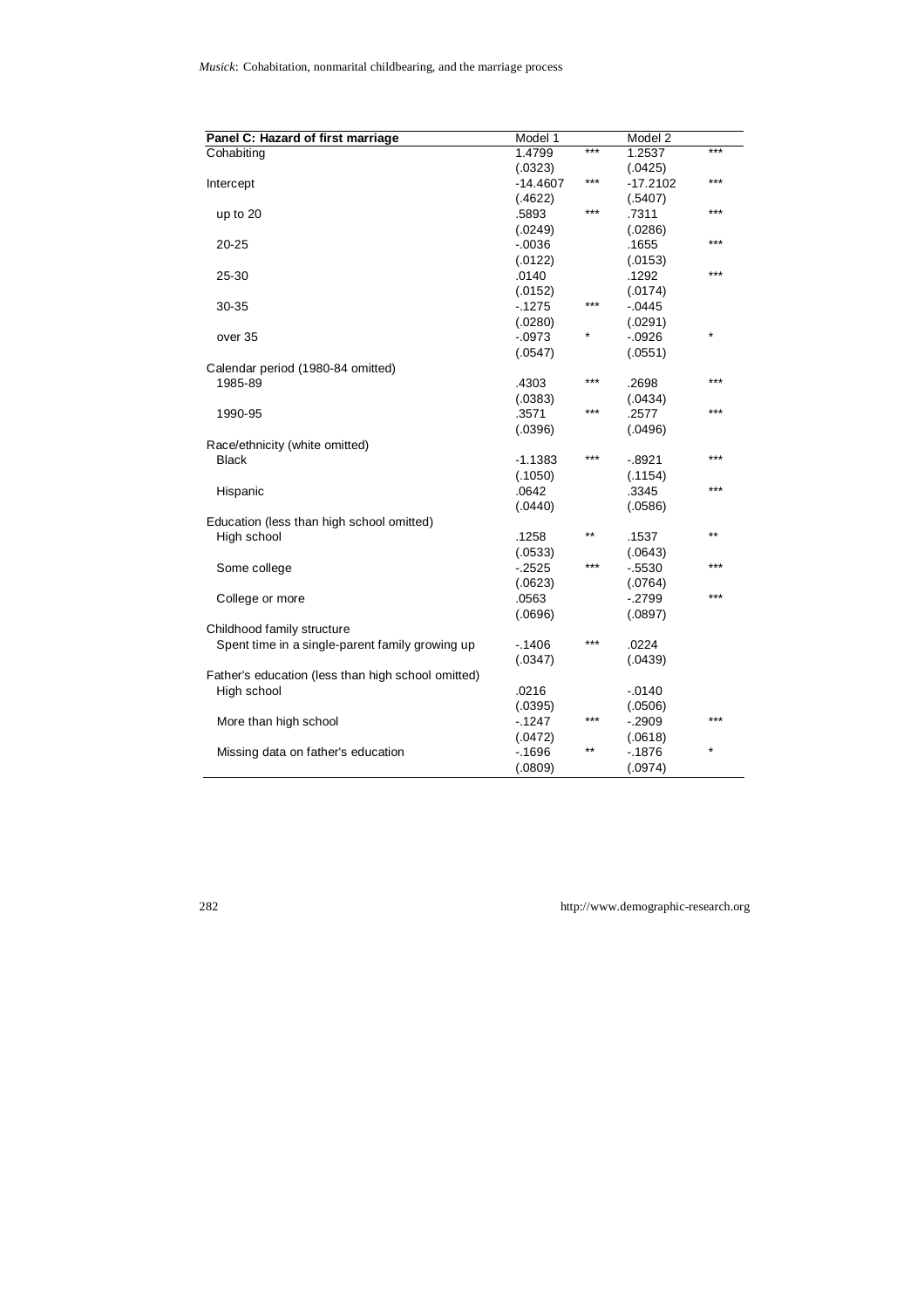| Panel C (continued):                               | Model 1   |         | Model 2   |     |
|----------------------------------------------------|-----------|---------|-----------|-----|
| Mother's education (less than high school omitted) |           |         |           |     |
| High school                                        | $-0.0391$ |         | $-1614$   | *** |
|                                                    | (.0403)   |         | (.0504)   |     |
| More than high school                              | $-1245$   | $***$   | $-0.3304$ | *** |
|                                                    | (.0505)   |         | (.0652)   |     |
| Missing data on mother's education                 | $-1885$   |         | $-1228$   |     |
|                                                    | (.2473)   |         | (.2613)   |     |
| Prior childbearing experience                      |           |         |           |     |
| Any children                                       | .0147     |         | $-0.8320$ | *** |
|                                                    | (.0792)   |         | (.0878)   |     |
| Any children x parity 2                            | $-1694$   | $\star$ | $-0.8439$ | *** |
|                                                    | (.0907)   |         | (.0982)   |     |
| Any children x parity 3+                           | $-3182$   | $***$   | $-1.8432$ | *** |
|                                                    | (.1186)   |         | (.1332)   |     |
| Any children x duration 2-5 years                  | $-0.3331$ | $***$   | $-3462$   | *** |
|                                                    | (.0879)   |         | (.0882)   |     |
| Any children x duration 5-10 years                 | $-4119$   | ***     | $-0.3385$ | *** |
|                                                    | (.1044)   |         | (.1095)   |     |
| Any children x duration $10+$ years                | $-3282$   | $***$   | $-2803$   |     |
|                                                    | (.1625)   |         | (.1772)   |     |
| Any children x last birth cohabiting               | $-4977$   | $***$   | $-4173$   | *** |
|                                                    | (.0819)   |         | (.0874)   |     |
| Any children x last birth intended                 | $-1098$   |         | $-0.067$  |     |
|                                                    | (.0748)   |         | (.0834)   |     |
| Race x education interactions                      |           |         |           |     |
| Black x high school                                | .3424     | ***     | .0897     |     |
|                                                    | (.1196)   |         | (.1303)   |     |
| Black x some college                               | .8481     | ***     | .5524     | *** |
|                                                    | (.1276)   |         | (.1404)   |     |
| Black x college or more                            | .9751     | ***     | .5596     | *** |
|                                                    | (.1474)   |         | (.1730)   |     |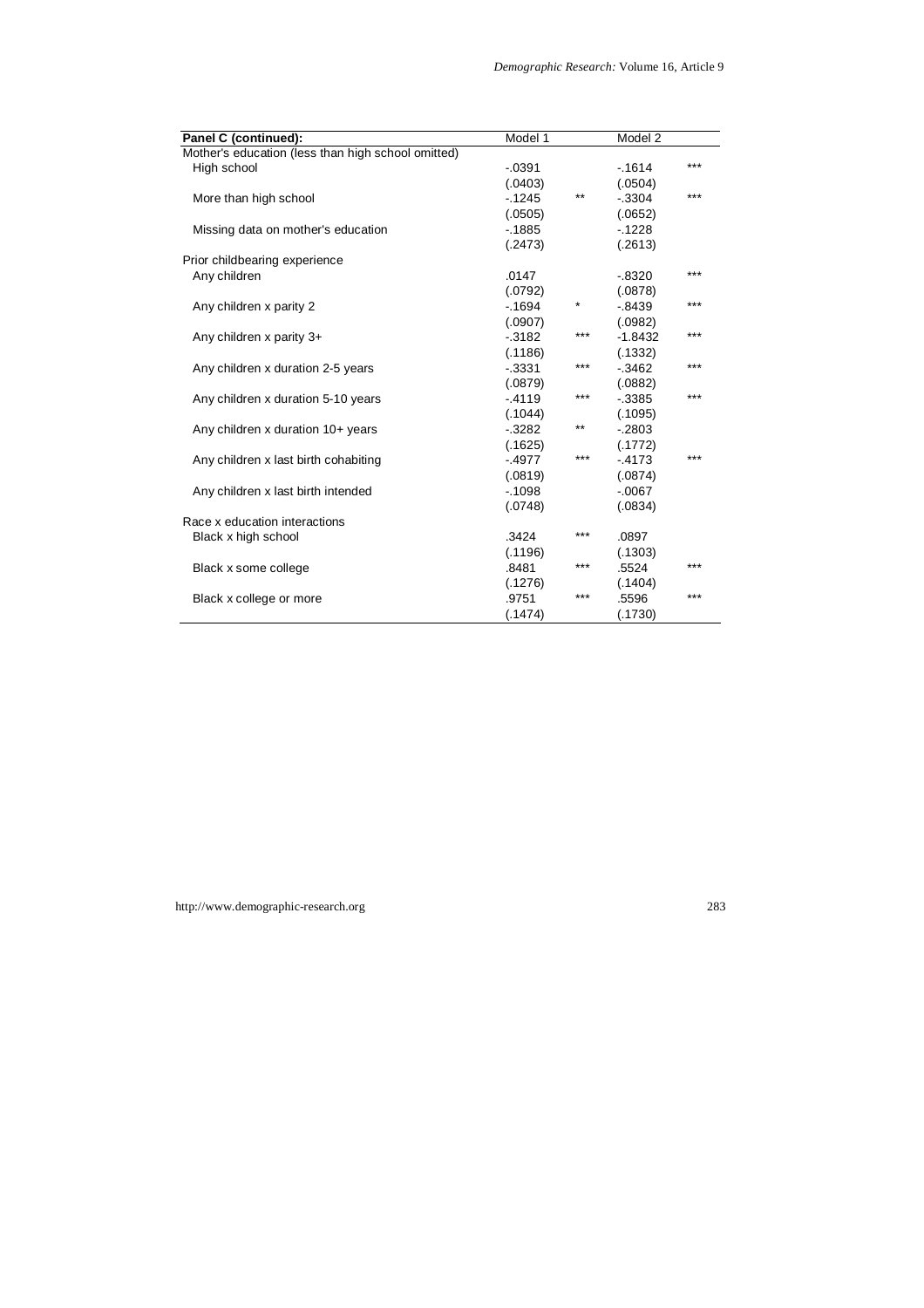| Panel D: Hazard of cohabitation                    | Model 1    |       | Model 2    |       |
|----------------------------------------------------|------------|-------|------------|-------|
| Intercept                                          | $-14.5119$ | $***$ | $-17.0746$ | $***$ |
|                                                    | (.3946)    |       | (.4580)    |       |
| Age                                                |            |       |            |       |
| up to 20                                           | .6002      | $***$ | .7369      | ***   |
|                                                    | (.0214)    |       | (.0245)    |       |
| 20-25                                              | .0056      |       | .1500      | $***$ |
|                                                    | (.0139)    |       | (.0157)    |       |
| 25-30                                              | $-0.097$   |       | .0779      | $***$ |
|                                                    | (.0194)    |       | (.0202)    |       |
| 30-35                                              | $-0.0911$  | $***$ | $-0.0342$  |       |
|                                                    | (.0326)    |       | (.0330)    |       |
| over 35                                            | $-0745$    |       | $-0.0595$  |       |
|                                                    | (.0522)    |       | (.0523)    |       |
| Calendar period (1980-84 omitted)                  |            |       |            |       |
| 1985-89                                            | .4877      | ***   | .4585      | $***$ |
|                                                    | (.0467)    |       | (.0494)    |       |
| 1990-95                                            | .5312      | $***$ | .5788      | $***$ |
|                                                    | (.0460)    |       | (.0507)    |       |
| Race/ethnicity (white omitted)                     |            |       |            |       |
| Black                                              | $-5196$    | $***$ | $-4923$    | $***$ |
|                                                    | (.0483)    |       | (.0552)    |       |
| Hispanic                                           | $-1299$    | $***$ | $-0.043$   |       |
|                                                    | (.0548)    |       | (.0633)    |       |
| Education (less than high school omitted)          |            |       |            |       |
| High school                                        | $-1891$    | ***   | $-2228$    | $***$ |
|                                                    | (.0509)    |       | (.0577)    |       |
| Some college                                       | $-6505$    | ***   | $-.9716$   | $***$ |
|                                                    | (.0593)    |       | (.0684)    |       |
| College or more                                    | $-7455$    | $***$ | $-1.0944$  | $***$ |
|                                                    | (.0820)    |       | (.0940)    |       |
| Childhood family structure                         |            |       |            |       |
| Spent time in a single-parent family growing up    | .3402      | $***$ | .5276      | $***$ |
|                                                    | (.0381)    |       | (.0448)    |       |
| Father's education (less than high school omitted) |            |       |            |       |
| High school                                        | .0100      |       | $-0280$    |       |
|                                                    | (.0456)    |       | (.0540)    |       |
| More than high school                              | $-0556$    |       | $-1949$    | $***$ |
|                                                    | (.0545)    |       | (.0633)    |       |
| Missing data on father's education                 | $-0200$    |       | $-.0997$   |       |
|                                                    | (.0710)    |       | (.0860)    |       |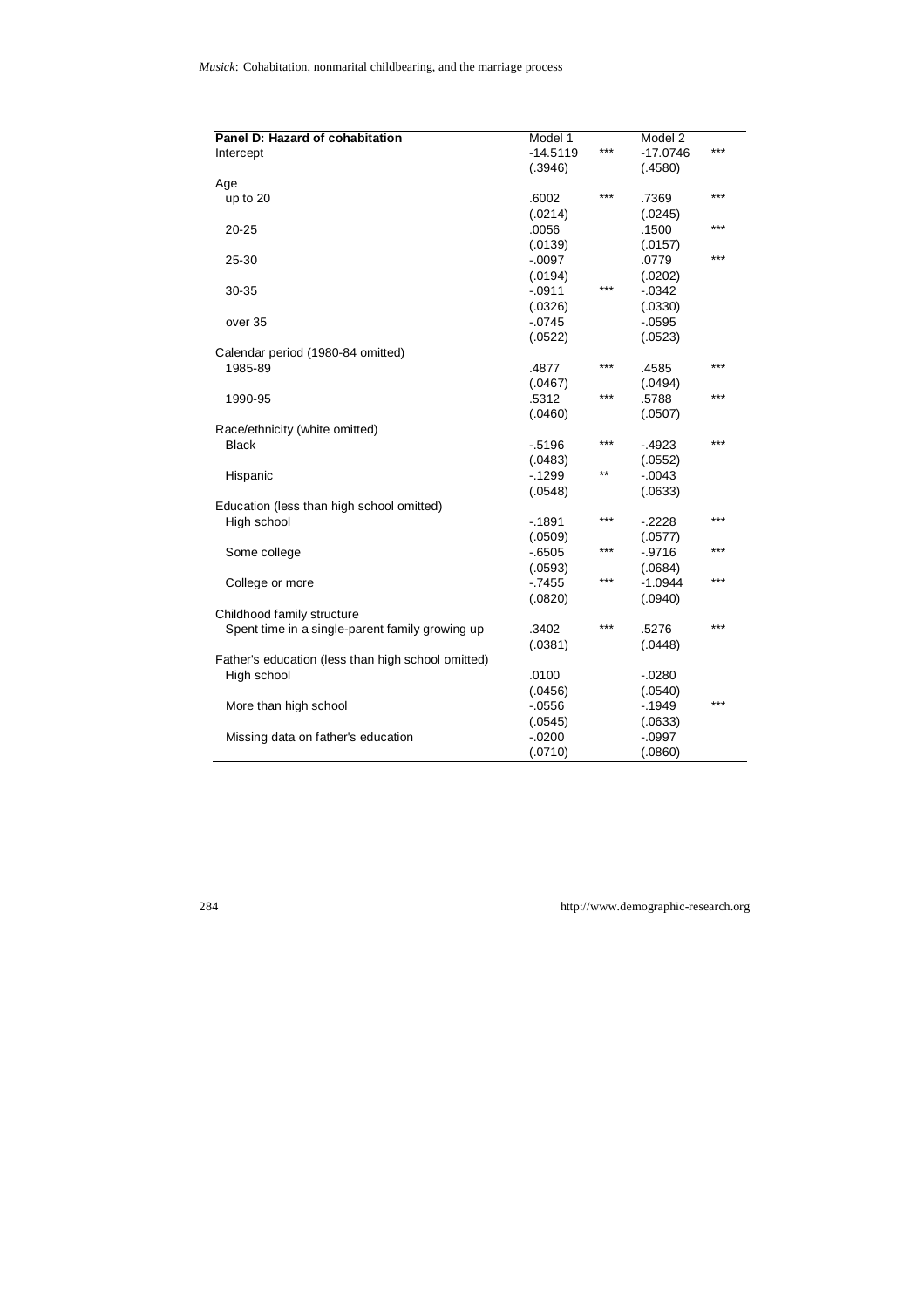| Panel D (continued):                               | Model 1   |       | Model 2   |       |
|----------------------------------------------------|-----------|-------|-----------|-------|
| Mother's education (less than high school omitted) |           |       |           |       |
| High school                                        | .0026     |       | $-.1128$  | $***$ |
|                                                    | (.0451)   |       | (.0525)   |       |
| More than high school                              | .0194     |       | $-1634$   | $***$ |
|                                                    | (.0555)   |       | (.0656)   |       |
| Missing data on mother's education                 | .3477     | ***   | .5408     | $***$ |
|                                                    | (.1240)   |       | (.1875)   |       |
| Prior childbearing experience                      |           |       |           |       |
| Any children                                       | .5378     | $***$ | $-.2019$  | $***$ |
|                                                    | (.0720)   |       | (.0801)   |       |
| Any children x parity 2                            | $-4023$   | ***   | $-0.9760$ | $***$ |
|                                                    | (.0997)   |       | (.1064)   |       |
| Any children x parity 3+                           | $-7484$   | ***   | $-2.0489$ | $***$ |
|                                                    | (.1303)   |       | (.1379)   |       |
| Any children x duration 2-5 years                  | $-.3020$  | ***   | $-2933$   | $***$ |
|                                                    | (.0833)   |       | (.0871)   |       |
| Any children x duration 5-10 years                 | $-0.6092$ | ***   | $-0.5018$ | $***$ |
|                                                    | (.1056)   |       | (.1108)   |       |
| Any children x duration $10+$ years                | $-1.0820$ | ***   | $-.8342$  | $***$ |
|                                                    | (.1884)   |       | (.1975)   |       |
| Any children x last birth cohabiting               | $-7210$   | ***   | $-6668$   | $***$ |
|                                                    | (.1086)   |       | (.1159)   |       |
| Any children x last birth intended                 | $-2727$   | ***   | $-2661$   | $***$ |
|                                                    | (.0826)   |       | (.0862)   |       |